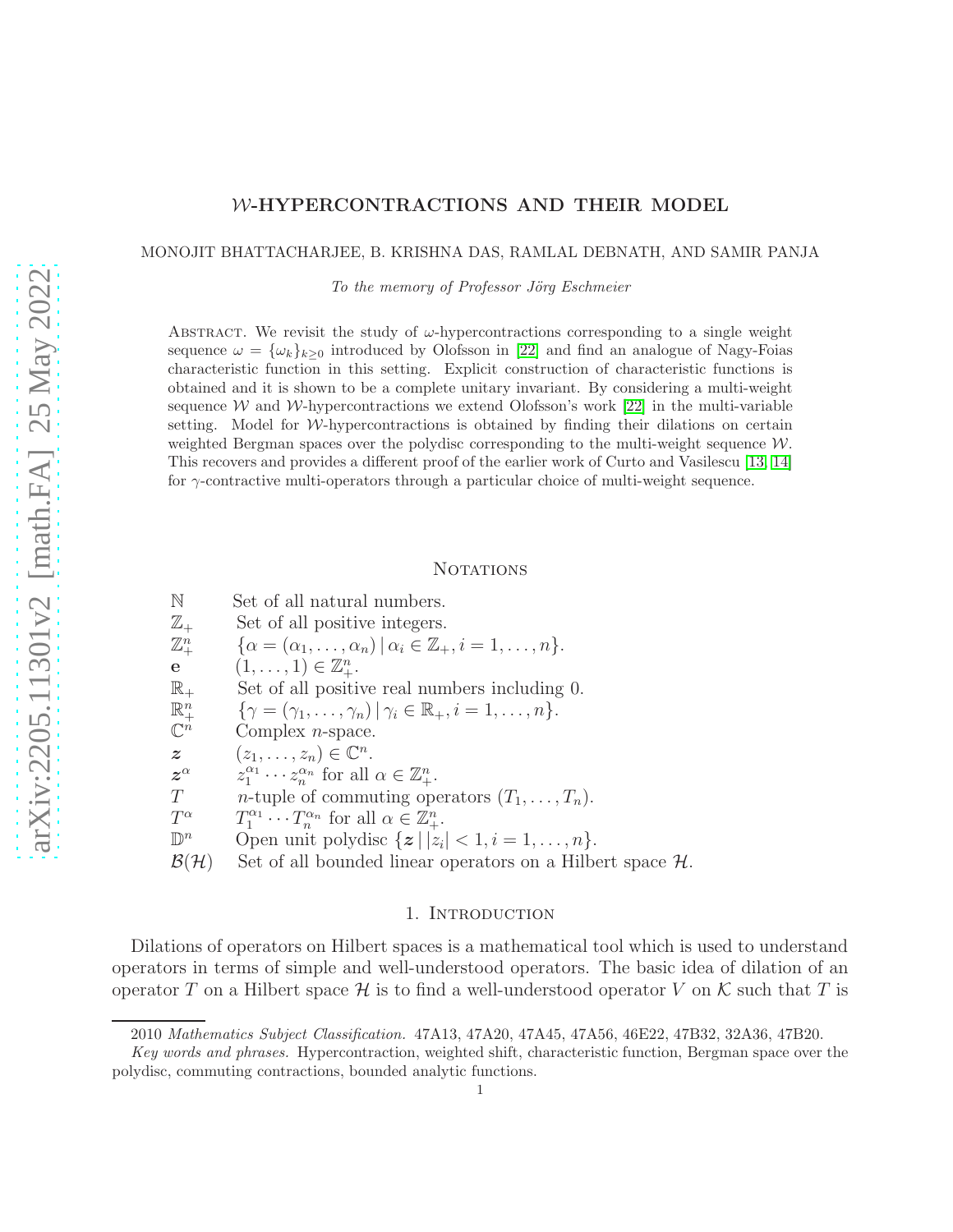a part of V, that is,  $\mathcal{H} \subseteq \mathcal{K}$  is a V<sup>\*</sup>-invariant subspace and

$$
T \cong P_{\mathcal{H}} V|_{\mathcal{H}}.
$$

In a similar vain, by fixing a well-understood operator (more generally a class of wellunderstood operators), one can ask for a characterization of operators which are part of the fixed operator (or the class of operators). First significant result in this direction is due to Sz.-Nagy and Foias [\[21\]](#page-30-1) which states that a contraction T on a Hilbert space  $\mathcal H$  is pure (that is,  $T^{*n} \to 0$  as  $n \to \infty$  in the strong operator topology) if and only if T is a part of the shift operator  $M_z$  on a vector valued Hardy space  $H_{\mathcal{E}}^2(\mathbb{D})$ . Here for a Hilbert space  $\mathcal{E}$ ,

$$
H_{\mathcal{E}}^2(\mathbb{D}) = \{ f : \mathbb{D} \to \mathcal{E} \mid f(z) = \sum_{n \ge 0} a_n z^n, \sum_{n \ge 0} ||a_n||^2 < \infty, z \in \mathbb{D}, a_n \in \mathcal{E} \}
$$

is the E-valued Hardy space over  $\mathbb{D}$  and  $M_z$ :  $H^2_{\mathcal{E}}(\mathbb{D}) \to H^2_{\mathcal{E}}(\mathbb{D})$  is the shift operator, defined by,  $(M_z f)(w) = wf(w)$  for all  $w \in \mathbb{D}$ . In other words, T is a pure contraction if and only if there exist a Hilbert space  $\mathcal{E}$  and an  $M_z^*$ -invariant subspace  $\mathcal{Q} \subseteq H_{\mathcal{E}}^2(\mathbb{D})$  such that

$$
T \cong P_{\mathcal{Q}} M_z|_{\mathcal{Q}}.
$$

Another remarkable consequence of the Sz.-Nagy and Foias dilation result is that there exist a Hilbert space  $\mathcal{E}_*$  and a  $\mathcal{B}(\mathcal{E}_*, \mathcal{E})$ -valued inner multiplier  $\theta_T$  (that is,  $\theta_T : \mathbb{D} \to \mathcal{B}(\mathcal{E}_*, \mathcal{E})$  is a contractive analytic function such that  $\theta_T$  is isometry-valued a.e. on the unit circle), known as the *characteristic function* of T (cf. [\[21\]](#page-30-1)), such that

$$
\mathcal{Q}=H_{\mathcal{E}}^2(\mathbb{D})\ominus \theta_T H_{\mathcal{E}_*}^2(\mathbb{D}).
$$

The above dilation result is also extended for general contractions and is the stepping stone of Sz.-Nagy and Foias theory for contractions. Subsequently, by considering Bergman shift on vector-valued weighted Bergman space, Agler in his seminal paper [\[1\]](#page-29-2) extended the above result. He showed that a contraction T is a part of the Bergman shift  $M_z$  acting on some  $\mathcal{E}$ -valued weighted Bergman space  $A_m^2(\mathcal{E})$  with kernel

$$
K_m(z, w) = (1 - z\overline{w})^{-m} I_{\mathcal{E}}, \qquad (z, w \in \mathbb{D})
$$

if and only if T is a pure m-hypercontraction, that is, T is a pure contraction and

$$
K_m^{-1}(T,T^*):=\sum_{k=0}^m(-1)^k\binom{m}{k}T^kT^{*k}\geq 0.
$$

Recently, Olofsson in [\[22\]](#page-30-0) extended it further for shifts on weighted Bergman spaces corresponding to a certain class of weight sequences. He showed that if  $\omega$  is a weight sequence then T is part of the Bergman shift on some  $\mathcal{E}$ -valued weighted Bergman space  $A^2_\omega(\mathcal{E})$  if and only if T is a pure  $\omega$ -hypercontraction. The reader is referred to Section 2 and Theorem 2.3 below for terminologies and a detailed description of the result. There are also several works in the multi-variable setting and an incomplete list of references is  $[20]$ ,  $[14]$ ,  $[13]$ ,  $[4]$ ,  $[5]$ ,  $[9]$ , [\[10\]](#page-29-6), [\[8\]](#page-29-7), [\[18\]](#page-30-3), [\[26\]](#page-30-4) and [\[6\]](#page-29-8).

The purpose of the present article is twofold. Firstly, we revisit the study of hypercontractions corresponding to a class of weight sequences as considered in [\[22\]](#page-30-0); these hypercontractions are known as  $\omega$ -hypercontractions where  $\omega$  is a weight sequence (see Section [2](#page-4-0) for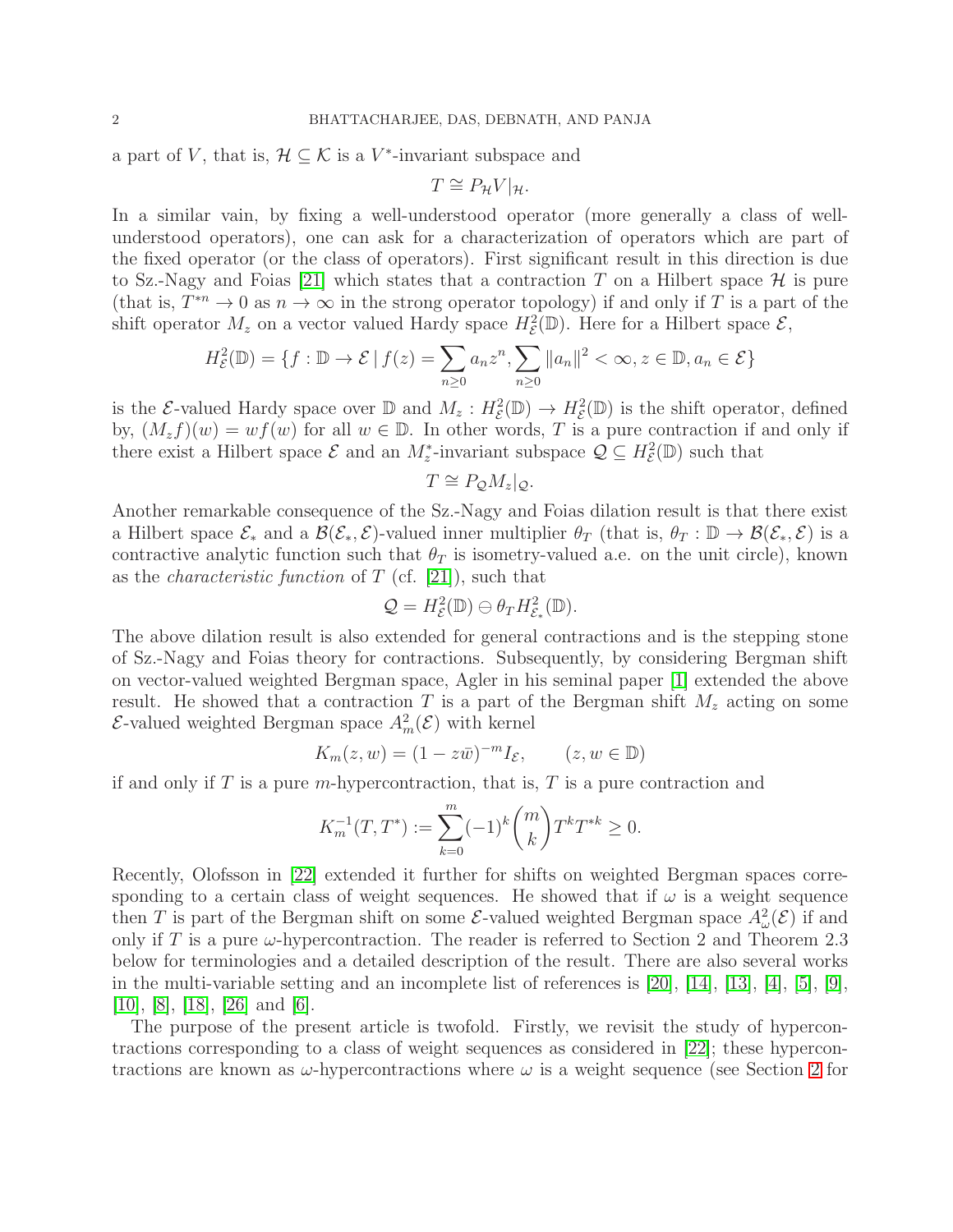the definition). Using dilations of such hypercontractions, we find an analogue of Sz.-Nagy and Foias characteristic functions in this setting. Explicit construction of such characteristic functions is given in terms of triples which we call as characteristic triple. As expected, it is also shown that the characteristic function is a complete unitary invariant. This generalizes the work of [\[11\]](#page-29-9) and [\[16\]](#page-29-10) for the case  $n = 1$ . The main ideas behind this consideration comes from a recent article [\[11\]](#page-29-9). For recent developments on this topic in different context, the reader is referred to [\[16\]](#page-29-10), [\[7\]](#page-29-11), [\[19\]](#page-30-5), [\[23\]](#page-30-6), [\[24\]](#page-30-7) and [\[17\]](#page-29-12). Section [2](#page-4-0) is devoted to discuss these.

Secondly, we extend Olofsson's result [\[22\]](#page-30-0) in the polydisc setting. We say that  $\mathcal{W} =$  $(\omega_1, \ldots, \omega_n)$  is a multi-weight sequence if for all  $i = 1, \ldots, n$ ,  $\omega_i = {\{\omega_m^{(i)}\}}_{m \geq 0}$  is a weight sequence (see Definition 2.1 below for the definition of a weight sequence). We introduced the notion of W-hypercontractions corresponding to a multi-weight sequence  $\mathcal W$  and obtained their models by finding their dilations on some weighted Bergman space over the polydisc. Our method of multi-variable dilation is driven by the idea of using one variable dilation result, obtained by Olofsson, at a time and it is well supported by a commutant lifting type result obtained in this setting. For a particular choice of multi-weight sequence  $W$ , we recover the dilation result of Curto and Vasilescu [\[13\]](#page-29-0) with a different proof. It is worth mentioning here that in the setting of unit ball in  $\mathbb{C}^n$ , Schilo (see Theorem 3.21 [\[25\]](#page-30-8)) extended Olofsson's results. To describe our result succinctly we need to develop some notations and terminology. Let  $T = (T_1, \ldots, T_n) \in \mathcal{B}(\mathcal{H})^n$  be an *n*-tuple of commuting contractions. For  $\beta =$  $(\beta_1,\ldots,\beta_n) \in \mathbb{Z}_+^n$  with  $\beta \geq e = (1,\ldots,1)$  consider the multi-weight sequence  $\mathcal{W}_{\beta} =$  $(\omega_{\beta_1}, \ldots, \omega_{\beta_n}),$  where  $\omega_{\beta_i} = \begin{cases} \frac{1}{(\beta_i + i)} \end{cases}$ o  $\sum_{l\geq 0}$  and  $\binom{\beta_i+l-1}{l}$  $\binom{l-l-1}{l} = \frac{(\beta_i + l-1)!}{(\beta_i - 1)! l!}$  $\frac{(\beta_i + l - 1)!}{(\beta_i - 1)!l!}$ , for all  $i = 1, \ldots, n$ . Then

 $\binom{\beta_i+l-1}{l}$ for a Hilbert space  $\mathcal{E}, A^2_{W_\beta}(\mathcal{E})$  is the  $\mathcal{E}\text{-valued weighted Bergman space over } \mathbb{D}^n$  with kernel  $K_{\mathcal{W}_{\beta}}I_{\mathcal{E}}$ , where

$$
K_{\mathcal{W}_{\beta}}(\boldsymbol{z},\boldsymbol{w})=\prod_{i=1}^n\frac{1}{(1-z_i\bar{w}_i)^{\beta_i}}\quad(\boldsymbol{z}=(z_1,\ldots,z_n)\in\mathbb{D}^n,\boldsymbol{w}=(w_1,\ldots,w_n)\in\mathbb{D}^n).
$$

Set

$$
K_{\mathcal{W}_{\beta}}^{-1}(T,T^*) = \sum_{0 \leq \alpha \leq \beta} (-1)^{|\alpha|} \frac{\beta!}{\alpha!(\beta-\alpha)!} T^{\alpha} T^{*\alpha}.
$$

Here for  $\alpha = (\alpha_1, \ldots, \alpha_n), \beta = (\beta_1, \ldots, \beta_n) \in \mathbb{Z}_+^n, |\alpha| = \sum_{i=1}^n \alpha_i, \alpha! = \alpha_1! \cdots \alpha_n!$ , and  $\alpha \leq \beta$ if and only if  $\alpha_i \leq \beta_i$  for all  $i = 1, \ldots, n$ . We say that an *n*-tuple of commuting contraction is a part of the multi-shift  $(M_{z_1},...,M_{z_n})$  on  $A^2_{W_\beta}(\mathcal{E})$  if there exists a joint  $(M^*_{z_1},...,M^*_{z_n})$ invariant subspace  $\mathcal Q$  of  $A^2_{\mathcal W_\beta}(\mathcal E)$  such that

$$
T_i \cong P_{\mathcal{Q}} M_{z_i}|_{\mathcal{Q}}
$$

for all  $i = 1, \ldots, n$ . In this set up, Curto and Vasilescu [\[14\]](#page-29-1) proved that for  $\beta \in \mathbb{Z}_+^n$  with  $\beta \geq \mathbf{e}$ , a commuting tuple of contractions  $T = (T_1, \ldots, T_n)$  is a part of the multi-shift  $(M_{z_1}, \ldots, M_{z_n})$ on  $A^2_{\mathcal{W}_{\beta}}(\mathcal{E})$  if and only if T is pure and satisfies

$$
K_{\mathcal{W}_{\beta}}^{-1}(T,T^*)\geq 0.
$$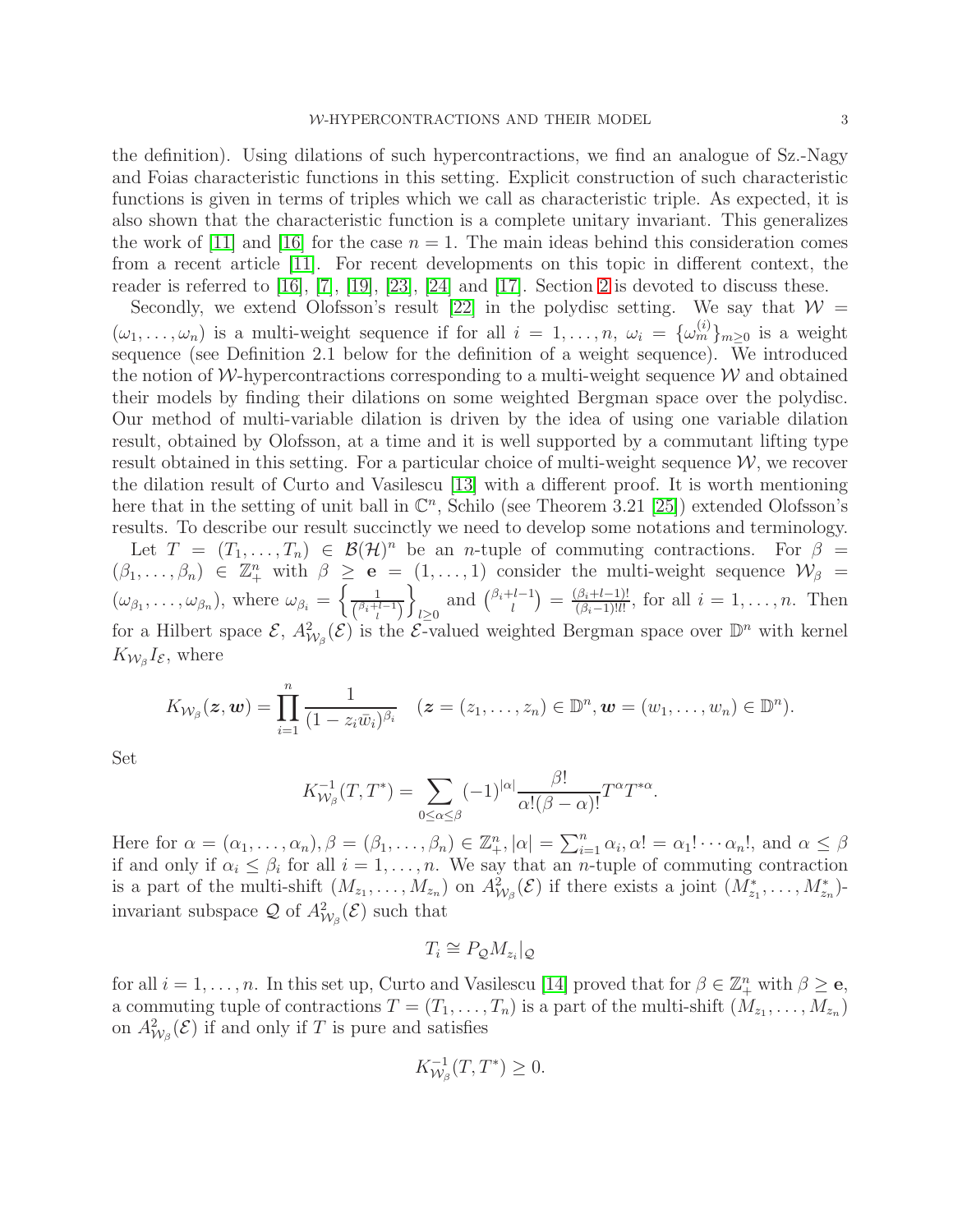In this article, we show that this result is true for a large class of kernels corresponding to multi-weight sequences. For a multi-weight sequence  $\mathcal{W} = (\omega_1, \dots, \omega_n)$ , we set

$$
S(\mathcal{W}) := \{ (\omega'_{\lambda_1}, \dots, \omega'_{\lambda_n}) : \omega'_{\lambda_i} \in \{ \omega_{\lambda_i}, 1 \}, i = 1, \dots, n \},
$$

where we denote by 1 the constant weight sequence 1. For a coefficient Hilbert space  $\mathcal{E}$ , we denote by  $A^2_{\mathcal{W}}(\mathcal{E})$  the reproducing kernel Hilbert space corresponding to the kernel  $K_{\mathcal{W}}$  on the polydisc  $\mathbb{D}^n$  defined by

$$
K_{\mathcal{W}}(\boldsymbol{z},\boldsymbol{w})=\sum_{\alpha\in\mathbb{Z}_{+}^{n}}\frac{1}{\omega_{\alpha_{1}}^{(1)}\cdots\omega_{\alpha_{n}}^{(n)}}(\boldsymbol{z}\bar{\boldsymbol{w}})^{\alpha}I_{\mathcal{E}}.
$$

By one of the assumptions in the definition of multi-weight sequence, the analytic function

<span id="page-3-0"></span>
$$
k_{\mathcal{W}}(\boldsymbol{z}) = \sum_{\alpha \in \mathbb{Z}_+^n} \frac{1}{\omega_{\alpha_1}^{(1)} \cdots \omega_{\alpha_n}^{(n)}} \boldsymbol{z}^\alpha
$$

on  $\mathbb{D}^n$  associated to  $K_{\mathcal{W}}$  does not vanish on  $\mathbb{D}^n$ . Suppose that

(1.1) 
$$
\frac{1}{k_{\mathcal{W}}(z)} = \sum_{\alpha \in \mathbb{Z}_{+}^{n}} c_{\alpha} z^{\alpha} \quad (z \in \mathbb{D}^{n})
$$

is the Taylor expansion of  $1/k_W$ . For an *n*-tuple of commuting contractions  $T = (T_1, \ldots, T_n) \in$  $\mathcal{B}(\mathcal{H})^n$ , and  $\mathbf{r} \in (0,1)^n$ , using the hereditary functional calculus introduced by Agler in [\[2\]](#page-29-13), we define

(1.2) 
$$
D_{\mathcal{W},T}(\mathbf{r}) := \sum_{\alpha \in \mathbb{Z}_{+}^{n}} c_{\alpha} \mathbf{r}^{\alpha} T^{\alpha} T^{*\alpha},
$$

where  $c_{\alpha}$  as in [\(1.1\)](#page-3-0) and if  $\mathbf{r} = (r_1, \ldots, r_n)$ ,  $\mathbf{r}^{\alpha} = r_1^{\alpha_1} \cdots r_n^{\alpha_n}$ .

DEFINITION 1.1. An n-tuple of commuting contractions  $T = (T_1, \ldots, T_n) \in \mathcal{B}(\mathcal{H})^n$  is said *to be an W*-hypercontraction corresponding to a multi-weight sequence  $W = (\omega_1, \dots, \omega_n)$  *if*  $D_{\mathcal{W}',T}(\mathbf{r}) \geq 0$  for all  $\mathcal{W}' \in S(\mathcal{W})$  and  $\mathbf{r} \in (0,1)^n$ . In addition, if each  $T_i$  is a pure contraction, *then we say that* T *is a pure* W*-hypercontraction.*

With these terminologies, one of the main theorems of this article is the following.

<span id="page-3-1"></span>Theorem 1.2. *Let* W *be a multi-weight sequence. An* n*-tuple of commuting contractions*  $T=(T_1,\ldots,T_n)$  on H is a part of the multi-shift  $(M_{z_1},\ldots,M_{z_n})$  on  $A^2_W(\mathcal{E})$  for some Hilbert *space*  $\mathcal{E}$  *if and only if*  $T$  *is a pure W*-hypercontraction.

This theorem is proved in Section [4](#page-19-0) as Theorem [4.4](#page-23-0) by finding dilation of such an *n*-tuple of commuting contraction  $T$ . We also remove the pureness assumption and find dilations of W-hypercontractions (see Theorem [4.6](#page-24-0) for more details).

In the case when  $\mathcal{W} = \mathcal{W}_{\beta}$  for some  $\beta \in \mathbb{Z}_{+}^{n}$  with  $\beta \geq e$ , we show that T is a pure  $\mathcal{W}_{\beta}$ hypercontractions if and only if T is pure and  $K_{\mathcal{W}_{c}}^{-1}$  $\overline{\mathcal{W}}_{\beta}^{-1}(T, T^*) \geq 0$ . Therefore, for the particular choice of multi-weight sequence  $W = W_{\beta}$ , Theorem [1.2](#page-3-1) recovers the classical result of Curto and Vasilescu [\[14,](#page-29-1) [13\]](#page-29-0) with a different proof. For the choice of multi-weight sequence  $\mathcal{W}_{\beta}$ when  $\beta \in \mathbb{R}^n_+$  with  $\beta \geq e$ , it also provides a natural generalization. Moreover, the class of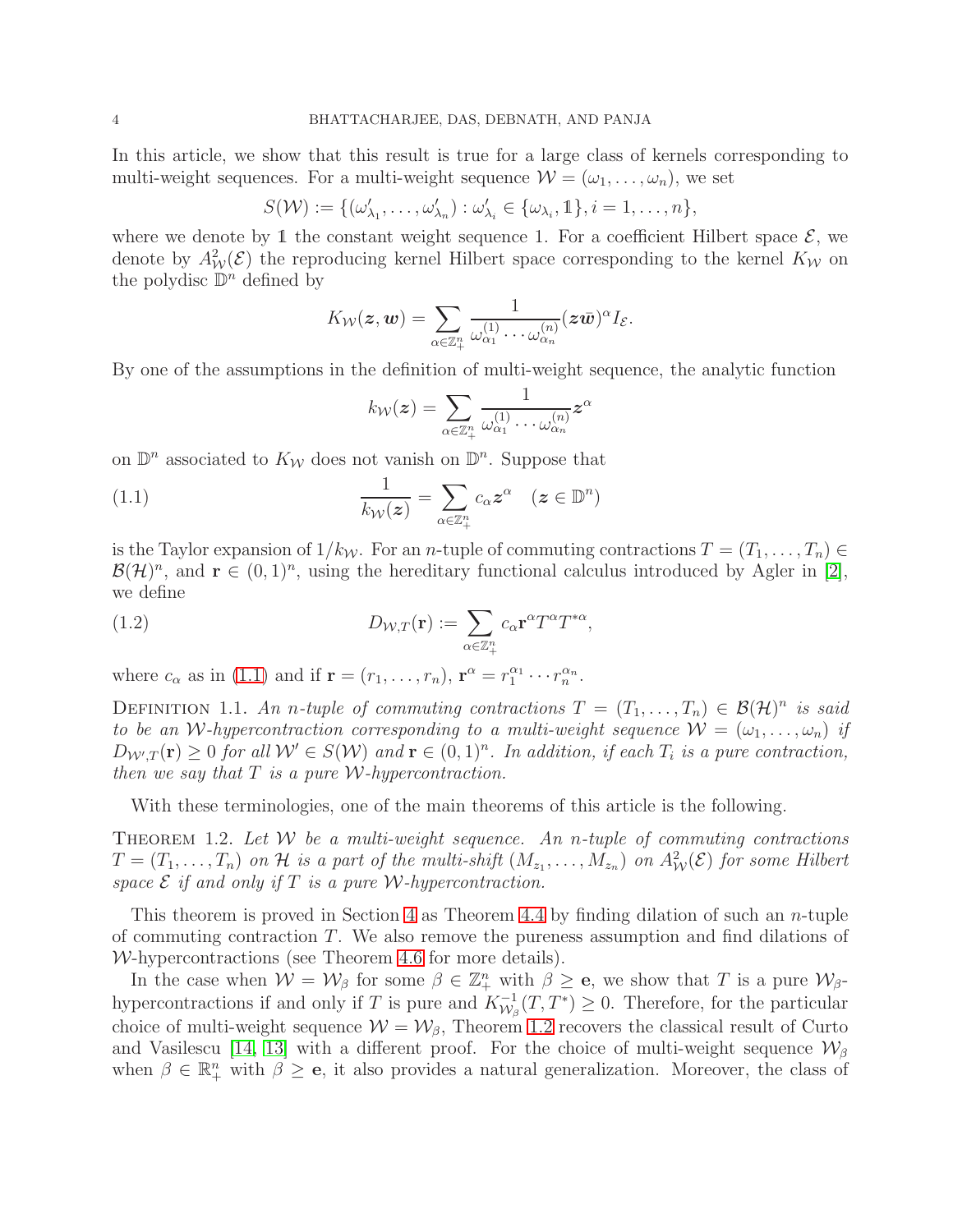multi-weight sequences is wide enough to include tensor product of reproducing kernel Hilbert spaces corresponding to certain Nevanlinna-Pick kernels over  $\mathbb D$  (see Example [3.2](#page-12-0) below).

<span id="page-4-0"></span>Section [3](#page-10-0) is devoted to study multi-weight sequences and  $W$ -hypercontractions. In Sec-tion [4,](#page-19-0) we find dilations of pure  $W$ -hypercontractions and more generally for  $W$ -hypercontractions.

#### 2. CHARACTERISTIC FUNCTIONS FOR  $\omega$ -HYPERCONTRACTIONS

We construct characteristic functions of  $\omega$ -hypercontractions in this section. We recall the notion of  $\omega$ -hypercontractions and their dilations first. Let  $\omega = {\{\omega_k\}}_{k\geq 0}$  be a positive decreasing sequence such that  $\omega_0 = 1$  and  $\liminf_{k \to \infty} \omega_k^{\frac{1}{k}} = 1$ . Corresponding to the sequence  $\omega$  and a Hilbert space  $\mathcal{E}$ , we denote by  $A^2_{\omega}(\mathcal{E})$  the  $\mathcal{E}$ -valued weighted Bergman space; the Hilbert function space consists of  $f \in \mathcal{O}(\mathbb{D}, \mathcal{E})$ , the space of  $\mathcal{E}\text{-valued analytic functions } f$  on the open unit disc  $(D)$ , such that

$$
f(z) = \sum_{k \ge 0} a_k z^k \text{ and } ||f||_{\omega}^2 := \sum_{k \ge 0} ||a_k||^2 \omega_k < \infty \quad (a_k \in \mathcal{E}, \ z \in \mathbb{D}).
$$

It is also a reproducing kernel Hilbert space with the kernel  $K_{\omega}: \mathbb{D} \times \mathbb{D} \to \mathcal{B}(\mathcal{E})$  defined by

$$
K_{\omega}(\zeta, \eta) = \sum_{k \ge 0} \frac{1}{\omega_k} (\zeta \bar{\eta})^k I_{\mathcal{E}} \qquad (\zeta, \eta \in \mathbb{D}).
$$

If the co-efficient Hilbert space is  $\mathbb{C}$ , we simply write  $A^2_\omega$  to denote  $A^2_\omega(\mathbb{C})$ . The multiplication operator  $M_z$ , known as shift operator, on  $A^2_\omega(\mathcal{E})$  is defined by  $(M_z f)(\eta) = \eta f(\eta)$  for all  $\eta \in \mathbb{D}$ . A straight forward computation shows that

$$
||M_z||^2 = \sup_k \frac{\omega_{k+1}}{\omega_k}.
$$

Thus an equivalent condition for the shift operator to be a contraction is that the sequence  $\omega$ has to be a decreasing sequence. The kernel function  $K_{\omega}$  has an associated analytic function  $k_{\omega}$  on  $\mathbb{D}$  defined by

$$
k_{\omega}(z) = \sum_{k \ge 0} \frac{1}{\omega_k} z^k.
$$

Properties of this associated analytic function has been very crucial in Olofsson's consideration. In fact, the class of weight sequences  $\omega$  that he considered in [\[22\]](#page-30-0) are so that the associated analytic function  $k_{\omega}$  on  $\mathbb{D}$  possess some additional properties. The first natural property is that  $k_{\omega}$  is non-vanishing. Then  $\frac{1}{k_{\omega}}$  is also analytic on  $\mathbb D$  and suppose that 1  $\frac{1}{k_{\omega}}(z) = \sum_{k \geq 0} c_k z^k$ . Other properties that  $k_{\omega}$  needs to satisfy are as follows:

- (P1) The function  $\frac{k_{\omega}}{k_{\omega,r}}$  has non negative Taylor coefficients for  $0 < r < 1$ , where  $k_{\omega,r}(z) =$  $k_{\omega}(rz)$ .
- (P2) The quotients  $\frac{k_{\omega,r}}{k_{\omega}}$  have uniformly bounded Taylor coefficients for  $0 < r < 1$ .
- (P3) The Taylor coefficients of the reciprocal function  $\frac{1}{k_{\omega}}$  is absolutely summable and the absolute sum of Taylor coefficients of  $\frac{k_{\omega,r}}{k_{\omega}}$  for  $0 < r < 1$  form a uniformly bounded family.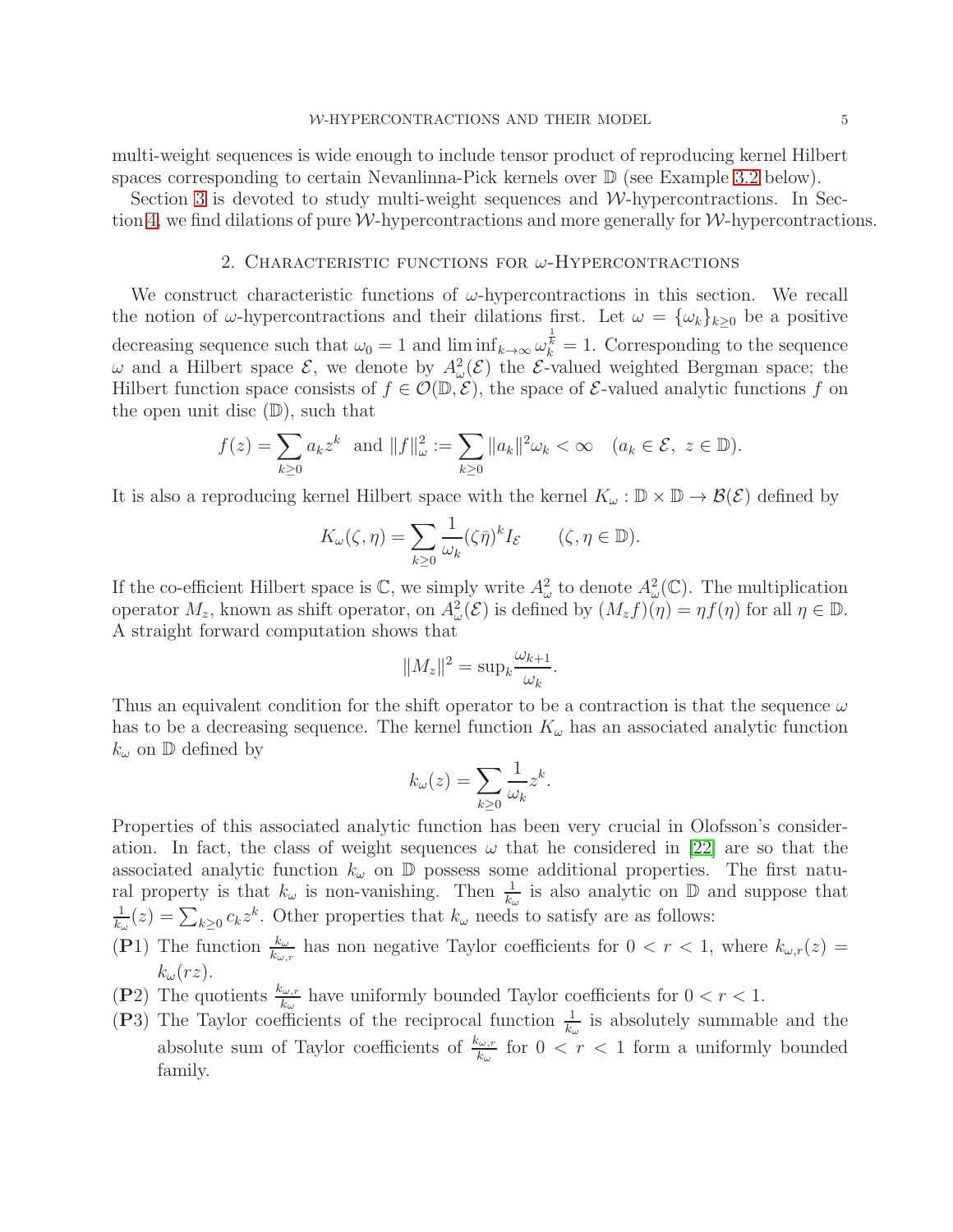The first two properties are essential to obtain dilations of  $\omega$ -hypercontractions and we briefly indicate below the role played by these properties. The above discussion also prompt us to make the following definition.

DEFINITION 2.1. *A weight sequence is a positive decreasing sequence*  $\omega = {\{\omega_n\}}_{n\geq 0}$  *such that*  $\omega_0 = 1$ ,  $\liminf_{n \to \infty} \omega_n^{\frac{1}{n}} = 1$  and the corresponding analytic function  $k_\omega$  is non-vanishing on  $\mathbb D$ *and satisfies (*P*1) and (*P*2) as above.*

Natural examples of weight sequences are the constant sequence  $\omega_n = 1$  for all  $n \geq 0$  and for a fixed  $m \in \mathbb{N}$ ,  $\omega_n = \frac{1}{\binom{n+m}{n}}$  $\frac{1}{\binom{n+m-1}{n}}$  for all  $n \geq 0$ . The constant sequence case corresponds to the Hardy space where as the later corresponds to the Bergman space defined above with kernel  $K_m(z, w) = \frac{1}{(1 - z\bar{w})^m} (z, w \in \mathbb{D}).$ 

*For the rest of this section we fix a weight sequence*  $\omega$ . We suppose that the reciprocal of the associated analytic function  $k_{\omega}$  has the following power series expansion:

(2.1) 
$$
\frac{1}{k_{\omega}}(z) = \sum_{n\geq 0} c_n z^n \quad (z \in \mathbb{D}).
$$

Now we recall the notion of  $\omega$ -hypercontraction introduced by Olofsson in [\[22\]](#page-30-0).

DEFINITION 2.2. *A bounded linear operator*  $T \in \mathcal{B}(\mathcal{H})$  *is said to be an*  $\omega$ -*hypercontraction if* T *is a contraction and satisfies*

<span id="page-5-0"></span>
$$
D_{\omega,T}(r) := \sum_{n\geq 0} r^n c_n T^n T^{*n} \geq 0
$$

*for all*  $r \in (0, 1)$ *, where*  $c_n$ *'s are as in*  $(2.1)$ *.* 

It can be shown that for the choice  $\omega = {\{\omega_n\}}_{n\geq 0}$  where  $\omega_n = \frac{1}{\binom{n+m}{n}}$  $\frac{1}{\binom{n+m-1}{n}}$  for all  $n \geq 0$ ,  $\omega$ -hypercontractivity for a contraction T is same as m-hypercontractivity in the sense of Agler [\[1\]](#page-29-2) (see [\[22,](#page-30-0) Theorem 4.5] for a proof). Thus the notion of  $\omega$ -hypercontractions is a natural generalization of m-hypercontractions. Moreover, it has been shown in [\[22\]](#page-30-0) that every  $ω$ -hypercontraction is part of the shift operator  $M_z$  on the weighted Bergman space  $A^2_ω(\mathcal{E})$ for some suitable Hilbert space  $\mathcal{E}$ ; we briefly recall this dilation result next.

Let  $T \in \mathcal{B}(\mathcal{H})$  be an  $\omega$ -hypercontraction. Then using the property (P1), it can be shown that the SOT limit of the operator  $D_{\omega,T}(r)$  exists as  $r \to 1$ . We denote

$$
D_{\omega,T}(1) := SOT - \lim_{r \to 1} D_{\omega,T}(r),
$$

and we define the defect operator and the defect space of T as

<span id="page-5-1"></span>
$$
D_{\omega,T} := (D_{\omega,T}(1))^{1/2}
$$
 and  $\mathcal{D}_{\omega,T} := \overline{\text{ran}}(D_{\omega,T}),$ 

respectively. On the other hand, the property  $(P2)$  helps one to establish the identity

(2.2) 
$$
||h||^2 = \sum_{k\geq 0} \frac{1}{\omega_k} ||D_{\omega,T} T^{*k} h||^2 + \lim_{k\to\infty} ||T^{*k} h||^2 \qquad (h \in \mathcal{H}).
$$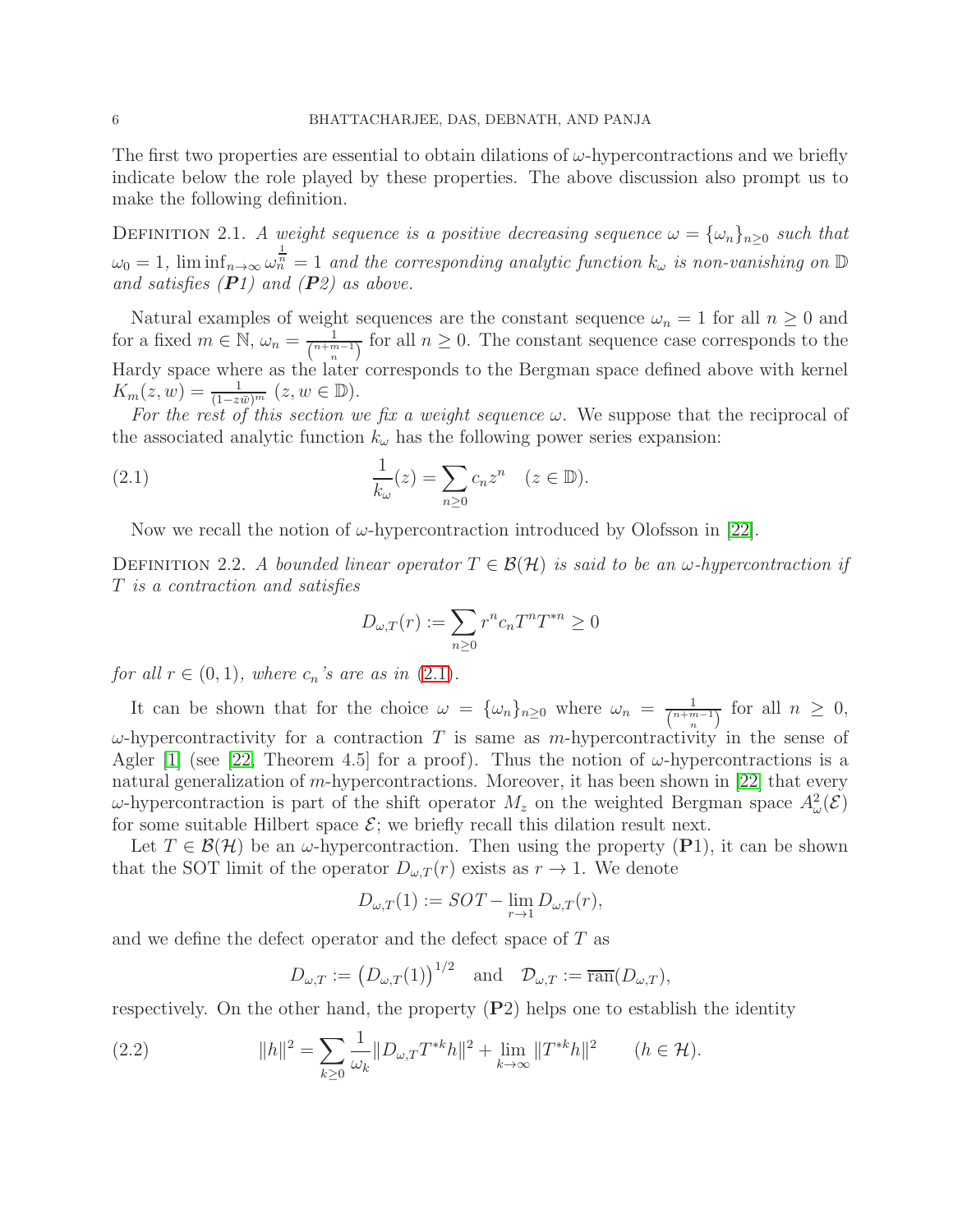Then it is evident from the above identity that the map  $\pi_{\omega,T} : \mathcal{H} \to A^2_{\omega}(\mathcal{D}_{\omega,T})$  defined by

(2.3) 
$$
\pi_{\omega,T}h(z) = \sum_{k\geq 0} \frac{1}{\omega_k} (D_{\omega,T} T^{*k} h) z^k \qquad (h \in \mathcal{H}, z \in \mathbb{D}).
$$

is a contraction and  $\pi_{\omega,T}T^* = M_z^*\pi_{\omega,T}$ . Moreover, setting  $Q_T^2 := \text{SOT} - \lim_{k\to\infty} T^kT^{*k}$  and  $\mathcal{Q}_T := \overline{\text{ran}} Q_T$ , we have an isometry  $\Pi_{\omega,T} : \mathcal{H} \to A^2_{\omega}(\mathcal{D}_{\omega,T}) \oplus \mathcal{Q}_T$  defined by

$$
(\Pi_{\omega,T}h)(z) = ((\pi_{\omega,T}h)(z), Q_Th) \quad (h \in \mathcal{H}, z \in \mathbb{D})
$$

and  $\Pi_{\omega,T}T^* = (M_z \oplus U)^* \Pi_{\omega,T}$ , where U is a co-isometry on  $\mathcal{Q}_T$  such that  $U^*Q_T h = Q_T T^* h$ for all  $h \in \mathcal{H}$ . Summarizing the above discussion we have the following dilation result.

<span id="page-6-0"></span>THEOREM 2.3 (c.f. [\[22\]](#page-30-0)). Let  $\omega = {\omega_k}_{k>0}$  be a weight sequence. If T is an  $\omega$ -hypercontraction *on* H, then there exist an isometry  $\Pi_{\omega,T}$ :  $H \to A^2_{\omega}(\mathcal{D}_{\omega,T}) \oplus \mathcal{Q}_T$  and a co-isometry U on  $\mathcal{Q}_T$ *such that*

$$
\Pi_{\omega,T}T^* = (M_z \oplus U)^* \Pi_{\omega,T}.
$$

*In addition, if T is pure then there exists an isometry*  $\pi_{\omega,T} : \mathcal{H} \to A^2_{\omega}(\mathcal{D}_{\omega,T})$  *such that* 

$$
\pi_{\omega,T}T^*=M_z^*\pi_{\omega,T}.
$$

In the above theorem, the co-isometry  $U$  can be made to a unitary by taking a co-extension. We do not include it in the statement as we shall use the present form of the theorem in later section. The observant reader might have noticed that we have not used  $(P3)$  to obtain the above dilation. But (P3) provides a necessary and sufficient condition for a contraction  $T \in$  $\mathcal{B}(\mathcal{H})$  to be an  $\omega$ -hypercontraction. To be more precise, a contraction T is  $\omega$ -hypercontraction if and only if  $D_{\omega,T}(1) \geq 0$ . For more details we refer the reader to [\[22,](#page-30-0) Theorem 6.2].

For Hilbert spaces  $\mathcal{E}_1$  and  $\mathcal{E}_2$ , an operator-valued analytic map  $\theta : \mathbb{D} \to \mathcal{B}(\mathcal{E}_1, \mathcal{E}_2)$  is a multiplier from  $H^2_{\mathcal{E}_1}(\mathbb{D})$  to  $A^2_{\omega}(\mathcal{E}_2)$  if  $\theta f \in A^2_{\omega}(\mathcal{E}_2)$  for all  $f \in H^2_{\mathcal{E}_1}(\mathbb{D})$ . We denote by  $\mathcal{M}(H_{\mathcal{E}_1}^2(\mathbb{D}), A_{\omega}^2(\mathcal{E}_2))$ , the space of all multipliers from  $H_{\mathcal{E}_1}^2(\mathbb{D})$  to  $A_{\omega}^2(\mathcal{E}_2)$ . We also use  $M_{\theta}$ , for  $\theta \in \mathcal{M}(H_{\mathcal{E}_1}^2(\mathbb{D}), A_{\omega}^2(\mathcal{E}_2))$ , to denote the associated multiplication operator by  $\theta$ , that is,

$$
M_{\theta}f = \theta f \qquad (f \in H_{\mathcal{E}_1}^2(\mathbb{D})).
$$

A multiplier  $\theta \in \mathcal{M}(H_{\mathcal{E}_1}^2(\mathbb{D}), A_{\omega}^2(\mathcal{E}_2))$  is said to be partially isometric if  $M_{\theta}$  is a partially isometric operator from  $H_{\mathcal{E}_1}^2(\mathbb{D})$  to  $A_{\omega}^2(\mathcal{E}_2)$ . Such a partially isometric multiplier naturally occur in the Beurling-Lax-Halmos type characterization of invariant subspaces of vector-valued weighted Bergman spaces (see [\[24\]](#page-30-7)). The characterization relevant for us is the following.

<span id="page-6-1"></span>THEOREM 2.4 (c.f. [\[24\]](#page-30-7)). *If* S *is an*  $M_z$ -invariant subspace of  $A^2_{\omega}(\mathcal{E}_*)$ , then there exist a *Hilbert space*  $\mathcal{E}$  *and a partially isometric multiplier*  $\theta \in \mathcal{M}(H_{\varepsilon}^2(\mathbb{D}), \tilde{A}_{\omega}^2(\mathcal{E}_*))$  *such that* 

$$
\mathcal{S}=\theta H_{\mathcal{E}}^2(\mathbb{D}).
$$

Now combining Theorem [2.3](#page-6-0) and Theorem [2.4,](#page-6-1) we can associate a partially isometric multiplier to a pure  $\omega$ -hypercontraction as follows.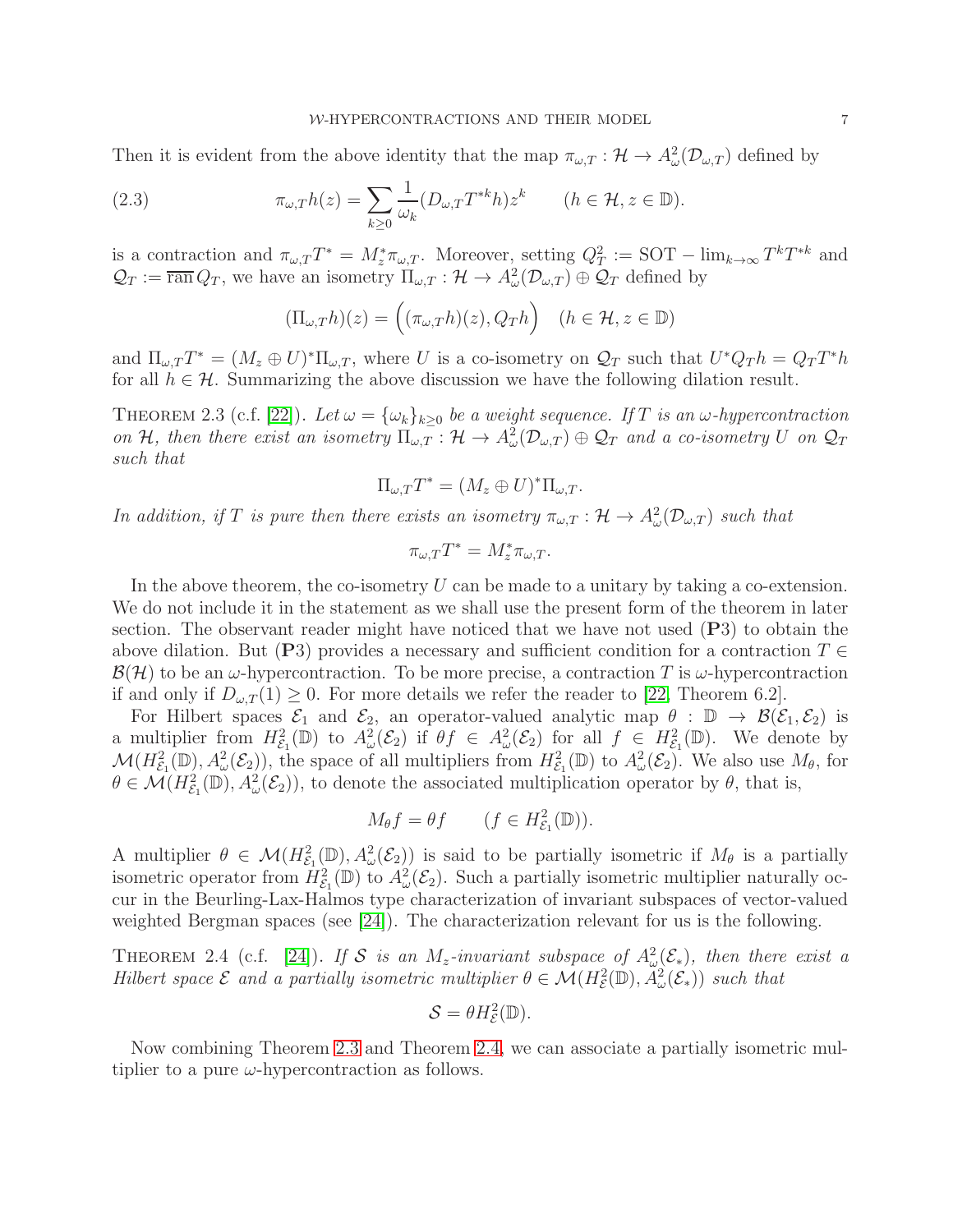COROLLARY 2.5. Let  $T \in \mathcal{B}(\mathcal{H})$  be a pure  $\omega$ -hypercontraction. Then there exist a Hilbert *space*  $\mathcal E$  *and a partially isometric multiplier*  $\theta \in \mathcal M(H^2_{\mathcal E}(\mathbb D), A^2_{\omega}(\mathcal D_{\omega,T}))$  *such that* 

$$
T \cong P_{\mathcal{Q}_{\theta}} M_z|_{\mathcal{Q}_{\theta}},
$$

*where*  $Q_{\theta} = ran \pi_{\omega,T}$ ,  $\pi_{\omega,T}$  *is the dilation map corresponding to T as in Theorem* [2.3](#page-6-0) *and*  $\mathcal{Q}_{\theta}^{\perp} = \theta H_{\mathcal{E}}^2(\mathbb{D}).$ 

In the rest of this section, we compute such a partially isometric multiplier explicitly corresponding to each pure  $\omega$ -hypercontraction. The construction is based on a recently developed technique found in [\[11\]](#page-29-9) in the context of m-hypercontractions. Let  $T \in \mathcal{B}(\mathcal{H})$  be a pure  $\omega$ -hypercontraction. Since T is a contraction, we define  $D_T := (I - TT^*)^{1/2}$ . It follows from Lemma 3.6 in [\[22\]](#page-30-0) that for  $h \in \mathcal{H}$ ,

<span id="page-7-0"></span>(2.4) 
$$
||D_{T}h||^{2} = ||D_{\omega,T}h||^{2} + \sum_{k\geq 1} \left(\frac{1}{\omega_{k}} - \frac{1}{\omega_{k-1}}\right)||D_{\omega,T}T^{*k}h||^{2}.
$$

Also, since  $T$  is pure it follows from  $(2.2)$  that

(2.5) 
$$
||h||^2 = \sum_{n\geq 0} \frac{1}{\omega_n} ||D_{\omega,T} T^{*n} h||^2.
$$

Consider the map  $C_{\omega,T}: \mathcal{H} \to l^2(\mathbb{Z}_+,\mathcal{D}_{\omega,T})$  defined by

<span id="page-7-1"></span>
$$
C_{\omega,T}(h) = \{\sqrt{\rho_n}D_{\omega,T}T^{*n}h\}_{n\geq 0}, \quad (h \in \mathcal{H})
$$

where  $\rho_0 = 1$  and  $\rho_n = \frac{1}{\omega_n}$  $\frac{1}{\omega_n}-\frac{1}{\omega_n}$  $\frac{1}{\omega_{n-1}}$  ≥ 0 for all  $n \ge 1$ . Then by the identity [\(2.4\)](#page-7-0), for  $h \in \mathcal{H}$ ,

$$
||C_{\omega,T}h||^2 = \sum_{n\geq 0} \rho_n ||D_{\omega,T}T^{*n}h||^2
$$
  
=  $||D_{\omega,T}h||^2 + \sum_{n\geq 1} \left(\frac{1}{\omega_n} - \frac{1}{\omega_{n-1}}\right) ||D_{\omega,T}T^{*n}h||^2$   
=  $||D_{T}h||^2 \leq ||h||^2$ .

Thus  $C_{\omega,T}$  is a contraction. Now by identity [\(2.5\)](#page-7-1),

$$
I_{\mathcal{H}} = \pi_{\omega,T}^* \pi_{\omega,T} = \sum_{n \ge 0} \frac{1}{\omega_n} T^n D_{\omega,T}^2 T^{*n},
$$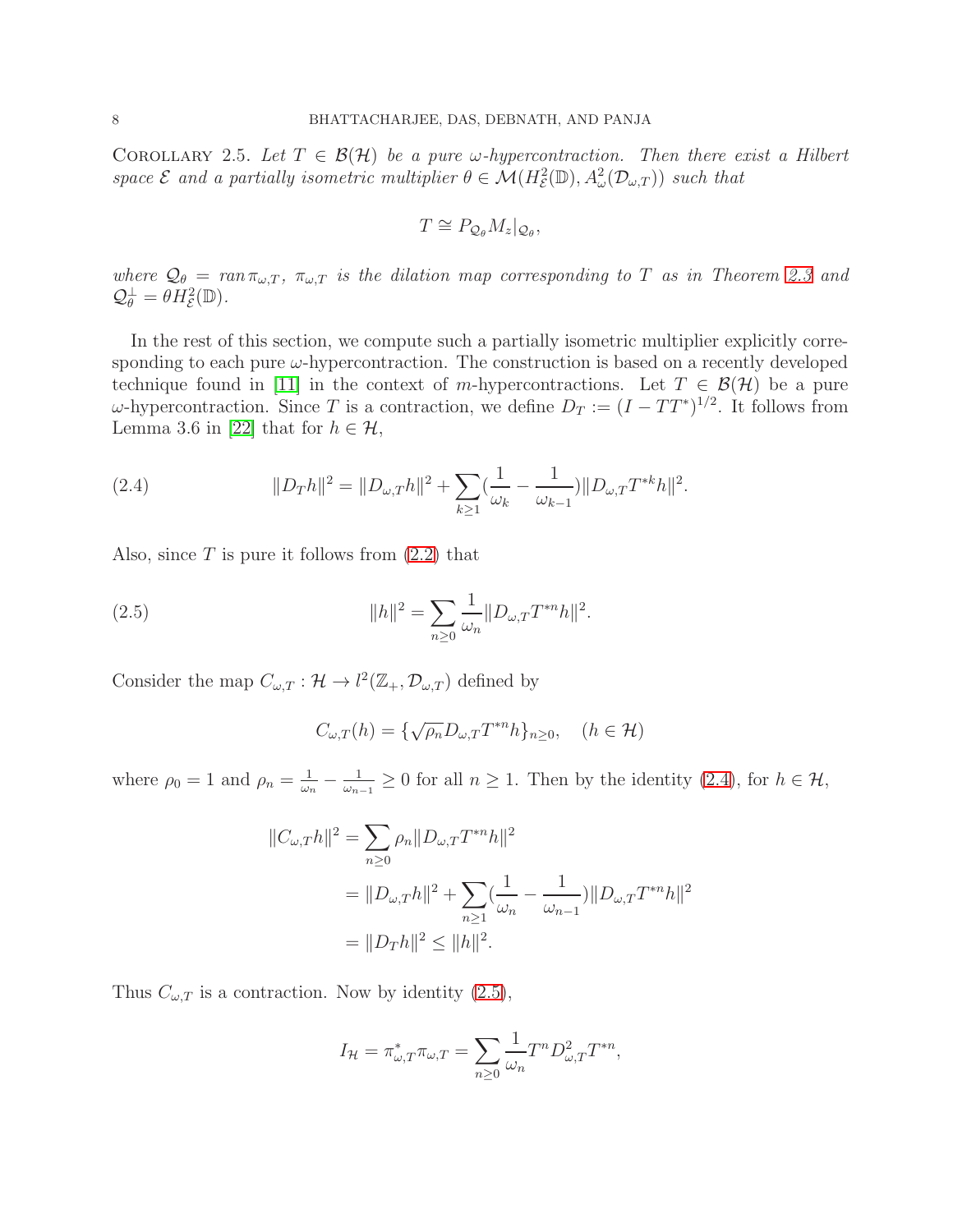and consequently,

$$
I_{\mathcal{H}} - C_{\omega,T}^* C_{\omega,T} = \sum_{n\geq 0} \frac{1}{\omega_n} T^n D_{\omega,T}^2 T^{*n} - \sum_{n\geq 0} \rho_n T^n D_{\omega,T}^2 T^{*n}
$$
  
= 
$$
\sum_{n\geq 0} \left(\frac{1}{\omega_n} - \rho_n\right) T^n D_{\omega,T}^2 T^{*n}
$$
  
= 
$$
\sum_{n\geq 1} \frac{1}{\omega_{n-1}} T^n D_{\omega,T}^2 T^{*n}
$$
  
= 
$$
\sum_{n\geq 0} \frac{1}{\omega_n} T^{n+1} D_{\omega,T}^2 T^{*n+1}
$$
  
= 
$$
TT^*.
$$

This shows that the map  $X_T =$  $\begin{bmatrix} T^* \\ C_{\omega,T} \end{bmatrix} : \mathcal{H} \to \mathcal{H} \oplus l^2(\mathbb{Z}_+,\mathcal{D}_{\omega,T})$  defined by  $X_T(h) = (T^*h, C_{\omega,T}h)$   $(h \in \mathcal{H})$ 

is isometry. By adding a Hilbert space  $\mathcal{E}$ , if necessary, we get a unitary operator

$$
U := [X_T \quad Y_T] : \mathcal{H} \oplus \mathcal{E} \to \mathcal{H} \oplus l^2(\mathbb{Z}_+, \mathcal{D}_{\omega,T}),
$$

where  $Y_T = U|_{\mathcal{E}} : \mathcal{E} \to \mathcal{H} \oplus l^2(\mathbb{Z}_+, \mathcal{D}_{\omega,T})$  is a contraction. By setting  $Y_T = \begin{bmatrix} B \\ D \end{bmatrix}$  $\boldsymbol{D}$ 1 , where  $B = P_{\mathcal{H}}Y_T \in \mathcal{B}(\mathcal{E},\mathcal{H})$  and  $D = P_{l^2(\mathbb{Z}_+,\mathcal{D}_{\omega,T})}Y_T \in \mathcal{B}(\mathcal{E},l^2(\mathbb{Z}_+,\mathcal{D}_{\omega,T}))$ , we have the following result which will lead us to construct the characteristic function.

THEOREM 2.6. Let  $T \in \mathcal{B}(\mathcal{H})$  be a pure w-hypercontraction. Then the map  $C_{\omega,T} : \mathcal{H} \to$  $l^2(\mathbb{Z}_+,\mathcal{D}_{\omega,T})$  *defined by* 

$$
C_{\omega,T}(h) = \{\sqrt{\rho_n}D_{\omega,T}T^{*n}h\}_{n\geq 0}, \quad \text{where} \quad \rho_0 = 1 \quad \text{and} \quad \rho_n = \frac{1}{\omega_n} - \frac{1}{\omega_{n-1}} \quad \text{for all } n \geq 1,
$$

*is a contraction and there exist a Hilbert space*  $\mathcal{E}$  *and bounded operators*  $B \in \mathcal{B}(\mathcal{E}, \mathcal{H})$  *and*  $D = \{D_n\}_{n=0}^{\infty} \in \mathcal{B}(\mathcal{E}, l^2(\mathbb{Z}_+, \mathcal{D}_{\omega,T}))$  where each  $D_n \in \mathcal{B}(\mathcal{E}, \mathcal{D}_{\omega,T})$  such that

$$
\begin{bmatrix} T^* & B \\ C_{\omega,T} & D \end{bmatrix} : \mathcal{H} \oplus \mathcal{E} \to \mathcal{H} \oplus l^2(\mathbb{Z}_+, \mathcal{D}_{\omega,T})
$$

*is unitary.*

The fact that each triple  $(\mathcal{E}, B, D)$  – which appears in the above theorem – gives rise to a characteristic function of  $T$ , motivates us to make the following definition.

DEFINITION 2.7. A triple  $(\mathcal{E}, B, D)$  consisting of a Hilbert space  $\mathcal E$  and bounded linear oper- $\textit{ators } B \in \mathcal{B}(\mathcal{E}, \mathcal{H})$  and  $D \in \mathcal{B}(\mathcal{E}, l^2(\mathbb{Z}_+, \mathcal{D}_{\omega,T}))$  *is said to be a characteristic triple of a pure* ω*-hypercontraction* T *on* B(H) *if*

$$
\begin{bmatrix} T^* & B \\ C_{\omega,T} & D \end{bmatrix} : \mathcal{H} \oplus \mathcal{E} \to \mathcal{H} \oplus l^2(\mathbb{Z}_+, \mathcal{D}_{\omega,T})
$$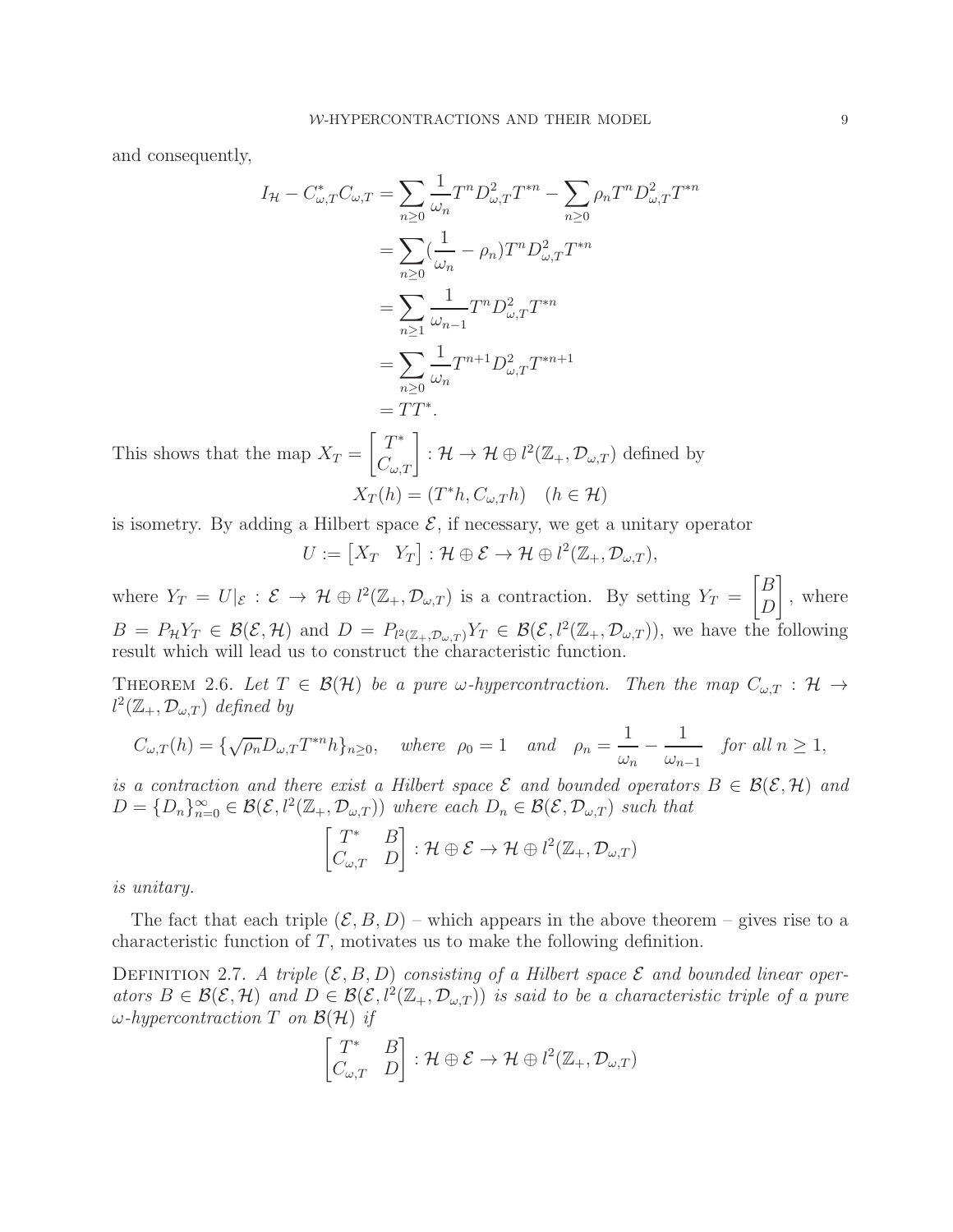*is unitary.*

It turns out that characteristic triple is unique in the following sense.

THEOREM 2.8. If  $(\mathcal{E}_1, B_1, D_1)$  and  $(\mathcal{E}_2, B_2, D_2)$  are two characteristic triple of a pure  $\omega$ *hypercontraction*  $T \in \mathcal{B}(\mathcal{H})$ *, then there exists a unitary*  $U : \mathcal{E}_2 \to \mathcal{E}_1$  *such that* 

$$
(\mathcal{E}_2, B_2, D_2) = (U^* \mathcal{E}_1, B_1 U, D_1 U).
$$

*Proof.* The proof follows from the observation that  $\begin{bmatrix} B_1 \\ D \end{bmatrix}$ and  $\begin{bmatrix} B_2 \\ D \end{bmatrix}$ 1 are isometries and their  $D_1$  $D_2$ П

range is same.

We are now in a position to state the main result of this section which provides an explicit method to construct characteristic functions. The proof of the theorem is similar to Theorem 3.1 in [\[11\]](#page-29-9) and we only include a sketch of the proof here.

THEOREM 2.9. Let T be a pure  $\omega$ -hypercontraction on H, and let  $(\mathcal{E}, B, D)$  be a characteristic *triple of* T*. Then*

$$
\theta_T(z) = \sum_{n\geq 0} \sqrt{\rho_n} D_n z^n + z D_{\omega,T} \sum_{n\geq 0} \frac{1}{\omega_n} z^n T^{*n} B
$$

*is a partially isometric multiplier in*  $\mathcal{M}(H^2_{\mathcal{E}}(\mathbb{D}), A^2_{\omega}(\mathcal{D}_{\omega,T}))$  *such that* 

$$
Q_T^{\perp} = \theta_T H_{\mathcal{E}}^2(\mathbb{D})
$$
 and  $T \cong P_{Q_T} M_z|_{Q_T}$ ,

*where*  $\rho_0 = 1$ ,  $\rho_n = \frac{1}{\omega_n}$  $\frac{1}{\omega_n} - \frac{1}{\omega_n}$  $\frac{1}{\omega_{n-1}}$  *for all*  $n \geq 1$ *.* 

*Sketch of the proof.* For a contraction A and  $z \in \mathbb{D}$ , we set  $K_{\omega}(z, A) := \sum_{n \geq 0}$ 1  $\frac{1}{\omega_n} z^n A^n$ , where the series converges as  $zA$  is a strict contraction. Now, note that

$$
(1 - zT^*)K_{\omega}(z, T^*) = \frac{1}{\omega_0} + \sum_{n \ge 1} \left(\frac{1}{\omega_n} - \frac{1}{\omega_{n-1}}\right)z^n T^{*n} = \sum_{n \ge 0} \rho_n z^n T^{*n}.
$$

A direct calculation using the above identity and the unitary property of  $\begin{bmatrix} T^* & B \\ C & D \end{bmatrix}$  $C_{\omega,T}$  D 1 , it can be shown that

<span id="page-9-0"></span>(2.6) 
$$
K_{\omega}(\eta,\zeta)I_{\mathcal{D}_{\omega,T}} - \frac{\theta_T(\eta)\theta_T(\zeta)^*}{1-\eta\overline{\zeta}} = D_{\omega,T}K_{\omega}(\eta,T^*)K_{\omega}(\overline{\zeta},T)D_{\omega,T} \quad (\zeta,\eta \in \mathbb{D}).
$$

Then using some standard arguments in the theory of reproducing kernel Hilbert spaces, we conclude that

$$
\theta_T \in \mathcal{M}(H^2_{\mathcal{E}}(\mathbb{D}), A^2_{\omega}(\mathcal{D}_{\omega,T}))
$$

and

$$
M_{\theta_T}^* K_\omega(.,\zeta)h = K_1(.,\zeta)\theta_T(\zeta)^* h \quad (\zeta \in \mathbb{D}, h \in \mathcal{D}_{\omega,T}),
$$

where  $K_1(\eta, \zeta) = (1 - \eta \overline{\zeta})^{-1}$ . Consequently,

$$
(I - M_{\theta_T} M_{\theta_T}^*) K_{\omega}(., \zeta) h = (K_{\omega}(., \zeta) I_{\mathcal{D}_{\omega,T}} - K_1(., \zeta) \theta_T(.) \theta_T(\zeta)^*) h,
$$

and therefore by [\(2.6\)](#page-9-0),

$$
(I - M_{\theta_T} M_{\theta_T}^*) K_{\omega}(., \zeta) h = D_{\omega,T} K_{\omega}(., T^*) K_{\omega}(\bar{\zeta}, T) D_{\omega,T} h
$$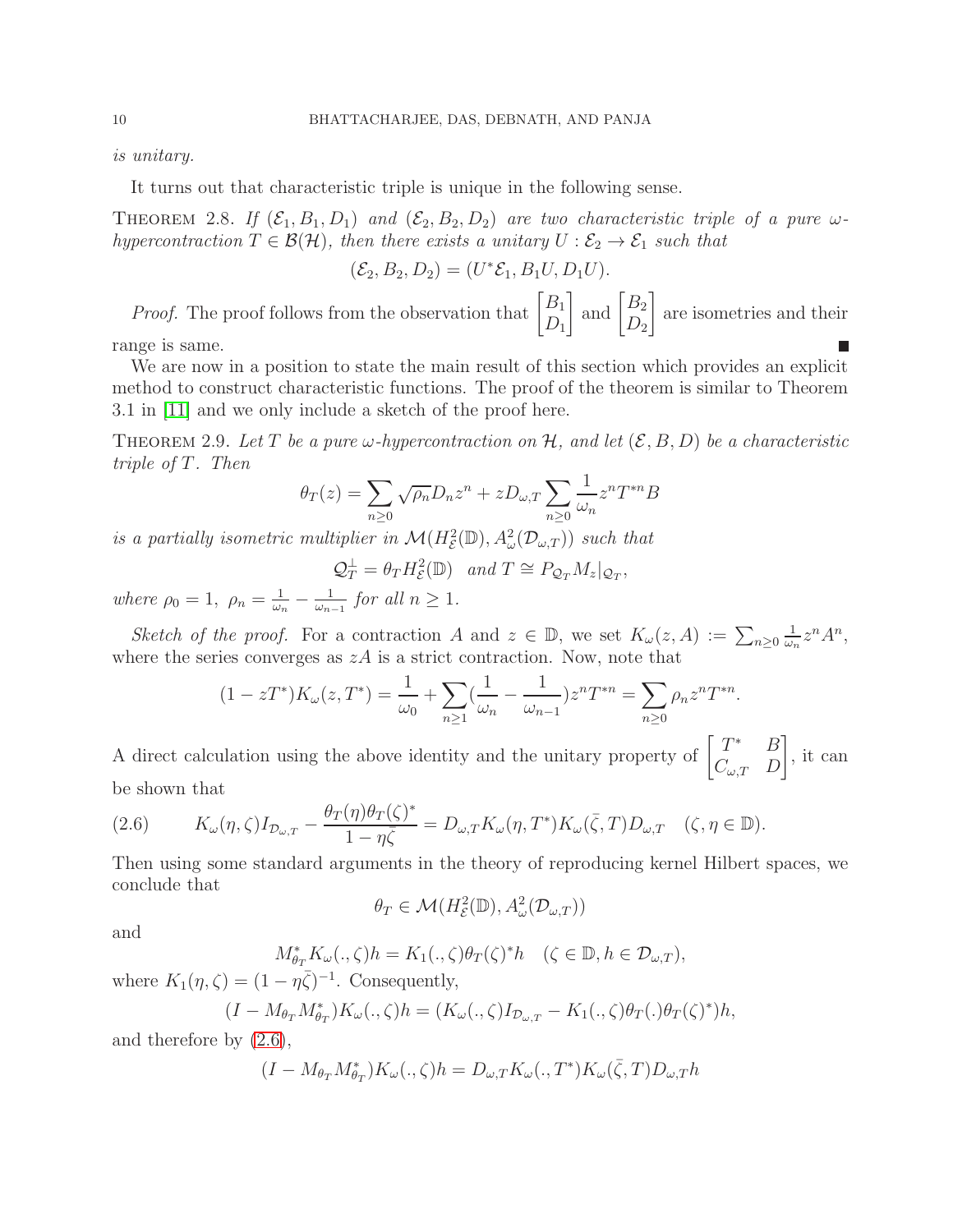for all  $\zeta \in \mathbb{D}$  and  $h \in \mathcal{D}_{\omega,T}$ . On the other hand, the adjoint of the dilation map for the pure  $\omega$ -hyeprercontraction  $\pi^*_{\omega,T} : A^2_{\omega}(\mathcal{D}_{\omega,T}) \to \mathcal{H}$  is given by

$$
\pi_{\omega,T}^* K_{\omega}(.,\zeta)h = K_{\omega}(\bar{\zeta},T)D_{\omega,T}h \qquad (\zeta \in \mathbb{D}, h \in \mathcal{D}_{\omega,T}).
$$

Then it is easy to see that

$$
\pi_{\omega,T}\pi_{\omega,T}^*K_\omega(.,\zeta)h=D_{\omega,T}K_\omega(.,T^*)K_\omega(\bar\zeta,T)D_{\omega,T}h,
$$

for all  $\zeta \in \mathbb{D}$  and  $h \in \mathcal{D}_{\omega,T}$ . Combining all these we have the required identity

$$
\pi_{\omega,T}\pi_{\omega,T}^* + M_{\theta_T}M_{\theta_T}^* = I_{A_{\omega}^2(\mathcal{D}_{\omega,T})}.
$$

That is,  $\theta_T$  is a partially isometric multiplier such that  $\mathcal{Q}_T^{\perp} = \theta_T H_{\mathcal{E}}^2(\mathbb{D})$ .

We call the partially isometric multiplier  $\theta_T$  obtained in the above theorem corresponding to a characteristic triple  $(\mathcal{E}, B, D)$  as *characteristic function* of T. Let  $T_1$  and  $T_2$  be two pure  $\omega$ -hypercontractions on  $\mathcal{H}_1$  and  $\mathcal{H}_2$ , respectively. Also, let  $\theta_{T_1}$  and  $\theta_{T_2}$  be characteristic functions corresponding to the characteristic triples  $(\mathcal{E}_1, B_1, D_1)$  and  $(\mathcal{E}_2, B_2, D_2)$  of  $T_1$  and  $T_2$ , respectively. Then the characteristic functions  $\theta_{T_1}$  and  $\theta_{T_2}$  is said to be *coincide* if there exists two unitaries  $\tau : \mathcal{E}_2 \to \mathcal{E}_1$  and  $\tau_* : \mathcal{D}_{\omega, T_1^*} \to \mathcal{D}_{\omega, T_2^*}$  such that

$$
\theta_{T_2}(z) = \tau_* \theta_{T_1}(z) \tau \qquad (z \in \mathbb{D}).
$$

We end the section with the observation that characteristic function is completely unitary invariant for pure  $\omega$ -hypercontractions. We omit the proof as it is exactly same as Theorem 3.2 in [\[11\]](#page-29-9).

THEOREM 2.10. Let  $T_1$  and  $T_2$  be two pure  $\omega$ -hypercontractions on  $\mathcal{H}_1$  and  $\mathcal{H}_2$ , respectively. *Then*  $T_1$  *and*  $T_2$  *are unitary equivalent if and only if*  $\theta_{T_1}$  *and*  $\theta_{T_2}$  *coincide.* 

#### 3. W-Hypercontractions

<span id="page-10-0"></span>Let, for each  $i = 1, \ldots, n$ ,  $\omega_i = {\{\omega_m^{(i)}\}}_{m \geq 0}$  be a weight sequence. Then the *n*-tuple of weight sequences  $W = (\omega_1, \ldots, \omega_n)$  is called a multi-weight sequence. Corresponding to such a multi-weight sequence W and a Hilbert space  $\mathcal{E}$ , consider the  $\mathcal{E}$ -valued weighted Bergman space  $A^2_{\mathcal{W}}(\mathcal{E})$  over  $\mathbb{D}^n$  consists of  $f \in \mathcal{O}(\mathbb{D}^n, \mathcal{E})$  such that

$$
f(z) = \sum_{\alpha \in \mathbb{Z}_+^n} a_\alpha \mathbf{z}^\alpha \text{ and } ||f||^2 := \sum_{\alpha \in \mathbb{Z}_+^n} ||a_\alpha||^2 \omega_{\alpha_1}^{(1)} \cdots \omega_{\alpha_n}^{(n)} < \infty \quad (a_\alpha \in \mathcal{E}, \mathbf{z} \in \mathbb{D}^n).
$$

The Hilbert space  $A^2_{\mathcal{W}}(\mathcal{E})$  is unitarily equivalent to  $A^2_{\omega_1} \otimes \cdots \otimes A^2_{\omega_n} \otimes \mathcal{E}$  via the natural unitary which sends the monomials  $z^{\alpha}e$  to  $z_1^{\alpha_1} \otimes \cdots \otimes z_n^{\alpha_n} \otimes e$  for all  $\alpha \in \mathbb{Z}_+^n$  and  $e \in \mathcal{E}$ ; it is also a reproducing kernel Hilbert space with kernel

$$
K_{\mathcal{W}}(\boldsymbol{z},\boldsymbol{w})=K_{\omega_1}(z_1,w_1)\cdots K_{\omega_n}(z_n,w_n)I_{\mathcal{E}}=\sum_{\alpha\in\mathbb{Z}_+^n}\frac{1}{\omega_{\alpha_1}^{(1)}\cdots\omega_{\alpha_n}^{(n)}}(\boldsymbol{z}\bar{\boldsymbol{w}})^{\alpha}I_{\mathcal{E}}\quad(\boldsymbol{z},\boldsymbol{w}\in\mathbb{D}^n).
$$

 $\blacksquare$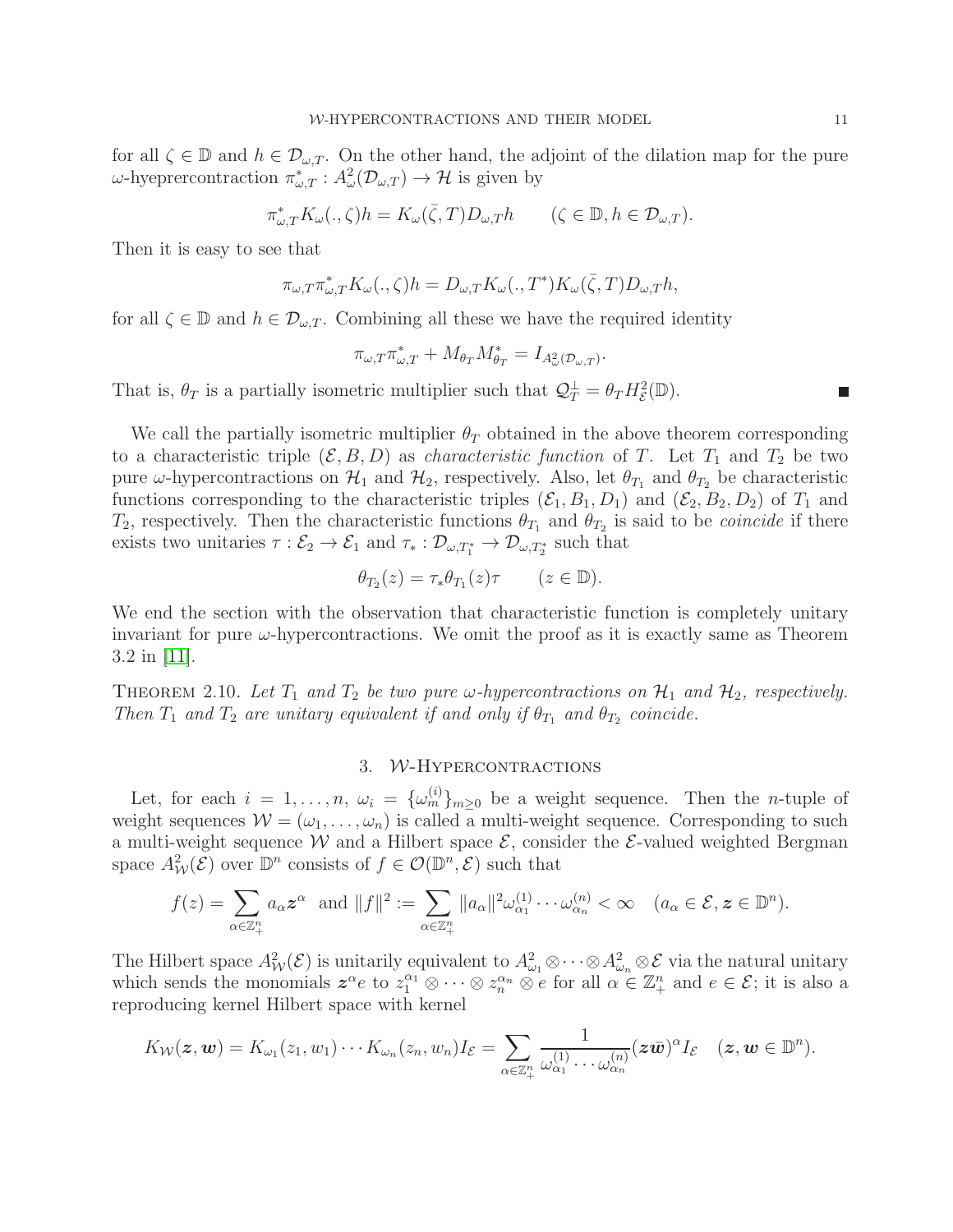The analytic function associated to  $K_W$  is crucial in what follows and has the form

$$
k_{\mathcal{W}}(\boldsymbol{z})=k_{\omega_1}(z_1)\cdots k_{\omega_n}(z_n)=\sum_{\alpha\in\mathbb{Z}_+^n}\frac{1}{\omega_{\alpha_1}^{(1)}\cdots\omega_{\alpha_n}^{(n)}}\boldsymbol{z}^{\alpha}\quad(\boldsymbol{z}\in\mathbb{D}^n),
$$

where  $k_{\omega_i}(z) = \sum_{m \geq 0}$ 1  $\frac{1}{\omega_m^{(i)}} z^m$  is the associated analytic function corresponding to the kernel function  $K_{\omega_i}$  and the weight sequence  $\omega_i$ . Since each  $\omega_i$  is a weight sequence,  $k_{\omega_i}$  does not vanish on  $\mathbb{D}$  and consequently  $k_{\mathcal{W}}$  does not vanish on  $\mathbb{D}^n$  and

<span id="page-11-0"></span>(3.1) 
$$
\frac{1}{k_{\mathcal{W}}(z)} = \sum_{\alpha \in \mathbb{Z}_{+}^{n}} c_{\alpha_{1}}^{(1)} \cdots c_{\alpha_{n}}^{(n)} z^{\alpha},
$$

where the coefficients satisfy

$$
\frac{1}{k_{\omega_i}(z)} = \sum_{m \ge 0} c_m^{(i)} z^m \quad (z \in \mathbb{D}, 1 \le i \le n).
$$

The several variable analogue of properties  $(P1)$ ,  $(P2)$  and  $(P3)$  that the analytic function  $k_{\mathcal{W}}$  should satisfy are as follows:

(P1') The function  $\frac{k_W}{k_{W,r}}$  has non negative Taylor coefficients for all  $\mathbf{r} \in (0,1)^n$ , where for  $\mathbf{r} = (r_1, \ldots, r_n)$  and  $\mathbf{z} \in \mathbb{D}^n$ ,

$$
k_{\mathcal{W},\mathbf{r}}(\boldsymbol{z})=k_{\omega_1}(r_1z_1)\cdots k_{\omega_n}(r_nz_n).
$$

- (P2') The quotients  $\frac{k_{\mathcal{W},\mathbf{r}}}{k_{\mathcal{W}}}$  have uniformly bounded Taylor coefficients for all  $\mathbf{r} \in (0,1)^n$ .
- (P3<sup>'</sup>) The Taylor coefficients of the reciprocal function  $\frac{1}{k_W}$  is absolutely summable and the absolute sum of Taylor coefficients of  $\frac{k_{\mathcal{W},\mathbf{r}}}{k_{\mathcal{W}}}$  for all  $\mathbf{r} \in (0,1)^n$  form a uniformly bounded family.

We observe that the analytic function  $k_W$  automatically inherits properties  $(\mathbf{P}1')$  and  $(\mathbf{P}2')$ .

<span id="page-11-1"></span>PROPOSITION 3.1. Let  $W = (\omega_1, \ldots, \omega_n)$  be a multi-weight sequence and  $k_W$  be the associated analytic function on  $\mathbb{D}^n$  as above. Then  $k_W$  satisfies  $(P1')$  and  $(P2')$ .

*In addition if, for all*  $i = 1, \ldots, n$ ,  $k_{\omega_i}$  satisfies  $(P3)$  then  $k_{\mathcal{W}}$  also satisfies  $(P3')$ .

*Proof.* Let **r**, **s**  $\in (0,1]^n$ . Then for each i and  $|z_i| < \min(1/r_i, 1/s_i)$ , we have

$$
\frac{k_{\omega_i}(r_iz_i)}{k_{\omega_i}(s_iz_i)} = \left(\sum_{n\geq 0} \frac{1}{\omega_n^{(i)}} r_i^n z_i^n\right) \left(\sum_{m\geq 0} c_m^{(i)} s_i^m z_i^m\right) = \sum_{m\geq 0} a_m^{(i)}(r_i, s_i) z_i^m,
$$

where

(3.2) 
$$
a_m^{(i)}(r_i, s_i) = \sum_{0 \le k \le m} \frac{r_i^k}{\omega_k^{(i)}} c_{m-k}^{(i)} s_i^{m-k}.
$$

Then

<span id="page-11-2"></span>
$$
\frac{k_{\mathcal{W},\mathbf{r}}(z)}{k_{\mathcal{W},\mathbf{s}}(z)} = \frac{k_{\omega_1}(r_1z_1)}{k_{\omega_1}(s_1z_1)} \cdots \frac{k_{\omega_n}(r_nz_n)}{k_{\omega_n}(s_nz_n)} = \sum_{\alpha \in \mathbb{Z}_+^n} a_{\alpha}(\mathbf{r},\mathbf{s}) z^{\alpha},
$$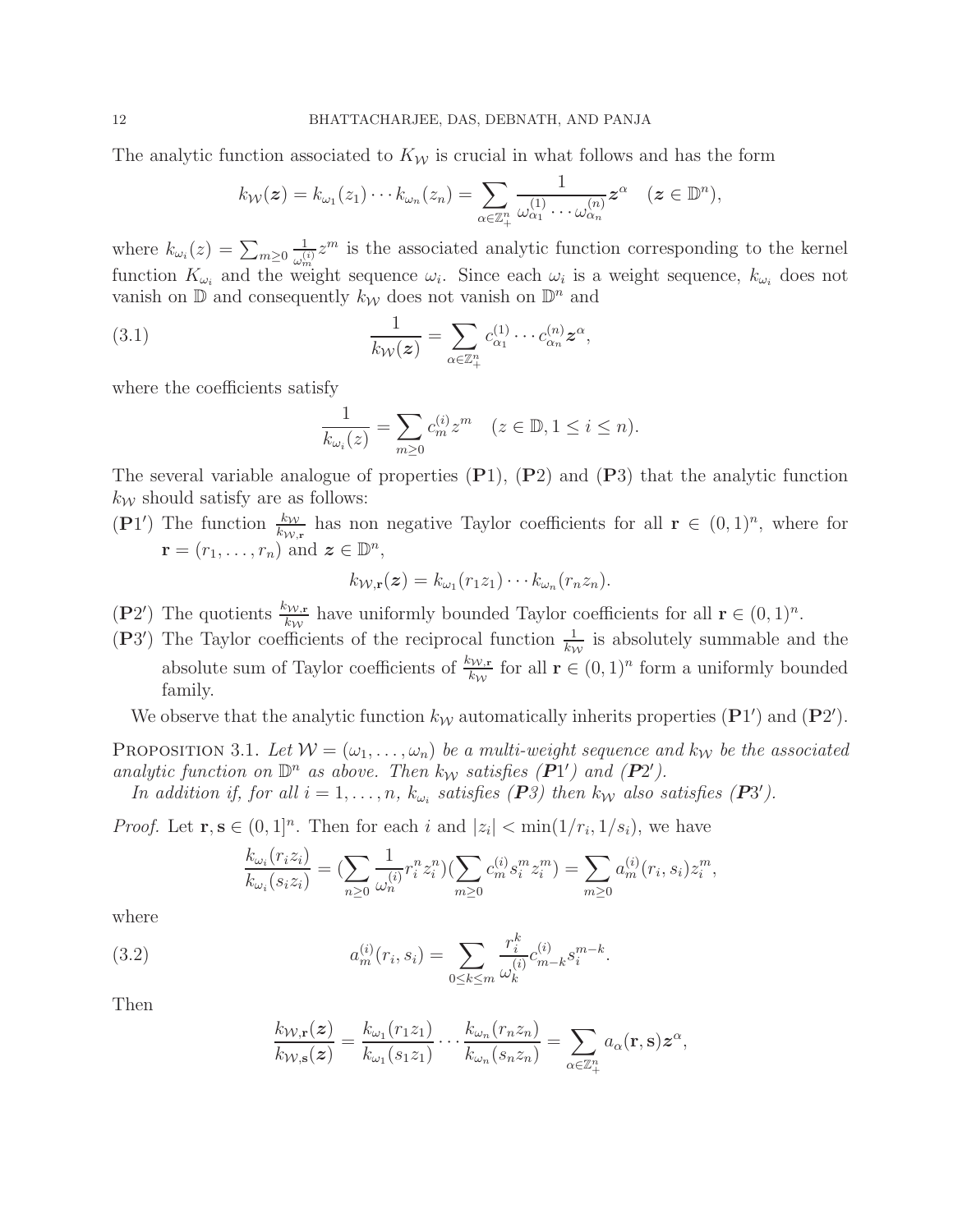where  $a_{\alpha}(\mathbf{r}, \mathbf{s}) = a_{\alpha_1}^{(1)}(r_1, s_1) \cdots a_{\alpha_n}^{(n)}(r_n, s_n)$  for all  $\alpha \in \mathbb{Z}_{+}^n$ . This in particular shows that  $k_{\mathcal{W}}$ inherits (P1') and (P2') from that of  $k_{\omega_i}$ .

Now if each  $k_{\omega_i}$  satisfies (P3), then it follows from [\(3.1\)](#page-11-0) and the identity above that  $k_{\mathcal{W}}$ satisfies (P3'). This completes the proof.

Although there are abundant examples of analytic functions on  $\mathbb{D}^n$  satisfying  $(\mathbf{P}1'), (\mathbf{P}2')$ and (P3'). We provide a few examples corresponding to a certain type of natural multi-weight sequence.

<span id="page-12-0"></span>EXAMPLE 3.2. (i) For any  $\beta = (\beta_1, \ldots, \beta_n) \in \mathbb{R}^n_+$  with  $\beta \geq e$ , we consider the multi*weight sequence*  $\mathcal{W}_{\beta} = (\omega_{\beta_1}, \ldots, \omega_{\beta_n}),$  *where*  $\omega_{\beta_i} = \left\{ \frac{1}{\binom{\beta_i + 1}{\cdots}} \right\}$  $\binom{\beta_i+l-1}{l}$ o  $\sum_{l\geq 0}$  and  $\binom{\beta_i+l-1}{l}$  $\binom{l-1}{l} = \frac{\Gamma(\beta_i + l)}{\Gamma(\beta_i)l!}$  $\frac{\Gamma(\beta_i+1)}{\Gamma(\beta_i)l!}, for$  $i = 1, \ldots, n$ . Then the analytic function on  $\mathbb{D}^n$  corresponding to  $\mathcal{W}_{\beta}$  is

$$
k_{\mathcal{W}_{\beta}}(\boldsymbol{z}) = k_{\omega_{\beta_1}}(z_1) \cdots k_{\omega_{\beta_n}}(z_n) = \frac{1}{(1-z_1)^{\beta_1}} \cdots \frac{1}{(1-z_n)^{\beta_n}}
$$
  
= 
$$
\Big(\sum_{\alpha_1 \geq 0} {\beta_1 + \alpha_1 - 1 \choose \alpha_1} z_1^{\alpha_1} \Big) \cdots \Big(\sum_{\alpha_n \geq 0} {\beta_n + \alpha_n - 1 \choose \alpha_n} z_n^{\alpha_n} \Big).
$$

*By Corollary 5.5 in* [\[22\]](#page-30-0), the analytic function  $k_{\omega_{\beta_i}}(z_i) = \frac{1}{(1-z_i)^{\beta_i}}$ , for each  $i = 1, \ldots, n$ , has *the properties (*P*1), (*P*2), and (*P*3). Therefore, using Proposition [3.1,](#page-11-1) the analytic function*  $k_{W_\beta}(z)$  on  $\mathbb{D}^n$  corresponding to the multi-weight sequence  $\mathcal{W}_\beta$  also satisfies the properties  $(P_1^{\prime\prime})$ *,*  $(P_2^{\prime})$  *and*  $(P_3^{\prime})$ *.* 

*Moreover, the reproducing kernel Hilbert space corresponding to the multi-weight sequence*  $\mathcal{W}_{\beta}$  *is the weighted Bergman space over*  $\mathbb{D}^{n}$  *with kernel* 

$$
K_{\mathcal{W}_{\beta}}(\boldsymbol{z},\boldsymbol{w})=\prod_{i=1}^n\frac{1}{(1-z_i\bar{w}_i)^{\beta_i}}\quad(\boldsymbol{z},\boldsymbol{w}\in\mathbb{D}^n).
$$

*In particular, it is easy to see that for*  $\beta = (1, \ldots, 1)$ *, each of the weight sequence becomes the constant sequence* 1*, which we denote by* 1*, and the corresponding reproducing kernel Hilbert* space is the Hardy space over  $\mathbb{D}^n$ .

(*ii*) *For each*  $i = 1, ..., n$ , we consider the sequence  $\omega_i = {\omega_k^{(i)}}$  ${k \choose k}$ <sub>k</sub> $\geq$ <sup>0</sup> *such that it is a positive* decreasing sequence satisfying  $\omega_0^{(i)} = 1$ ,  $\liminf_{n \to \infty} \omega_k^{(i) \frac{1}{k}} = 1$ , and the associated analytic  $\textit{function } k_{\omega_i}(z) = \sum_{l \geq 0}$ 1  $\frac{1}{\omega_l^{(i)}} z^l$  ( $z \in \mathbb{D}$ ) is a finite product of analytic functions corresponding *to some Nevanlinna-Pick kernels* [\[3\]](#page-29-14)*. Then by Proposition 5.4 in* [\[22\]](#page-30-0)*, each*  $\omega_i = {\omega_k^{(i)}}$  $\hat{k}$   $\hat{j}$  $k \geq 0$ *is a weight sequence and the associated analytic function*  $k_{\omega_i}$  satisfies  $(P3)$ . Therefore, using *Proposition* [3.1,](#page-11-1)  $W = (\omega_1, \ldots, \omega_n)$  *is a multi-weight sequence and the associated analytic*  $function \ k_{\mathcal{W}} \ satisfies (\vec{P3}')$ .

Recall that an *n*-tuple of commuting contractions  $T = (T_1, \ldots, T_n) \in \mathcal{B}(\mathcal{H})^n$  is an *W*hypercontraction corresponding to a multi-weight sequence  $\mathcal{W} = (\omega_1, \dots, \omega_n)$  if  $D_{\mathcal{W}',T}(\mathbf{r}) \geq 0$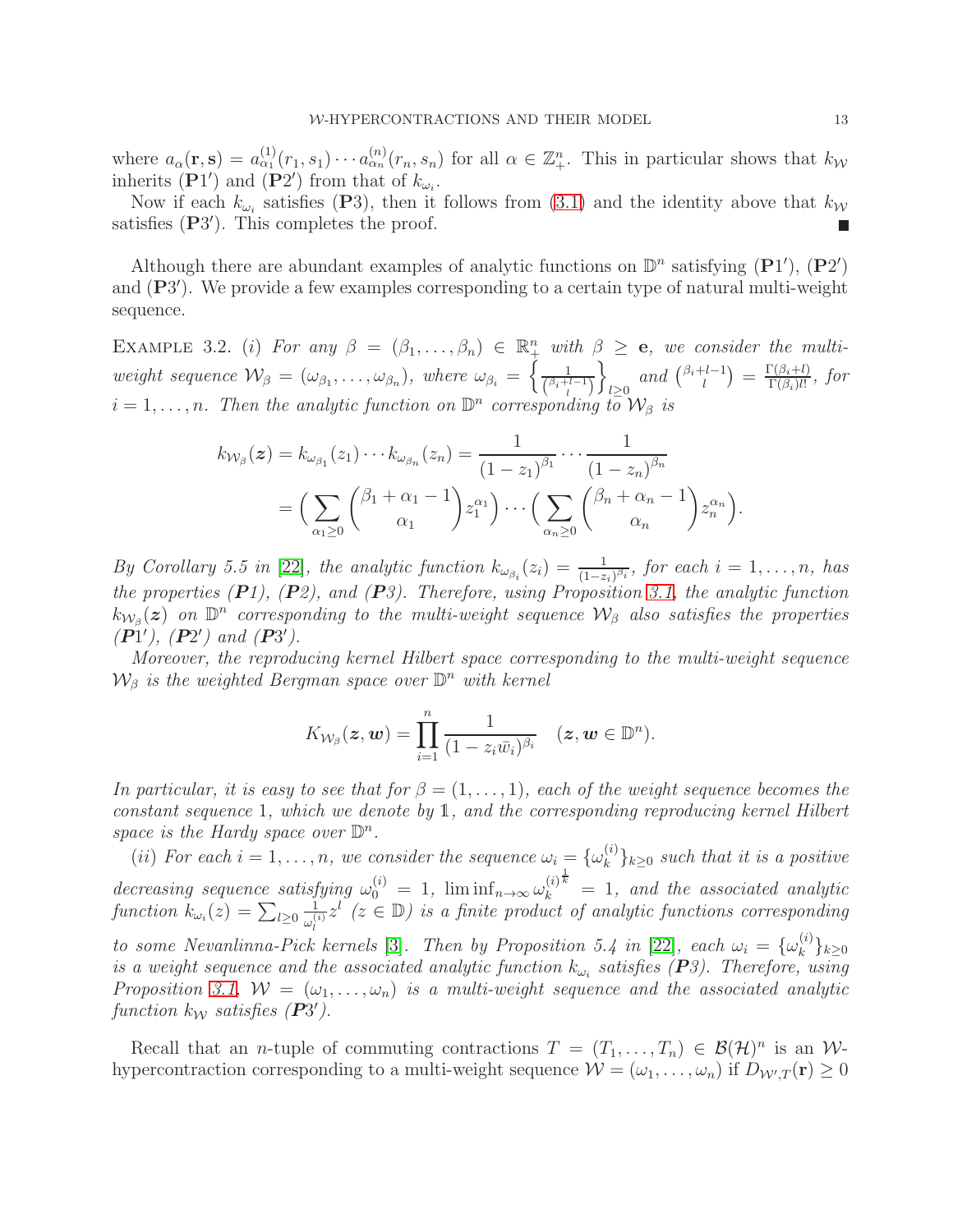for all  $W' \in S(W)$  and  $\mathbf{r} \in (0,1)^n$ , where

(3.3) 
$$
D_{\mathcal{W},T}(\mathbf{r}) := \sum_{\alpha \in \mathbb{Z}_{+}^{n}} c_{\alpha} \mathbf{r}^{\alpha} T^{\alpha} T^{*\alpha},
$$

 $c_{\alpha}$  as in [\(3.1\)](#page-11-0) and

$$
S(\mathcal{W}) := \{(\omega'_{\lambda_1}, \ldots, \omega'_{\lambda_n}) : \omega'_{\lambda_i} \in \{\omega_{\lambda_i}, 1\}, i = 1, \ldots, n\}.
$$

For a non-empty subset  $\Lambda = {\lambda_1, \ldots, \lambda_m}$  of  $I = {1, \ldots, n}$ , we set

$$
T_{\Lambda} := (T_{\lambda_1}, \ldots, T_{\lambda_m}), \text{ and } \mathcal{W}_{\Lambda} := (\omega_{\lambda_1}, \ldots, \omega_{\lambda_m}).
$$

One of the important properties is that  $W$ -hypercontractivity is preserve for subtuples of an W-hypercontraction.

<span id="page-13-1"></span>Proposition 3.3. *Let* T *be an* W*-hypercontraction for some multi-weight sequence* W*. Then for any non-empty subset*  $\Lambda \subseteq I$ ,  $T_{\Lambda}$  *is a*  $\mathcal{W}_{\Lambda}$ *-hypercontraction.* 

*Proof.* We only consider  $\Lambda = \{1, \ldots, n-1\}$  and show that  $T_{\Lambda}$  is an  $W_{\Lambda}$ -hypercontraction, as the argument for general  $\Lambda \subseteq I$  is similar. Let  $\mathcal{W}' = (\omega'_1, \ldots, \omega'_{n-1}) \in S(\mathcal{W}_{\Lambda})$  and set  $W'' := (W', \mathbb{1}) = (\omega'_1, \ldots, \omega'_{n-1}, \mathbb{1}) \in S(W)$ . Since  $T = (T_1, \ldots, T_n)$  is an W-hypercontraction and  $W'' \in S(W)$ ,  $D_{W'',T}(\mathbf{r}) \geq 0$  for all  $\mathbf{r} \in (0,1)^n$ .

Then using Agler's hereditary calculus to the identity

$$
k_{\mathcal{W}''}(r_1z_1,\ldots,r_nz_n)=(1-r_nz_n)^{-1}k_{\mathcal{W}'}(r_1z_1,\ldots,r_{n-1}z_{n-1}),
$$

we get

$$
D_{\mathcal{W}'',T}(\mathbf{r}) = D_{\mathcal{W}',T_{\Lambda}}(\mathbf{r}') - r_n T_n D_{\mathcal{W}',T_{\Lambda}}(\mathbf{r}') T_n^*,
$$

where  $\mathbf{r}' = (r_1, \ldots, r_{n-1})$ . Now using telescoping sum we have

$$
D_{\mathcal{W}',T_{\Lambda}}(\mathbf{r}') = \sum_{k=0}^{l} r_n^k T_n^k D_{\mathcal{W}'',T}(\mathbf{r}) T_n^{*k} + r_n^{l+1} T_n^{l+1} D_{\mathcal{W}',T_{\Lambda}}(\mathbf{r}') T_n^{*(l+1)}.
$$

Since  $r_n \in (0, 1)$ , taking limit as  $l \to \infty$  we conclude that

$$
D_{\mathcal{W}',T_{\Lambda}}(\mathbf{r}') = \sum_{k=0}^{\infty} r_n^k T_n^k D_{\mathcal{W}'',T}(\mathbf{r}) T_n^{*k} \ge 0.
$$

This completes the proof.

The following proposition is the key to define defect operator and defect space corresponding to an W-hypercontraction.

<span id="page-13-0"></span>Proposition 3.4. *Let* W *be a multi-weight sequence. Let* T *be an* n*-tuple of commuting contractions such that*  $D_{W,T}(\mathbf{r}) \geq 0$  *for all*  $\mathbf{r} \in (0,1)^n$ *. Then* 

$$
SOT-\lim_{\mathbf{r}\to\mathbf{e}}D_{\mathcal{W},T}(\mathbf{r})
$$

*is a positive operator, where*  $\mathbf{e} = (1, \ldots, 1)$ *.* 

П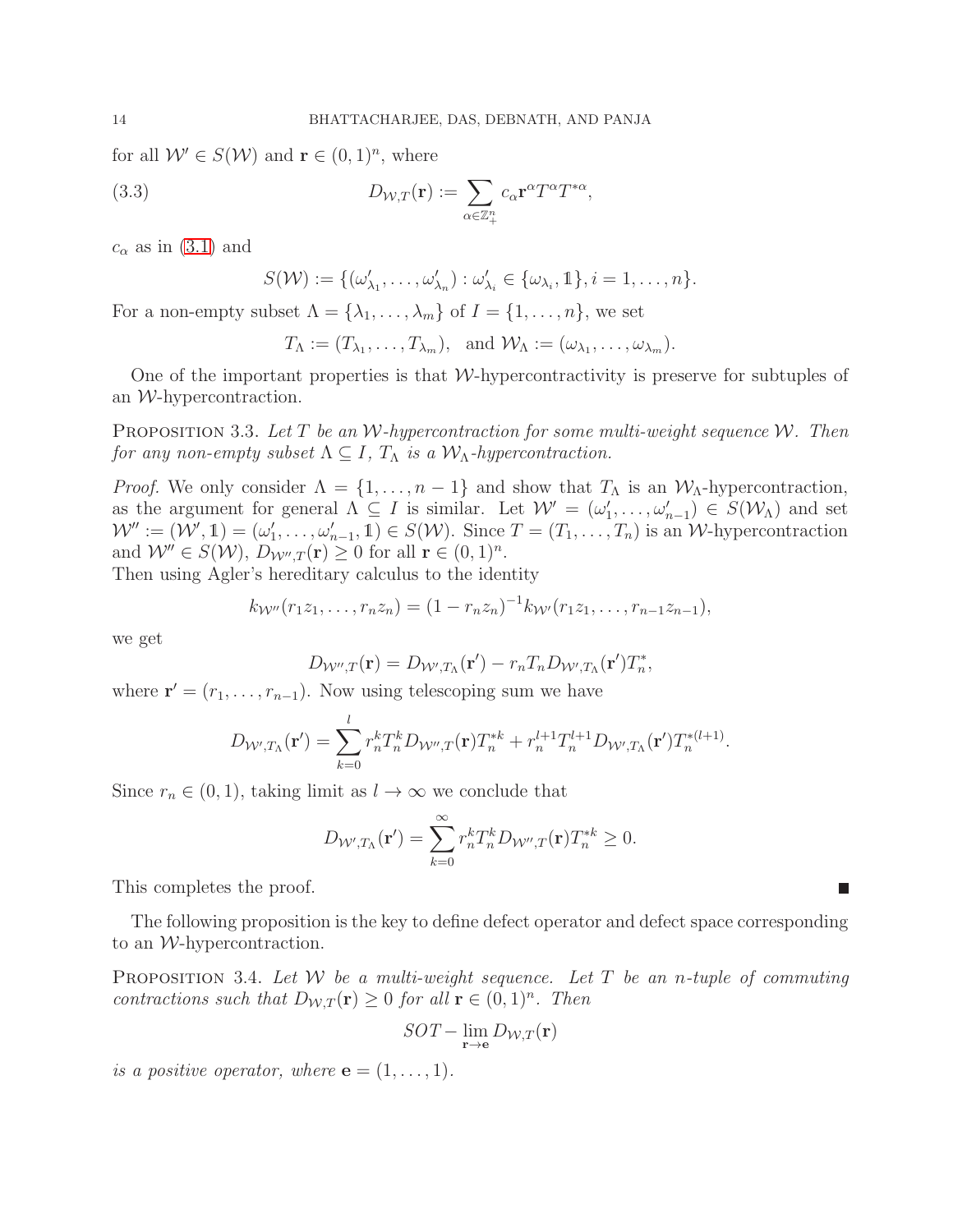*Moreover, if the associated analytic function*  $k_W$  *satisfies* ( $P3'$ ) *then* 

$$
\lim_{\mathbf{r}\to\mathbf{e}} D_{\mathcal{W},T}(\mathbf{r}) = \sum_{\alpha\in\mathbb{Z}_{+}^{n}} c_{\alpha} T^{\alpha} T^{*\alpha},
$$

*where the sum converges in the operator norm in*  $\mathcal{B}(\mathcal{H})$ *.* 

*Proof.* For the existence of the strong operator limit, it is enough to show that if  $\mathbf{r}, \mathbf{s} \in (0,1)^n$ with  $\mathbf{r} \leq \mathbf{s}$  then  $D_{W,T}(\mathbf{s}) \leq D_{W,T}(\mathbf{r})$ . Let  $\mathbf{r} \leq \mathbf{s}$ . Without any loss of generality, we assume that  $r_i = s_i$  for all  $i = 1, \ldots, m$  and  $r_i < s_i$  for all  $i = m + 1, \ldots, n$ . Then using the identity

$$
\frac{k_{\mathcal{W}}(s_1z_1)\cdots k_{\mathcal{W}}(s_nz_n)}{k_{\mathcal{W}}(r_1z_1)\cdots k_{\mathcal{W}}(r_nz_n)}=\frac{k_{\mathcal{W}}(s_{m+1}z_{m+1})\cdots k_{\mathcal{W}}(s_nz_n)}{k_{\mathcal{W}}(r_{m+1}z_{m+1})\cdots k_{\mathcal{W}}(r_nz_n)}=\sum_{\alpha\in\mathbb{Z}_{+}^{n-m}}a_{\alpha}(s_{m+1},\ldots,s_n,r_{m+1},\ldots r_n)\mathbf{z}^{\alpha},
$$

where  $a_{\alpha}(s_{m+1},...,s_n,r_{m+1},...,r_n) = a_{\alpha_1}^{(m+1)}(s_{m+1},r_{m+1})\cdots a_{\alpha_{n-m}}^{(n)}(s_n,r_n)$  for all  $\alpha \in \mathbb{Z}_+^{n-m}$ , and Agler's hereditary functional calculus we have that

(3.4) 
$$
D_{\mathcal{W},T}(\mathbf{r}) = \sum_{\alpha \in \mathbb{Z}_+^{n-m}} a_{\alpha}(s_{m+1},\ldots,s_n,r_{m+1},\cdots,r_n)T^{\alpha}D_{\mathcal{W},T}(\mathbf{s})T^{*\alpha}.
$$

Moreover, since  $(\omega_{m+1}, \ldots, \omega_n)$  is a multi-weight sequence, by  $(\mathbf{P}1'),$ 

$$
a_{\alpha}(s_{m+1},\ldots s_n,r_{m+1},\cdots,r_n)\geq 0
$$

for all  $(\alpha \in \mathbb{Z}_{+}^{n-m})$  and  $a_{(0,...,0)}(s_{m+1},\ldots,s_n,r_{m+1},\cdots,r_n) = 1$ . This shows that  $D_{\mathcal{W},T}(\mathbf{s}) \leq$  $D_{W,T}({\bf r}).$ 

Finally, if  $k_W$  satisfies  $(P3')$ , by a simple use of Lebesgue's dominated convergence theorem we also have  $D_{\mathcal{W},T}(\mathbf{r}) \to \sum_{\alpha \in \mathbb{Z}_{+}^{n}} c_{\alpha} T^{\alpha} T^{*\alpha}$  as  $\mathbf{r} \to \mathbf{e}$  in  $\mathcal{B}(\mathcal{H})$ . This completes the proof.

<span id="page-14-0"></span>REMARK 3.5. *The proof of the above proposition also suggests that if*  $\mathbf{r} \in (0,1)^m$  *and*  $\mathbf{s} \in$  $(0, 1)^{n-m}$  *then* 

$$
SOT - \lim_{\mathbf{r} \to (1,\dots,1)} D_{\mathcal{W},T}(\mathbf{r}, \mathbf{s}) \ge 0.
$$

We denote the positive operator whose existence is shown in the above proposition by

$$
D_{\mathcal{W},T}(\mathbf{e}):=\text{\rm SOT}-\lim_{\mathbf{r}\to\mathbf{e}}D_{\mathcal{W},T}(\mathbf{r}),
$$

and the defect operator and the defect space of T by

(3.5) 
$$
D_{\mathcal{W},T} := D_{\mathcal{W},T}(\mathbf{e})^{1/2} \text{ and } \mathcal{D}_{\mathcal{W},T} := \overline{\text{ran}} D_{\mathcal{W},T},
$$

respectively.

It could be difficult in general to determine when an n-tuple of commuting contractions  $T = (T_1, \ldots, T_n)$  is an W-hypercontraction as it asks to verify infinitely many inequalities. However, for certain multi-weight sequences it becomes easier to verify. For instance, consider the multi-weight sequence  $\mathcal{W}_{\gamma}$  for  $\gamma = (\gamma_1, \dots, \gamma_n) \in \mathbb{Z}_{+}^n$  with  $\gamma \geq e$  as in [3.2.](#page-12-0) In this case,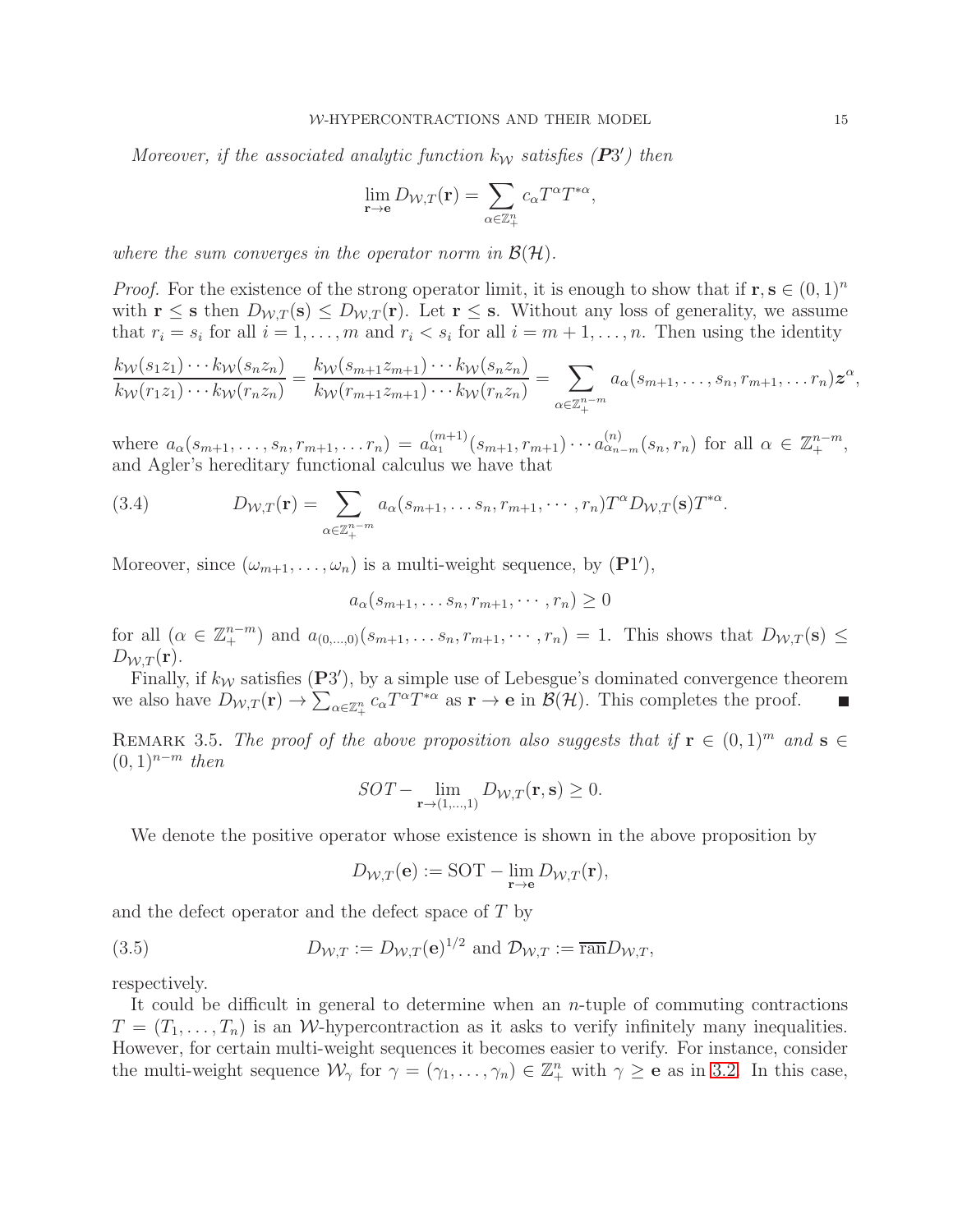we show that the notion of  $\gamma$ -contractive multi-operator in the sense of [\[14\]](#page-29-1) is same as  $\mathcal{W}_{\gamma}$ hypercontraction. Recall that an *n*-tuple of commuting contractions  $T = (T_1, \ldots, T_n)$  is a  $\gamma$ -contractive multi-operator if for all  $0 \leq \beta \leq \gamma$ ,

$$
K_{\mathcal{W}_{\beta}}^{-1}(T,T^*) = \sum_{0 \leq \alpha \leq \beta} \frac{\beta!}{\alpha!(\beta-\alpha)!} T^{\alpha} T^{*\alpha} \geq 0.
$$

Observe that the operator  $K_{\mathcal{W}_{c}}^{-1}$  $\chi_{\mathcal{W}_{\beta}}^{-1}(T,T^*)$  can also be represented as

$$
K_{\mathcal{W}_{\beta}}^{-1}(T, T^*) = (I - C_{T_1})^{\beta_1} \cdots (I - C_{T_n})^{\beta_n}(I),
$$

where for an operator  $A \in \mathcal{B}(\mathcal{H})$ , the completely positive map  $C_A : \mathcal{B}(\mathcal{H}) \to \mathcal{B}(\mathcal{H})$  is defined by  $C_A(X) = AXA^*$   $(X \in \mathcal{B}(\mathcal{H}))$ . We begin with the following lemma.

<span id="page-15-0"></span>LEMMA 3.6. Let  $\gamma = (\gamma_1, \dots, \gamma_n) \in \mathbb{R}^n_+$  and  $\mathbf{r} \in (0, 1)^n$ . If  $T = (T_1, \dots, T_n) \in \mathcal{B}(\mathcal{H})^n$  satisfies  $D_{\mathcal{W}_{\gamma},T}(\mathbf{r}) \geq 0$  then  $D_{\mathcal{W}_{\beta},T}(\mathbf{r}) \geq 0$  for all  $\beta \in \mathbb{R}^n_+$  such that  $0 \leq \beta \leq \gamma$ .

*Proof.* Let  $0 \le \beta \le \gamma$ . For  $(z_1, \ldots, z_n) \in \mathbb{D}^n$  and  $\mathbf{r} \in (0, 1)^n$ , applying Agler's hereditary functional calculus to the identity

$$
(1-rz_1)^{\beta_1}\dots(1-rz_n)^{\beta_n}=\frac{1}{(1-rz_1)^{\gamma_1-\beta_1}\dots(1-rz_n)^{\gamma_n-\beta_n}}(1-rz_1)^{\gamma_1}\dots(1-rz_n)^{\gamma_n},
$$

we have

$$
D_{\mathcal{W}_{\beta},T}(\mathbf{r}) = \sum_{\delta \in \mathbb{Z}_{+}^{n}} \mathbf{r}^{\delta} \binom{\gamma - \beta + \delta - \mathbf{e}}{\delta} T^{\delta} D_{\mathcal{W}_{\gamma},T}(\mathbf{r}) T^{*\delta} \ge 0,
$$

where for  $\beta = (\beta_1, \ldots, \beta_n)$  and  $\alpha = (\alpha_1, \ldots, \alpha_n)$ ,  $\binom{\beta}{\alpha}$  $\binom{\beta}{\alpha} = \binom{\beta_1}{\alpha_1}$  $\begin{pmatrix} \beta_1 \\ \alpha_1 \end{pmatrix} \cdots \begin{pmatrix} \beta_n \\ \alpha_n \end{pmatrix}$  $\binom{\beta_n}{\alpha_n}$ . This completes the proof.

To simplify computations we borrow the following notation from [\[14\]](#page-29-1). For  $\beta \in \mathbb{Z}_+^n$ , we denote by  $\Delta_T^{\beta}$  the map on  $\mathcal{B}(\mathcal{H})$  defined by

$$
\Delta_T^{\beta} := (I - C_{T_1})^{\beta_1} \cdots (I - C_{T_n})^{\beta_n}
$$

and for  $\mathbf{r} = (r_1, ..., r_n) \in (0, 1)^n$ ,

$$
\Delta_{\mathbf{r}T}^{\beta} := (I - r_1 C_{T_1})^{\beta_1} \cdots (I - r_n C_{T_n})^{\beta_n}.
$$

<span id="page-15-1"></span>THEOREM 3.7. Let  $T = (T_1, \ldots, T_n) \in \mathcal{B}(\mathcal{H})^n$  be an *n*-tuple of commuting contractions and  $\gamma \in \mathbb{Z}_+^n$  such that  $\gamma \geq e$ . Then the following are equivalent.

*(a)* T *is an* γ*-contractive multi-operator.*

*(b)* T is an  $W_{\gamma}$ -hypercontraction.

*Proof.* If T is an  $W_\gamma$ -hypercontraction then by Lemma [3.6,](#page-15-0) it follows that  $D_{W_\beta,T}(\mathbf{r}) \geq 0$  for all  $0 \leq \beta \leq \gamma$  and  $\mathbf{r} \in (0,1)^n$ . Then by taking limit as  $\mathbf{r} \to \mathbf{e}$  and using Proposition [3.4,](#page-13-0) we conclude that  $D_{\mathcal{W}_{\beta},T}(\mathbf{e}) = K_{\mathcal{W}_{\beta}}^{-1}(T,T^*) \ge 0$  for all  $0 \le \beta \le \gamma$ . This proves  $(b) \Rightarrow (a)$ .

To prove  $(a) \Rightarrow (b)$ , let  $0 \le \beta \le \gamma$ . We work on one component at a time and only show that  $\Delta^{\beta}_{(T',rT_n)}(I) \geq 0$  for all  $r \in (0,1)$ , where  $T' = (T_1,\ldots,T_{n-1})$ , as repetition of the same argument will then establish  $\Delta_{\mathbf{r}T}^{\beta}(I) \geq 0$  for all  $\mathbf{r} \in (0,1)^n$ . To this end, we show that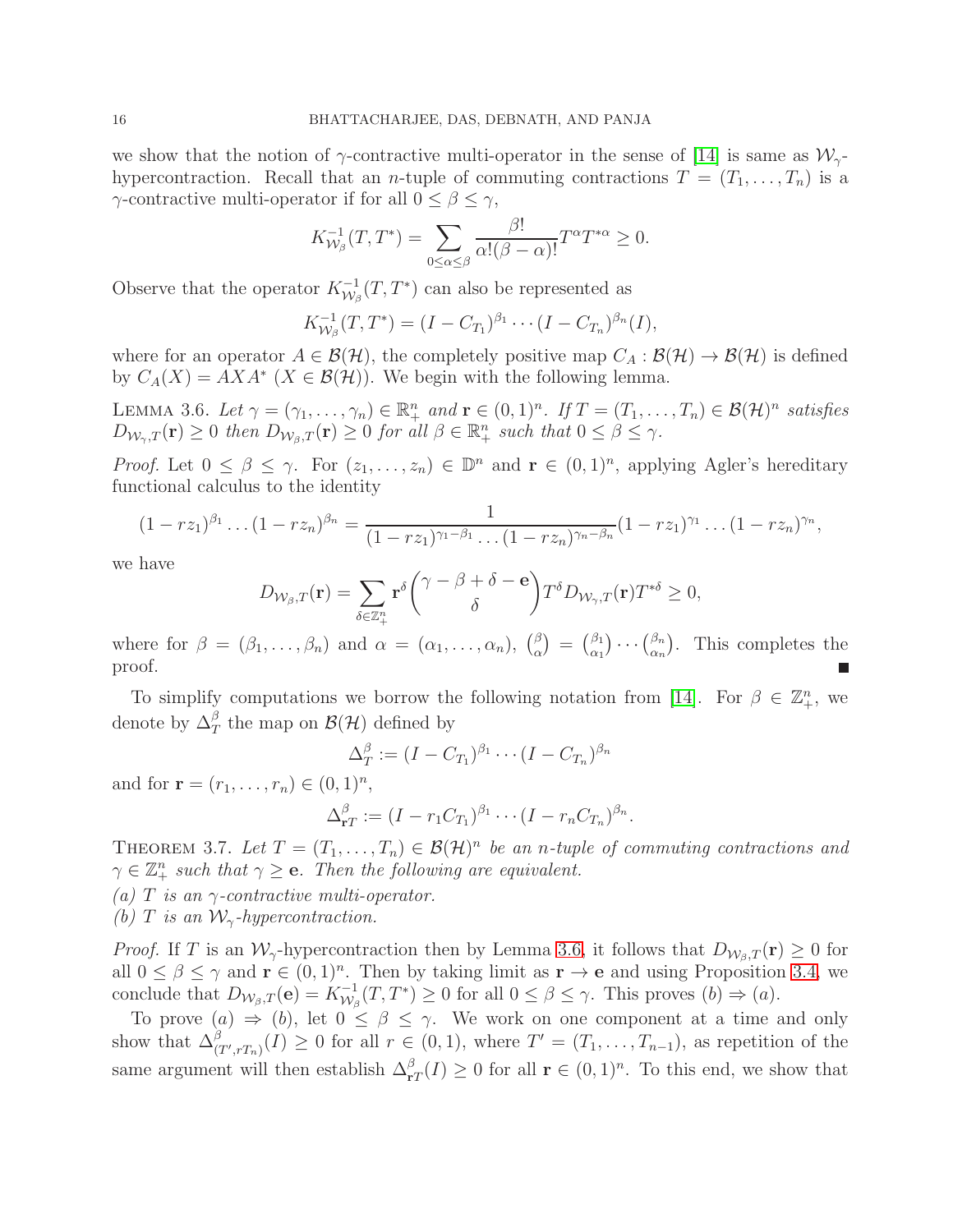$\Delta^\beta_{t'}$  $^{\beta}_{(T^{\prime},rT_{n})}(I)\geq\Delta_{T}^{\beta}$  $T(T) \geq 0$ . If  $\beta = (\beta_1, \ldots, \beta_n)$  and  $\beta_n = 0$ , then there is nothing to prove. Assume that  $\beta_n > 0$  and set  $\beta' = (\beta_1, \dots, \beta_{n-1})$ . First note that

$$
\Delta_{(T',rT_n)}^{\beta}(I) - \Delta_T^{\beta}(I) = \Delta_{T'}^{\beta'}[(I - rC_{T_n})^{\beta_n}(I) - (I - C_{T_n})^{\beta_n}(I)]
$$
  
= 
$$
(1 - r) \sum_{l=0}^{\beta_n - 1} \Delta_{T'}^{\beta'} C_{T_n}(I - rC_{T_n})^{(\beta_n - 1 - l)}(I - C_{T_n})^l(I).
$$

It is now enough to show that  $\Delta_{T'}^{\beta'}(I - rC_{T_n})^k(I - C_{T_n})^{(\beta_n - 1 - k)}(I) \geq 0$  for all  $k = 0, \ldots, \beta_n - 1$ . For  $k = 0$ ,  $\Delta_{T'}^{\beta'}(I - C_{T_n})^{(\beta_n - 1)}(I) = \Delta_T^{(\beta', \beta_n - 1)}$  $T^{(p_1,p_n-1)}(I) \geq 0$  by the hypothesis. For  $k=1$ ,

$$
\Delta_{T'}^{\beta'}(I - rC_{T_n})(I - C_{T_n})^{(\beta_n - 2)}(I)
$$
\n
$$
= \Delta_{T'}^{\beta'}[(I - C_{T_n})^{(\beta_n - 2)}(I) - rC_{T_n}(I - C_{T_n})^{(\beta_n - 2)}(I)]
$$
\n
$$
= \Delta_{T}^{(\beta', \beta_n - 2)}(I) - rC_{T_n}\Delta_{T}^{(\beta', \beta_n - 2)}(I)
$$
\n
$$
\geq \Delta_{T}^{(\beta', \beta_n - 2)}(I) - C_{T_n}\Delta_{T}^{(\beta', \beta_n - 2)}(I) \quad \text{(as } \Delta_{T}^{(\beta', \beta_n - 2)}(I) \geq 0 \text{ and } 0 < r < 1)
$$
\n
$$
= \Delta_{T}^{(\beta', \beta_n - 1)}(I).
$$

This shows that  $\Delta_{T'}^{\beta'}(I - rC_{T_n})(I - C_{T_n})^{(\beta_n - 2)}(I) \geq \Delta_T^{(\beta', \beta_n - 1)}$  $T^{(p_1,p_n-1)}(I) \geq 0$ . By a similar calculation as above one can show that

$$
\Delta_{T'}^{\beta'}(I - rC_{T_n})^2(I - C_{T_n})^{(\beta_n - 3)}(I) \ge \Delta_{T'}^{\beta'}(I - rC_{T_n})(I - C_{T_n})^{(\beta_n - 2)}(I) \ge \Delta_T^{(\beta', \beta_n - 1)}(I) \ge 0.
$$

Repeating this k-times we have the following chain of inequalities:

$$
\Delta_{T'}^{\beta'}(I - rC_{T_n})^k(I - C_{T_n})^{(\beta_n - 1 - k)}(I) \geq \Delta_{T'}^{\beta'}(I - rC_{T_n})^{k-1}(I - C_{T_n})^{(\beta_n - k)}(I)
$$
  

$$
\geq \cdots \geq \Delta_{T'}^{\beta'}(I - rC_{T_n})(I - C_{T_n})^{(\beta_n - 2)}(I) \geq \Delta_{T}^{(\beta', \beta_n - 1)}(I) \geq 0.
$$

This completes the proof.

Even for  $\gamma \in \mathbb{R}_+^n$ , we have a similar result to the above Theorem.

THEOREM 3.8. Let  $T = (T_1, \ldots, T_n) \in \mathcal{B}(\mathcal{H})^n$  be an *n*-tuple of commuting contractions and  $\gamma \in \mathbb{R}_+^n$  such that  $\gamma \geq e$ . Then the following are equivalent.

 $(a) K_{\mathcal{W}_{\beta}}^{-1}(T, T^*) := (I - C_{T_1})^{\beta_1} \cdots (I - C_{T_n})^{\beta_n}(I) \geq 0$  *for all*  $\beta \in \mathbb{R}^n_+$  *such that*  $0 \leq \beta \leq \gamma$ *. (b)* T is an  $\mathcal{W}_{\gamma}$ -hypercontraction.

*Proof.* If T is an  $W_\gamma$ -hypercontraction then by Lemma [3.6,](#page-15-0) it follows that  $D_{W_\beta,T}(\mathbf{r}) \geq 0$  for all  $\beta \in \mathbb{R}^n_+$  such that  $0 \leq \beta \leq \gamma$ . Then by taking limit as  $\mathbf{r} \to \mathbf{e}$  and using Proposition [3.4,](#page-13-0) we conclude that  $D_{\mathcal{W}_{\beta},T}(\mathbf{e}) = K_{\mathcal{W}_{\beta}}^{-1}(T,T^*) \ge 0$  for all  $0 \le \beta \le \gamma$ . This proves  $(b) \Rightarrow (a)$ .

To prove  $(a) \Rightarrow (b)$ , it is enough to prove that for  $0 \le \beta \le \gamma$  and  $r \in (0,1)$ ,  $\Delta_{(T',rT_r)}^{(\beta',\beta_n)}$  $(T',rT_n)(I) \geq 0,$ where  $\beta = (\beta_1, \dots, \beta_n)$  and  $\beta' = (\beta_1, \dots, \beta_{n-1})$ . Let  $r \in (0, 1)$  be fixed. If  $\beta_n = 0$ , then  $\Delta_{(T'\,rT)}^{(\beta',\beta_n)}$  $(\beta', \beta_n)$   $(I) = \Delta_{T'}^{\beta'}(I) \geq 0$ . Assume that  $\beta_n > 0$ . First we consider the case when  $\beta_n \in \mathbb{Z}_+$ . If  $1 \leq \beta_n$ , then using the fact  $\Delta_{T'}^{\beta'}(I) \geq 0$ , we have

$$
\Delta_{(T',rT_n)}^{(\beta',1)}(I) = \Delta_{T'}^{\beta'}(I - rC_{T_n})(I) \geq \Delta_{T'}^{\beta'}(I - C_{T_n})(I) = \Delta_T^{(\beta',1)}(I) \geq 0.
$$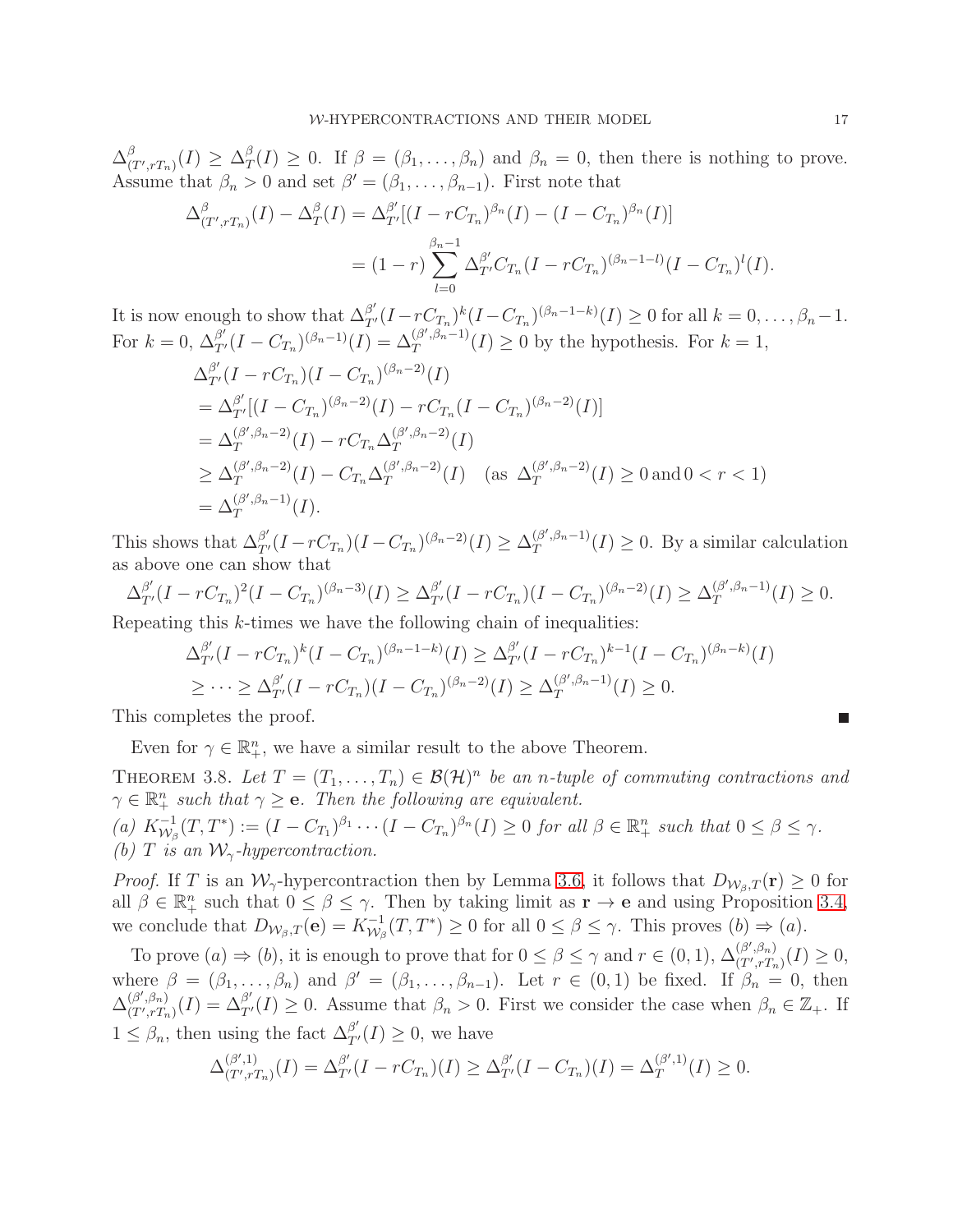Similarly if  $2 \leq \beta_n$ , then using  $\Delta_{(T',r)}^{(\beta',1)}$  $T^{(p_0,1)}_{(T',rT_n)}(I) \geq 0,$  $\Delta_{(T',r')}^{(\beta',2)}$  $\Delta_{(T',rT_n)}^{(\beta',2)}(I) = \Delta_{(T',rT_n)}^{(\beta',1)}$  $_{(T',rT_n)}^{(\beta',1)}(I - rC_{T_n})(I) \geq \Delta_{(T',rT_n)}^{(\beta',1)}$  $_{(T',rT_n)}^{(\beta',1)}(I-C_{T_n})(I)=\Delta_T^{(\beta',1)}$  $T_T^{(\beta',1)}(1-rC_{T_n})(I) \geq \Delta_T^{(\beta',2)}$  $T^{(\rho_0,2)}(I) \geq 0.$ 

By repeating this method sufficient number of times we conclude that  $\Delta_{(T',r',T')}^{(\beta',\beta_n)}$  $(T',T_n)(I) \geq 0$  if  $\beta_n$  is an integer. Next we suppose that  $\beta_n \notin \mathbb{Z}_+$ . Let  $[\beta_n]$  be the largest integer which is less than or equal to  $\beta_n$ . We set  $\delta = \beta_n - [\beta_n]$ . Since  $0 < \delta < 1$ , observe that  $(1-x)^{\delta} = 1 - \sum_{k=1}^{\infty} b_k x^k$ , where  $b_k \geq 0$  for all  $k \geq 1$ . Now using  $\Delta_{(T',rT_n)}^{(\beta',[\beta_n])}$  $(T',rT_n)(I) \geq 0,$ 

$$
\Delta_{(T',rT_n)}^{(\beta',\beta_n)}(I) \n= \Delta_{T'}^{\beta'}(I - rC_{T_n})^{\beta_n}(I) \n= \Delta_{T'}^{\beta'}(I - rC_{T_n})^{[\beta_n]}(I - rC_{T_n})^{\delta}(I) \n= \Delta_{(T',rT_n)}^{(\beta',[\beta_n])}(I) - \sum_{k=1}^{\infty} b_k r^k C_{T_n}^k \Delta_{(T',rT_n)}^{(\beta',[\beta_n])}(I) \n\geq \Delta_{(T',rT_n)}^{(\beta',[\beta_n])}(I) - \sum_{k=1}^{\infty} b_k C_{T_n}^k \Delta_{(T',rT_n)}^{(\beta',[\beta_n])}(I) \n= \Delta_{(T',rT_n)}^{(\beta',[\beta_n])}(I - C_{T_n})^{\delta}(I).
$$

To complete the proof of the theorem, we apply the similar strategy as in the proof of the above theorem to get a chain of inequalities. That is,

$$
\Delta_{T'}^{\beta'}(I - C_{T_n})^{\delta}(I - rC_{T_n})^{[\beta_n]}(I) \geq \Delta_{T'}^{\beta'}(I - C_{T_n})^{\delta+1}(I - rC_{T_n})^{[\beta_n]-1}(I)
$$
  

$$
\geq \cdots \geq \Delta_{T'}^{\beta'}(I - C_{T_n})^{\delta+[\beta_n]-1}(I - rC_{T_n})(I) \geq \Delta_{T'}^{\beta'}(I - C_{T_n})^{\delta+[\beta_n]}(I) = \Delta_T^{\beta}(I) \geq 0.
$$

П

This completes the proof.

We end this section with a few examples of  $W$ -hypercontractions.

EXAMPLES 3.9. (i) We say  $T = (T_1, \ldots, T_n)$  is a Szegö tuple on H if T is a commuting  $tuple$  of contractions on H such that  $\mathbb{S}_n^{-1}(T, T^*) \geq 0$  where  $\mathbb{S}_n$  is the Szegö kernel of the *Hardy space over*  $\mathbb{D}^n$ *. Moreover, we say T is a Brehmer tuple* ([\[12\]](#page-29-15)*) if T*<sup>*Λ*</sup> *is a Szegö tuple for any non-empty subset* Λ *of* I*. If* T *is a Brehmer tuple then, by Theorem [3.7,](#page-15-1)* T *is an* W-hypercontraction for the multi-weight sequence  $W = (1, \ldots, 1)$ .

(ii) Let  $T = (T_1, \ldots, T_n)$  be an *n*-tuple of commuting co-isometries on H and  $W =$  $(\omega_1, \ldots, \omega_n)$  be a multi-weight sequence. For any  $\mathcal{W}' \in S(\mathcal{W})$ , we have

$$
D_{\mathcal{W}',T}(\mathbf{r}) = \sum_{\alpha \in \mathbb{Z}_+^n} c_{\alpha}' \mathbf{r}^{\alpha} T^{\alpha} T^{*\alpha} = \frac{1}{k_{\mathcal{W}'}(\mathbf{r})} I_{\mathcal{H}} \qquad (\mathbf{r} \in (0,1)^n).
$$

*Since,*  $k_{\mathcal{W}}(\mathbf{r}) > 0$  *for any*  $\mathcal{W}' \in S(\mathcal{W})$ *, so T is an W*-*hypercontraction for any multi-weight sequence* W*.*

(iii) Let  $R = (R_1, \ldots, R_n)$  be an *n*-tuple of commuting contractions on H such that  $R_1$  is an *co-isometry and*  $R' = (R_2, \ldots, R_n)$  *is an W'*-hypercontraction. Then for any weight sequence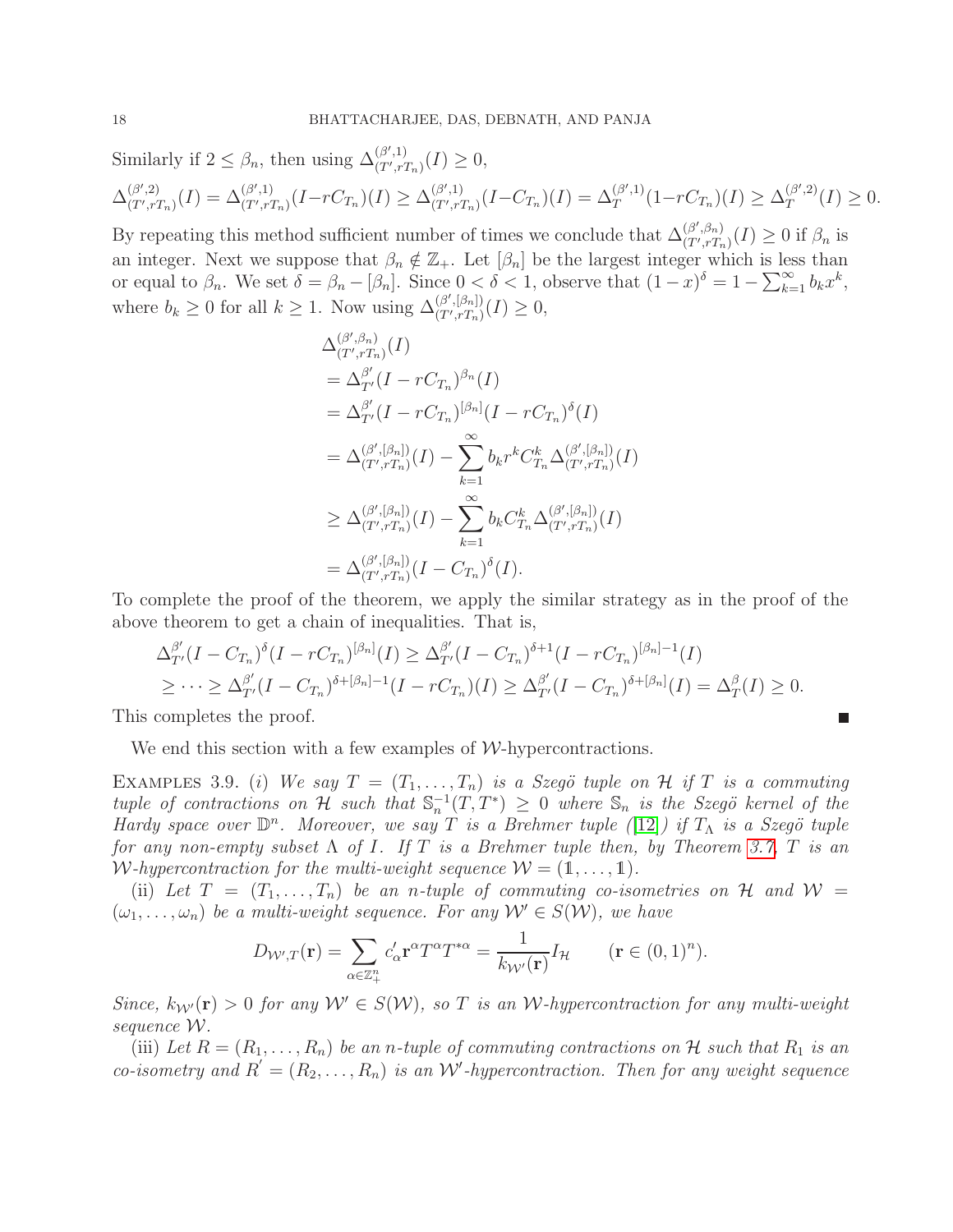$\omega_1$ , consider the multi-weight sequence  $\mathcal{W} = (\omega_1, \mathcal{W}')$ . Let  $\mathcal{W}'' = (\omega_1, \tilde{\mathcal{W}}) \in S(\mathcal{W})$ . Then *clearly*  $\tilde{\mathcal{W}} \in S(\mathcal{W}')$  *and observe that for*  $\mathbf{r} \in (0,1)^n$ *,* 

$$
D_{\mathcal{W}'',R}(\mathbf{r}) = \sum_{\alpha \in \mathbb{Z}_{+}^{n}} c_{\alpha_{1}}^{(1)} \cdots c_{\alpha_{n}}^{(n)} \mathbf{r}^{\alpha} R_{1}^{\alpha_{1}} R_{2}^{\alpha_{2}} \cdots R_{n}^{\alpha_{n}} R_{1}^{*\alpha_{1}} R_{2}^{*\alpha_{2}} \cdots R_{n}^{*\alpha_{n}}
$$
  
\n
$$
= \sum_{\alpha \in \mathbb{Z}_{+}^{n}} c_{\alpha_{1}}^{(1)} \cdots c_{\alpha_{n}}^{(n)} \mathbf{r}^{\alpha} R_{2}^{\alpha_{2}} \cdots R_{n}^{\alpha_{n}} R_{1}^{\alpha_{1}} R_{1}^{*\alpha_{1}} R_{2}^{*\alpha_{2}} \cdots R_{n}^{*\alpha_{n}}
$$
  
\n
$$
= \left( \sum_{\alpha_{1} \geq 0} c_{\alpha_{1}}^{(1)} r_{1}^{\alpha_{1}} \right) D_{\tilde{\mathcal{W}},R'}(\mathbf{r}')
$$
  
\n
$$
= \frac{1}{k_{\omega_{1}}(r_{1})} D_{\tilde{\mathcal{W}},R'}(\mathbf{r}') \geq 0,
$$

where  $\mathbf{r}' = (r_2, \ldots, r_n)$ . Thus  $R = (R_1, \ldots, R_n)$  is an W-hypercontraction on  $\mathcal{H}$ .

(iv) Let  $M_z = (M_{z_1}, \ldots, M_{z_n})$  be the *n*-tuple of multi-shifts on  $A^2_W(\mathcal{E})$  for some multi-weight *sequence* W*, that is*

 $\binom{n}{ }$ .

$$
M_{z_i} f(\boldsymbol{w}) = w_i f(\boldsymbol{w}) \quad (i = 1, \dots, n, \quad and \quad \boldsymbol{w} \in \mathbb{D}
$$
  
the that for  $f(z) = \sum_{\alpha \in \mathbb{Z}_+^n} a_{\alpha} \boldsymbol{z}^{\alpha}$  and  $\beta = (\beta_1, \dots, \beta_n) \in \mathbb{Z}_+^n$ ,

$$
M_{\boldsymbol{z}}^{*\beta}f(\boldsymbol{w})=\sum_{\alpha\in\mathbb{Z}_+^n}\frac{\omega_{\alpha_1+\beta_1}^{(1)}\cdots\omega_{\alpha_n+\beta_n}^{(n)}}{\omega_{\alpha_1}^{(1)}\cdots\omega_{\alpha_n}^{(n)}}a_{\alpha+\beta}\boldsymbol{w}^{\alpha}.
$$

*Then*

 $N$ *o* 

$$
||M_z^{*\beta}f||^2=\sum_{\alpha\in\mathbb{Z}_+^n}\frac{\omega_{\alpha_1+\beta_1}^{(1)^2}\cdots\omega_{\alpha_n+\beta_n}^{(n)^2}}{\omega_{\alpha_1}^{(1)}\cdots\omega_{\alpha_n}^{(n)}}||a_{\alpha+\beta}||^2.
$$

*Now, for*  $\mathbf{r} = (r_1, \ldots, r_n) \in (0, 1)^n$ ,  $\langle D_{\mathcal{W},M_{\bm{z}}}(\bm{r})f,f\rangle = \sum$  $\beta \in \mathbb{Z}_+^n$  $c_{\beta}r^{\beta}\Vert M_{\boldsymbol{z}}^{*\beta}f\Vert^{2}$  $=$   $\sum$  $\beta \in \mathbb{Z}_+^n$  $c_\beta \bm{r}^\beta (\sum)$  $\alpha \in \mathbb{Z}_+^n$  $\omega_{\alpha_1+}^{(1)^2}$  $\frac{(1)^2}{\alpha_1+\beta_1}\cdots\omega_{\alpha_n+}^{(n)^2}$  $\alpha_n+\beta_n$  $\frac{\omega_{\alpha_1+\beta_1}\omega_{\alpha_2+\beta_n}}{\omega_{\alpha_1}^{(1)}\cdots\omega_{\alpha_n}^{(n)}}\|a_{\alpha+\beta}\|^2)$  $=$   $\sum$  $\alpha \in \mathbb{Z}_+^n$  $\omega^{(1)^2}_{\alpha_1}$  $\frac{(1)^2}{\alpha_1} \cdots \omega_{\alpha_n}^{(n)^2}$  $\binom{(n)^2}{\alpha_n} \Bigl( \sum^{\alpha}$  $\beta \geq 0$  $c_\beta \bm{r}^\beta$  $\omega_{\alpha_1}^{(1)}$  $\frac{1}{\alpha_1-\beta_1}\cdots\omega_{\alpha_n}^{(n)}$  $\alpha_n-\beta_n$  $)||a_{\alpha}||^{2}$  $=$   $\sum$  $\alpha \in \mathbb{Z}_+^n$ +  $\omega^{(1)^2}_{\alpha_1}$  $\frac{(1)^2}{\alpha_1} \cdots \omega_{\alpha_n}^{(n)^2}$  $\int_{\alpha_n}^{(n)^2} a_\alpha(\mathbf{e}, \mathbf{r}) \|a_\alpha\|^2,$ 

*where for the last equality we use identities as in* [3.2.](#page-11-2) *By the property (P1'),*  $a_{\alpha}(\mathbf{e}, \mathbf{r}) \geq 0$  *for*  $all \mathbf{r} \in (0,1)^n$  and therefore,  $D_{\mathcal{W},M_z}(\mathbf{r}) \geq 0$  for all  $\mathbf{r} \in (0,1)^n$ . Thus the *n*-tuple of multi-shifts  $M_z$  *on*  $A^2_W(\mathcal{E})$  *is an W*-hypercontraction. In fact,  $M_z$  *is a pure W*-hypercontraction. To see *this first observe that the space span*{ $z^{\alpha}h$  :  $\alpha \in \mathbb{Z}_{+}^{n}$ ,  $h \in \mathcal{E}$ } *is dense in*  $A_{\mathcal{W}}^{2}(\mathcal{E})$ *. For fixed*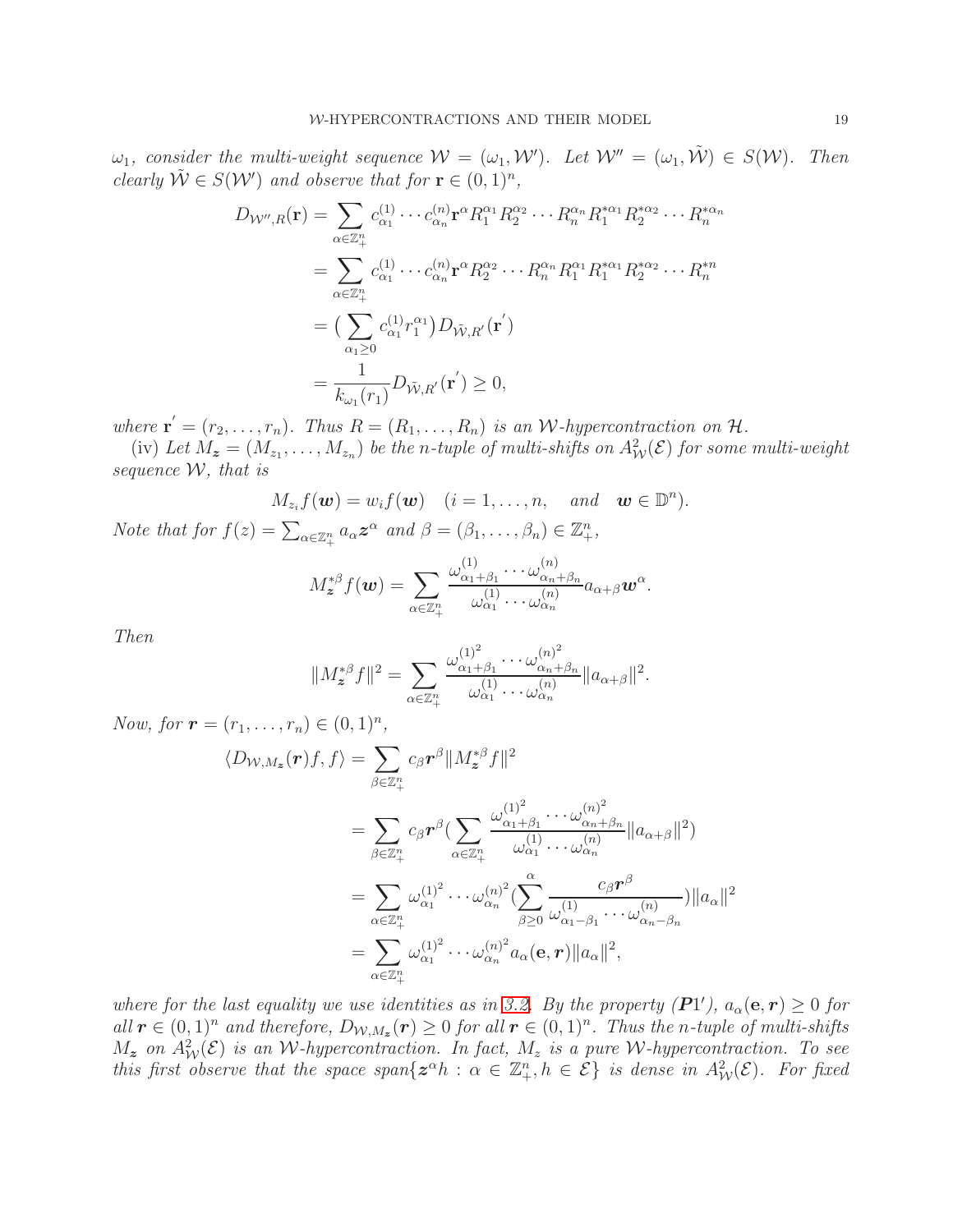$\alpha \in \mathbb{Z}_+^n$  and  $h \in \mathcal{E}$ , if we consider  $k \in \mathbb{Z}_+$  such that  $k > |\alpha|$ , then  $M_{z_i}^{*k}(z^{\alpha}h) = 0$ . Finally,  $since \{M_{z_i}^{*k}\}_{k\geq 1}$  *is uniformly bounded we get that*  $M_{z_i}^{*k} \to 0$  *in the strong operator topology.* This shows that  $M_{z_i}$  is a pure contraction for all  $i = 1, \ldots, n$ .

## 4. Model For W-hypercontractions

<span id="page-19-0"></span>The main purpose of this section is to find dilations of  $W$ -hypercontractions. This multivariate dilation is obtained using one-variable dilation at a time. The key to use one variable dilation theory is a commutant lifting result which we describe first. Let  $T = (T_1, \ldots, T_n)$ be an W-hypercontraction on H corresponding to a multi-weight sequence  $W = (\omega_1, \ldots, \omega_n)$ . Then considering the subset  $\Lambda = \{i\}$  of I and using Proposition [3.3](#page-13-1) we have that each  $T_i$  is an  $\omega_i$ -hypercontraction for all  $i = 1, ..., n$ . Thus  $D_{\omega_i, T_i}(1) := \text{SOT} - \lim_{r \to 1} D_{\omega_i, T_i}(r) \geq 0$  for all  $i = 1, \ldots, n$ , and recall that the corresponding defect operator and defect space are

$$
D_{\omega_i,T_i} = (D_{\omega_i,T_i}(1))^{1/2} \text{ and } \mathcal{D}_{\omega_i,T_i} = \overline{ran} \ D_{\omega_i,T_i},
$$

respectively. In what follows, we denote by  $\hat{\mathcal{W}}_i$   $(1 \leq i \leq n)$  the multi-weight sequence obtained from  $W = (\omega_1, \dots, \omega_n)$  by deleting  $\omega_i$ , that is,

$$
\hat{\mathcal{W}}_i := (\omega_1, \ldots, \omega_{i-1}, \omega_{i+1}, \ldots, \omega_n).
$$

<span id="page-19-1"></span>PROPOSITION 4.1. Let W be a multi-weight sequence and let  $T = (T_1, \ldots, T_n)$  be an W $hypercontraction on \mathcal{H}$ . Suppose  $(M_z \oplus U_{T_1})$  on  $A^2_{\omega_1}(\mathcal{D}_{\omega_1,T_1}) \oplus \mathcal{Q}_{T_1}$  is the dilation of  $T_1$  with *the dilation map*  $\Pi_{\omega_1,T_1}$  :  $\mathcal{H} \to A^2_{\omega_1}(\mathcal{D}_{\omega_1,T_1}) \oplus \mathcal{Q}_{T_1}$  as obtained in Theorem [2.3.](#page-6-0) Then there *exists an*  $\hat{W}_1$ -hypercontraction  $V = (V_2, \ldots, V_n)$  on  $A^2_{\omega_1}(\mathcal{D}_{\omega_1,T_1}) \oplus \mathcal{Q}_{T_1}$  such that

$$
\Pi_{\omega_1,T_1} T_i^* = V_i^* \Pi_{\omega_1,T_1}
$$
 and  $V_i(M_z \oplus U_{T_1}) = (M_z \oplus U_{T_1}) V_i$ ,  $(i = 2,...,n)$ 

where  $V_i = (I_{A_{\omega_1}^2} \otimes A_i) \oplus X_i$   $(i = 2, ..., n)$  for some commuting operator tuples  $(A_2, ..., A_n)$ *on*  $\mathcal{D}_{\omega_1,T_1}$  *and*  $(X_2,\ldots,X_n)$  *on*  $\mathcal{Q}_{T_1}$ *.* 

*Proof:* Let  $2 \leq i \leq n$  and consider the subset  $\Lambda = \{1, i\}$  of I. Since  $T_{\Lambda}$  is a  $W_{\Lambda}$ hypercontraction, then for the multi-weight sequence  $\mathcal{W}' = (\omega_1, 1) \in S(\mathcal{W}_\Lambda)$ , we have  $D_{W',T_\Lambda}(1,1) \geq 0$ , that is,  $D_{\omega_1,T_1}(1) - T_i D_{\omega_1,T_1}(1)T_i^* \geq 0$ . Applying Douglas factorization lemma([\[15\]](#page-29-16)) to the above inequality we have a contraction  $A_i$  on  $\mathcal{D}_{\omega_1,T_1}$  such that

<span id="page-19-2"></span>(4.1) 
$$
D_{\omega_1,T_1}T_i^* = A_i^* D_{\omega_1,T_1}.
$$

Thus, we get an  $(n-1)$ -tuple of commuting contractions  $A = (A_2, \ldots, A_n)$  on  $\mathcal{D}_{\omega_1,T_1}$ . We now show that A is an  $\hat{W}_1$ -hypercontraction. To this end, we only consider the multi-weight sequence  $\hat{W}_1$  and show that  $D_{\hat{W}_1,A}(\mathbf{r}) \geq 0$  for all  $\mathbf{r} \in (0,1)^{n-1}$ . As the required positivity corresponding to other multi-weight sequences in  $S(\hat{W}_1)$  can be shown similarly. For any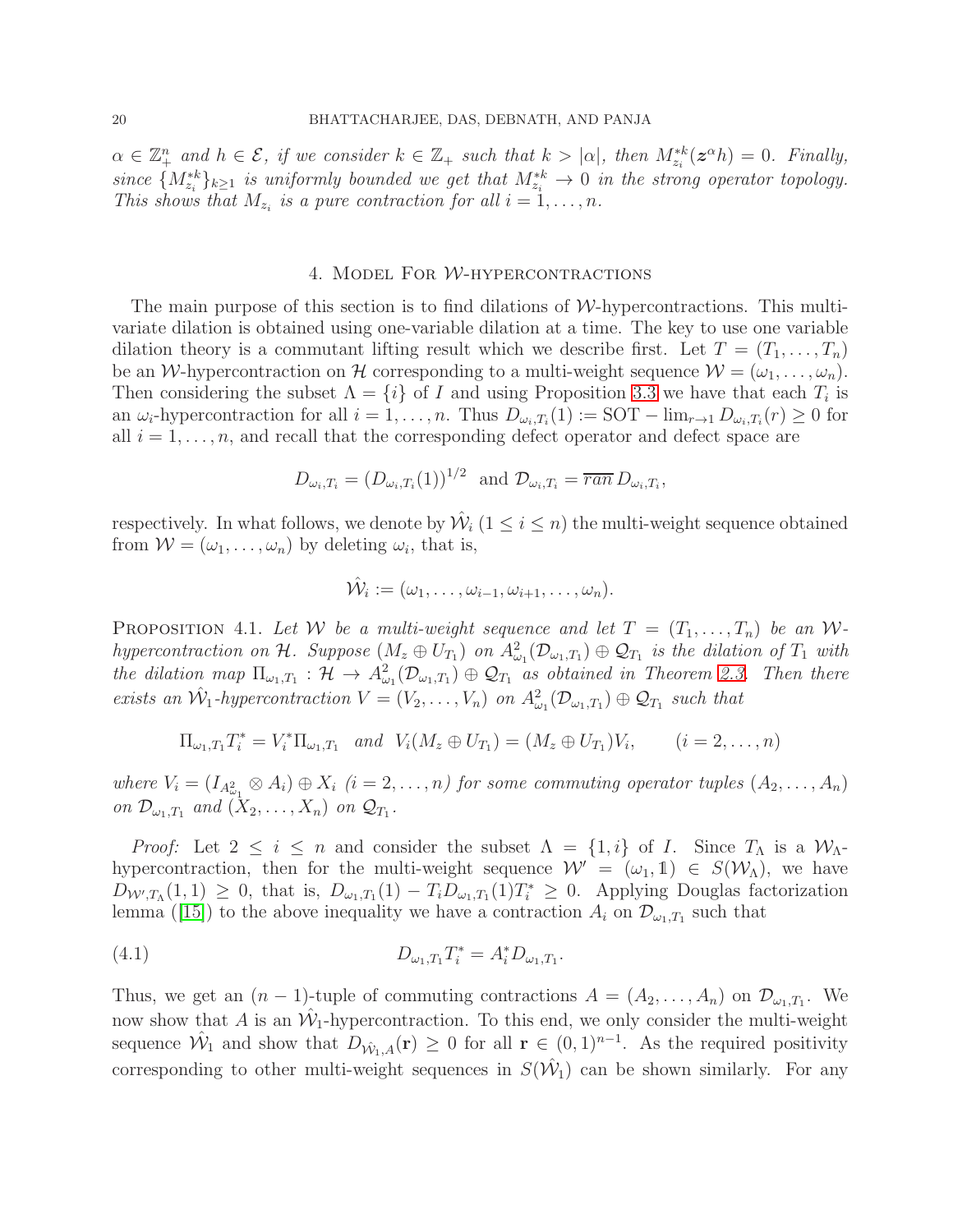$\mathbf{r} \in (0,1)^{n-1}$  and  $h \in \mathcal{H}$ , we have

$$
\langle D_{\hat{\mathcal{W}}_{1},A}(\mathbf{r})D_{\omega_{1},T_{1}}h, D_{\omega_{1},T_{1}}h \rangle = \sum_{\alpha=(\alpha_{2},\dots,\alpha_{n}) \in \mathbb{Z}_{+}^{(n-1)}} \mathbf{r}^{\alpha} c_{\alpha_{2}}^{(2)} \cdots c_{\alpha_{n}}^{(n)} \langle D_{\omega_{1},T_{1}}A^{\alpha} A^{*\alpha} D_{\omega_{1},T_{1}}h, h \rangle
$$
  
\n
$$
= \sum_{\alpha=(\alpha_{2},\dots,\alpha_{n}) \in \mathbb{Z}_{+}^{(n-1)}} \mathbf{r}^{\alpha} c_{\alpha_{2}}^{(2)} \cdots c_{\alpha_{n}}^{(n)} \langle T^{\alpha} D_{\omega_{1},T_{1}}(1) T^{*\alpha} h, h \rangle
$$
  
\n
$$
= \sum_{\alpha=(\alpha_{2},\dots,\alpha_{n}) \in \mathbb{Z}_{+}^{(n-1)}} \mathbf{r}^{\alpha} c_{\alpha_{2}}^{(2)} \cdots c_{\alpha_{n}}^{(n)} \lim_{s \to 1} \langle T^{\alpha} D_{\omega_{1},T_{1}}(s) T^{*\alpha} h, h \rangle
$$
  
\n
$$
= \lim_{s \to 1} \sum_{\alpha \in \mathbb{Z}_{+}^{n}} (\mathbf{r}, s)^{\alpha} c_{\alpha} \langle T^{\alpha} T^{*\alpha} h, h \rangle
$$
  
\n
$$
= \lim_{s \to 1} \langle D_{\mathcal{W},T}(\mathbf{r}, s)h, h \rangle \geq 0.
$$

Here the positivity in the last equality follows from Remark [3.5.](#page-14-0) This proves that  $A$  is an  $\hat{\mathcal{W}}_1$ -hypercontraction.

On the other hand, recall from the construction of dilation in Theorem [2.3](#page-6-0) that  $Q_{T_1}^2$  = SOT –  $\lim_{n\to\infty} T_1^n T_1^{*n}$ ,  $\mathcal{Q}_{T_1} = \overline{ran} Q_{T_1}$  and the co-isometry  $U_{T_1}$  on  $\mathcal{Q}_{T_1}$  is defined by the identity  $U_{T_1}^* Q_{T_1} h = Q_{T_1} T_1^* h$  for all  $h \in \mathcal{H}$ . Now for any  $2 \leq i \leq n$ , since  $T_i$  is a contraction we have  $T_i Q_{T_1}^2 T_i^* \leq Q_{T_1}^2$ . Again applying Douglas factorization lemma to the inequality we get a contraction  $X_i$  on  $\mathcal{Q}_{T_1}$  such that

(4.2) 
$$
X_i^* Q_{T_1} = Q_{T_1} T_i^* \quad (i = 2, ..., n).
$$

It is now easy to see that  $(U_{T_1}, X_2, \ldots, X_n)$  is an *n*-tuple of commuting contractions on  $\mathcal{Q}_{T_1}$ . As before, we show that  $X = (X_2, \ldots, X_n)$  is an  $\hat{W}_1$ -hypercontraction and for this we only show that  $D_{\hat{W}_1,X}(\mathbf{r}) \geq 0$  for all  $\mathbf{r} \in (0,1)^{n-1}$  as the argument for other multi-weight sequences is similar. Now for  $h \in \mathcal{H}$  and  $\mathbf{r} \in (0,1)^{n-1}$ ,

<span id="page-20-0"></span>
$$
\langle D_{\hat{W}_1,X}(\mathbf{r})Q_{T_1}h, Q_{T_1}h \rangle = \sum_{\substack{\alpha = (\alpha_2, \dots, \alpha_n) \in \mathbb{Z}_+^{(n-1)} \\ \alpha = (\alpha_2, \dots, \alpha_n) \in \mathbb{Z}_+^{(n-1)}}} \mathbf{r}^{\alpha} c_{\alpha_2}^{(2)} \cdots c_{\alpha_n}^{(n)} \langle T^{\alpha} (\lim_{k \to \infty} T_1^k T_1^{*k}) T^{* \alpha} h, h \rangle
$$

$$
= \lim_{k \to \infty} \sum_{\substack{\alpha = (\alpha_2, \dots, \alpha_n) \in \mathbb{Z}_+^{(n-1)} \\ \beta = \lim_{k \to \infty}}} \mathbf{r}^{\alpha} c_{\alpha_2}^{(2)} \cdots c_{\alpha_n}^{(n)} \langle T^{\alpha} T^{* \alpha} T_1^{*k} h, T_1^{*k} h \rangle
$$

$$
= 0.
$$

Thus X is an  $\hat{\mathcal{W}}_1$ -hypercontraction. We set

$$
V_i := (I_{A_{\omega_1}^2} \otimes A_i) \oplus X_i \in \mathcal{B}(A_{\omega_1}^2(\mathcal{D}_{\omega_1,T_1}) \oplus \mathcal{Q}_{T_1}) \quad (i = 2,\ldots,n).
$$

Then it is evident that  $V = (V_2, \ldots, V_n)$  is an  $\hat{W}_1$ -hypercontraction. It remains to verify that V satisfies the required commuting and intertwining relations. For any  $h \in \mathcal{H}$  and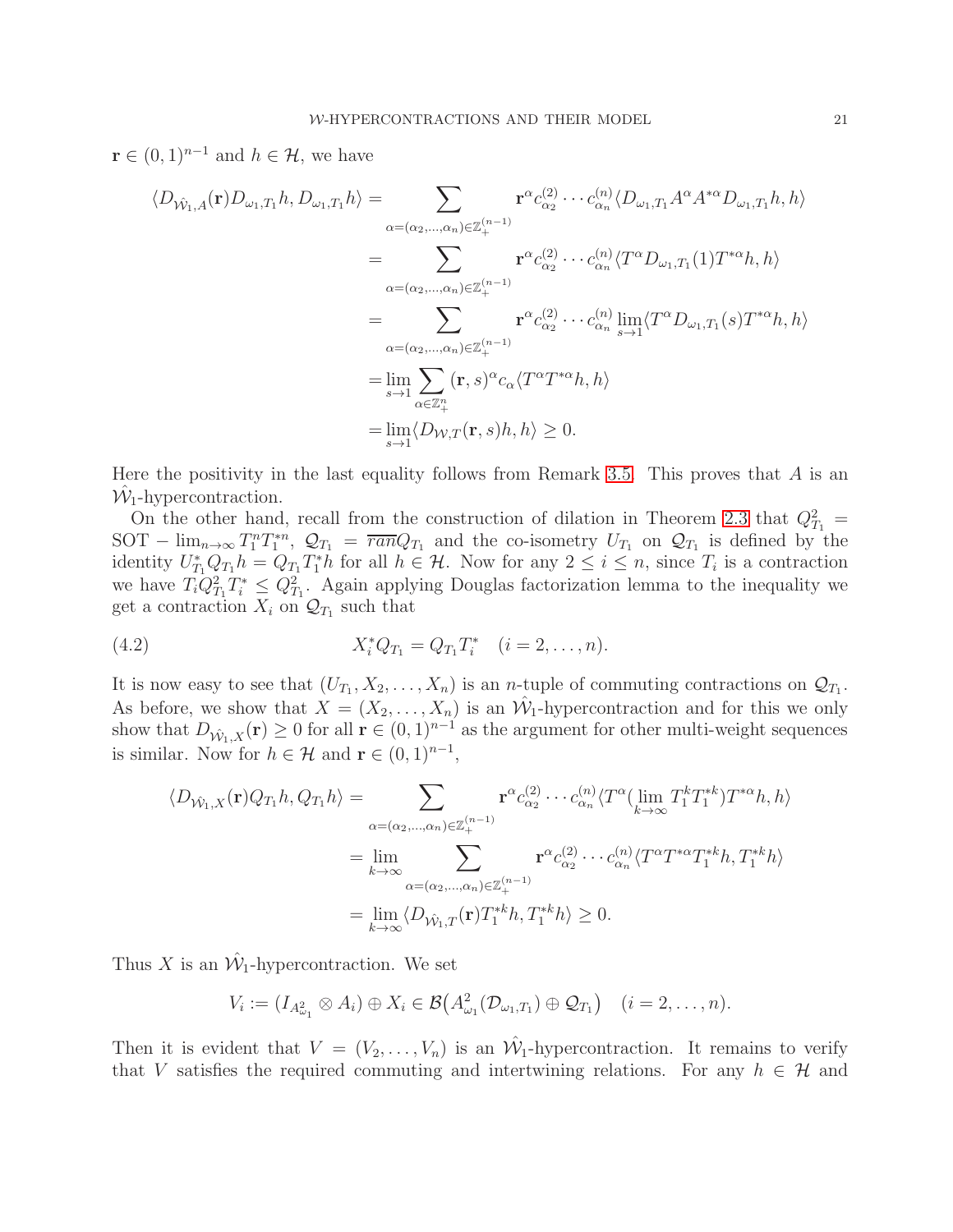$i=2,\ldots,n,$ 

$$
\Pi_{\omega_1, T_1} T_i^* h = \left( \sum_{k \ge 0} z^k \frac{1}{\omega_k} D_{\omega_1, T_1} T_1^{*k} T_i^* h, Q_{T_1} T_i^* h \right)
$$
  
\n
$$
= \left( \sum_{k \ge 0} z^k \frac{1}{\omega_k} A_i^* D_{\omega_1, T_1} T_1^{*k} h, X_i^* Q_{T_1} h \right)
$$
  
\n
$$
= \left( \left( I_{A_{\omega_1}^2} \otimes A_i^* \right) \sum_{k \ge 0} z^k \frac{1}{\omega_k} D_{\omega_1, T_1} T_1^{*k} h, X_i^* Q_{T_1} h \right)
$$
  
\n
$$
= V_i^* \Pi_{\omega_1, T_1} h.
$$

Thus  $\Pi_{\omega_1,T_1}T_i^* = V_i^* \Pi_{\omega_1,T_1}$  for all  $i = 2,\ldots,n$ . Finally, as each  $X_i$  commutes with  $U_{T_1}$  it follows that  $M_z \oplus U_{T_1}$  commutes with each  $V_i$ . This completes the proof.

<span id="page-21-0"></span>REMARK 4.2. If  $T_1$  is a pure contraction in the above proposition, then  $Q_{T_1} = 0$  and therefore  $X_i = 0$  *for all*  $i = 2, \ldots, n$ . Thus, in this case, the  $\hat{W}_1$ -hypercontraction  $V = (V_2, \ldots, V_n)$  *will* be of the form  $V_i = I_{A_{\omega_1}^2} \otimes A_i$  for all  $i = 2, \ldots, n$ .

The following lemma is needed to prove the general dilation result below.

<span id="page-21-1"></span>LEMMA 4.3. Let  $T, X, A$  be as in Proposition [4.1](#page-19-1) and let  $\Lambda \subseteq \{2, \ldots, n\}$ . Then

- (i)  $D_{\omega_1,T_1}D_{\mathcal{W}_{\Lambda},A_{\Lambda}}(1,\ldots,1)D_{\omega_1,T_1}=D_{\mathcal{W}_{\Lambda\cup\{1\}},T_{\Lambda\cup\{1\}}}(1,\ldots,1).$
- (ii)  $Q_{T_1} D_{W_{\Lambda}, X_{\Lambda}} (1, \ldots, 1) Q_{T_1} = SOT \lim_{k \to \infty} T_1^k D_{W_{\Lambda}, T_{\Lambda}} (1, \ldots, 1) T_1^{*k}.$

*Proof:* Let  $\Lambda = (\lambda_1, \ldots, \lambda_m) \subseteq \{2, \ldots, n\}$ . Then

$$
D_{\omega_1, T_1} D_{\mathcal{W}_{\Lambda}, A_{\Lambda}}(1, ..., 1) D_{\omega_1, T_1} = D_{\omega_1, T_1} (SOT - \lim_{\mathbf{r} \to (1, ..., 1)} \sum_{\alpha \in \mathbb{Z}_+^m} \mathbf{r}^{\alpha} c_{\alpha_1}^{(\lambda_1)} \cdots c_{\alpha_m}^{(\lambda_m)} A_{\Lambda}^{\alpha} A_{\Lambda}^{*\alpha}) D_{\omega_1, T_1}
$$
  
\n
$$
= SOT - \lim_{\mathbf{r} \to (1, ..., 1)} \sum_{\alpha \in \mathbb{Z}_+^m} \mathbf{r}^{\alpha} c_{(\alpha_1)}^{(\lambda_1)} \cdots c_{\alpha_m}^{(\lambda_m)} T_{\Lambda}^{\alpha} D_{\omega_1, T_1}^{\alpha} T_{\Lambda}^{*\alpha} \quad \text{(by (4.1))}
$$
  
\n
$$
= SOT - \lim_{\mathbf{r} \to (1, ..., 1)} \sum_{\alpha \in \mathbb{Z}_+^{m+1}} \mathbf{r}^{\alpha} c_{\alpha_1}^{(1)} c_{\alpha_2}^{(\lambda_1)} \cdots c_{\alpha_{m+1}}^{(\lambda_m)} T_{\Lambda \cup \{1\}}^{\alpha} T_{\Lambda \cup \{1\}}^{*\alpha}
$$
  
\n
$$
= D_{\mathcal{W}_{\Lambda \cup \{1\}}, T_{\Lambda \cup \{1\}}} (1, ..., 1).
$$

For the second part of the lemma we again do a similar computation.

$$
Q_{T_1} D_{W_{\Lambda}, X_{\Lambda}}(1, ..., 1) Q_{T_1} = Q_{T_1} (SOT - \lim_{\mathbf{r} \to (1, ..., 1)} \sum_{\alpha \in \mathbb{Z}_+^m} \mathbf{r}^{\alpha} c_{\alpha_1}^{(\lambda_1)} \cdots c_{\alpha_m}^{(\lambda_m)} X_{\Lambda}^{\alpha} X_{\Lambda}^{*\alpha}) Q_{T_1}
$$
  
=  $SOT - \lim_{\mathbf{r} \to (1, ..., 1)} \sum_{\alpha \in \mathbb{Z}_+^m} \mathbf{r}^{\alpha} c_{\alpha_1}^{(\lambda_1)} \cdots c_{\alpha_m}^{(\lambda_m)} T_{\Lambda}^{\alpha} Q_{T_1}^2 T_{\Lambda}^{*\alpha} \quad \text{(by (4.2))}$   
=  $SOT - \lim_{\mathbf{r} \to (1, ..., 1)} \sum_{\alpha \in \mathbb{Z}_+^m} \mathbf{r}^{\alpha} c_{\alpha_1}^{(\lambda_1)} \cdots c_{\alpha_m}^{(\lambda_m)} T_{\Lambda}^{\alpha} (SOT - \lim_{k \to \infty} T_1^k T_1^{*k}) T_{\Lambda}^{*\alpha}$   
=  $SOT - \lim_{k \to \infty} T_1^k D_{W_{\Lambda}, T_{\Lambda}} (1, ..., 1) T_1^{*k}.$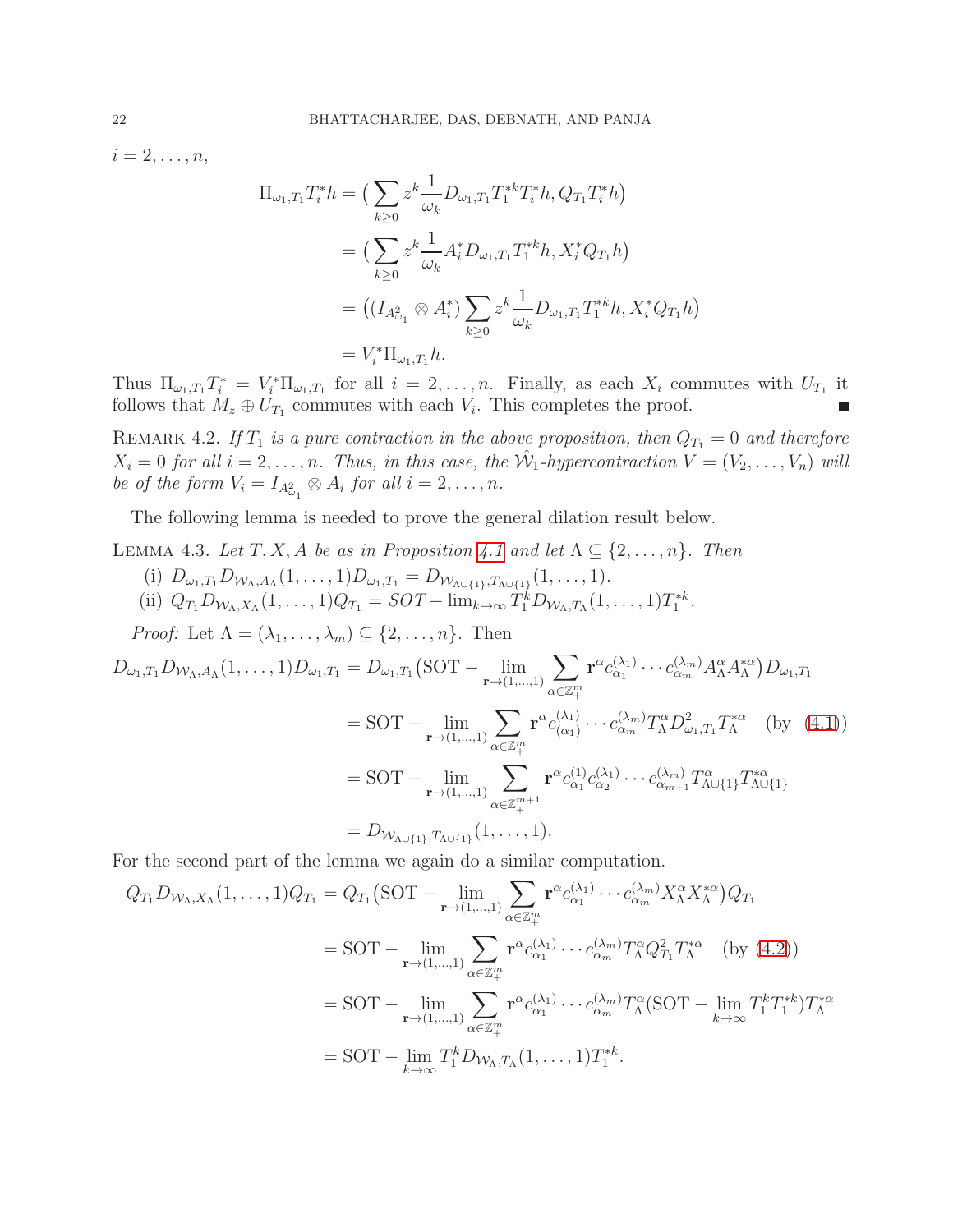In the second last equality, one can interchange of limit and sum using Lebesgue's dominated convergence theorem and the interchange of limits in the last equality can be justified by showing that the double limit exists (see the appendix below for more details). This completes the proof.

Dilations of pure  $W$ -hypercontractions are very concrete and less complicated to describe compared to that of general W-hypercontractions. We consider this simpler case first which also helps facilitate the understanding of our dilation method. Recall that for a multi-weight sequence  $W = (\omega_1, \ldots, \omega_n)$  and a non-empty subset  $\Lambda = {\lambda_1, \ldots, \lambda_m}$  of I, we denote by  $W_{\Lambda}$ the multi-weight sequence  $(\omega_{\lambda_1}, \ldots, \omega_{\lambda_m})$ . When  $\Lambda = \{1, \ldots, i\} \subseteq I$  then we simply use  $\mathcal{W}_{i}$ and  $W_{[i+1]}$  to denote  $W_{\Lambda}$  and  $W_{\Lambda^c}$ , respectively, with the convention that  $W_{[n+1]} = \emptyset$ .

Let  $T=(T_1,\ldots,T_n)$  be a pure *W*-hypercontraction on H. Let  $M_z$  on  $A_{\omega_1}^2(\mathcal{D}_{\omega_1,T_1})$  be the dilation of  $T_1$  with the canonical dilation map  $\pi_{\omega_1,T_1}: \mathcal{H} \to A^2_{\omega_1}(\mathcal{D}_{\omega_1,T_1})$  as in Theorem [2.3.](#page-6-0) Then by Proposition [4.1](#page-19-1) and Remark [4.2,](#page-21-0) we get an  $\mathcal{W}_{[2]}$ -hypercontraction  $\mathbf{A}^{(2)} = (A_2^{(2)})^T$  $\binom{2}{2},\ldots,\binom{A_n^{(2)}}{n}$ on  $\mathcal{D}_{\omega_1,T_1}$  such that

$$
\pi_{\omega_1,T_1}T_i^* = (I_{A_{\omega_1}^2} \otimes A_i^{(2)})^* \pi_{\omega_1,T_1} \qquad (i=2,\ldots,n).
$$

Since each  $T_i$  is pure then by the intertwining relation [4.1](#page-19-2)  $\mathbf{A}^{(2)}$  is also a pure  $\mathcal{W}_{[2]}$ -hypercontraction. We now apply Proposition [4.1](#page-19-1) to  $\mathbf{A}^{(2)}$  as follows. Let  $\pi_{\omega_2, A_2^{(2)}} : \mathcal{D}_{\omega_1, T_1} \to A^2_{\omega_2}(\mathcal{D}_{\omega_2, A_2^{(2)}})$  be the dilation map of  $A_2^{(2)}$ <sup>(2)</sup>. Then we get a pure  $\mathcal{W}_{[3]}$ -hypercontraction  $\mathbf{A}^{(3)} = (A_3^{(3)})$  $a_3^{(3)}, \ldots, A_n^{(3)}$  such that

$$
\pi_{\omega_2, A_2^{(2)}} A_i^{(2)*} = (I_{A_{\omega_2}^2} \otimes A_i^{(3)*}) \pi_{\omega_2, A_2^{(2)}} \qquad (i = 3, \dots, n).
$$

Set  $\Pi_1 := \pi_{\omega_1,T_1} : \mathcal{H} \to A^2_{\omega_1}(\mathcal{D}_{\omega_1,T_1})$  and

$$
\Pi_2 := I_{A^2_{\omega_1}} \otimes \pi_{\omega_2, A_2^{(2)}} : A^2_{\omega_1}(\mathcal{D}_{\omega_1, T_1}) \to A^2_{\omega_1} \otimes A^2_{\omega_2}(\mathcal{D}_{\omega_2, A_2^{(2)}}) = A^2_{\mathcal{W}_{2}}(\mathcal{D}_{\omega_2, A_2^{(2)}}).
$$

Then a moments thought reveals that the map  $\Pi_2 \circ \Pi_1$  satisfies

$$
(\Pi_2 \circ \Pi_1)T_1^* = M_{z_1}^*(\Pi_2 \circ \Pi_1), \quad (\Pi_2 \circ \Pi_1)T_2^* = M_{z_2}^*(\Pi_2 \circ \Pi_1),
$$

and for all  $i = 3, \ldots, n$ ,

$$
(\Pi_2 \circ \Pi_1) T_i^* = (I_{A_{\mathcal{W}_2}^2(\mathbb{D}^2)} \otimes A_i^{(3)})^* (\Pi_2 \circ \Pi_1).
$$

Repeating the above procedure j-times we get a pure  $\mathcal{W}_{[j+1]}$ -hypercontraction  $\mathbf{A}^{(j+1)}$  =  $(A_{j+1}^{(j+1)},..., A_n^{(j+1)})$  and an isometry

$$
\Pi_j := I_{A_{W_{j-1}]}^2} \otimes \pi_{\omega_j, A_j^{(j)}} : A_{W_{j-1}]}^2(\mathcal{D}_{\omega_{j-1}, A_{j-1}^{(j-1)}}) \to A_{W_{j}]}^2(\mathcal{D}_{\omega_j, A_j^{(j)}}),
$$

such that for all  $i = 1, \ldots, j$ ,

$$
(\Pi_j \circ \cdots \circ \Pi_2 \circ \Pi_1) T_i^* = M_{z_i}^* (\Pi_j \circ \cdots \circ \Pi_2 \circ \Pi_1),
$$

and for all  $i = j + 1, \ldots, n$ ,

$$
(\Pi_j \circ \cdots \circ \Pi_2 \circ \Pi_1) T_i^* = (I_{A_{W_{j_1}}^2} \otimes A_i^{(j+1)}) (\Pi_j \circ \cdots \circ \Pi_2 \circ \Pi_1).
$$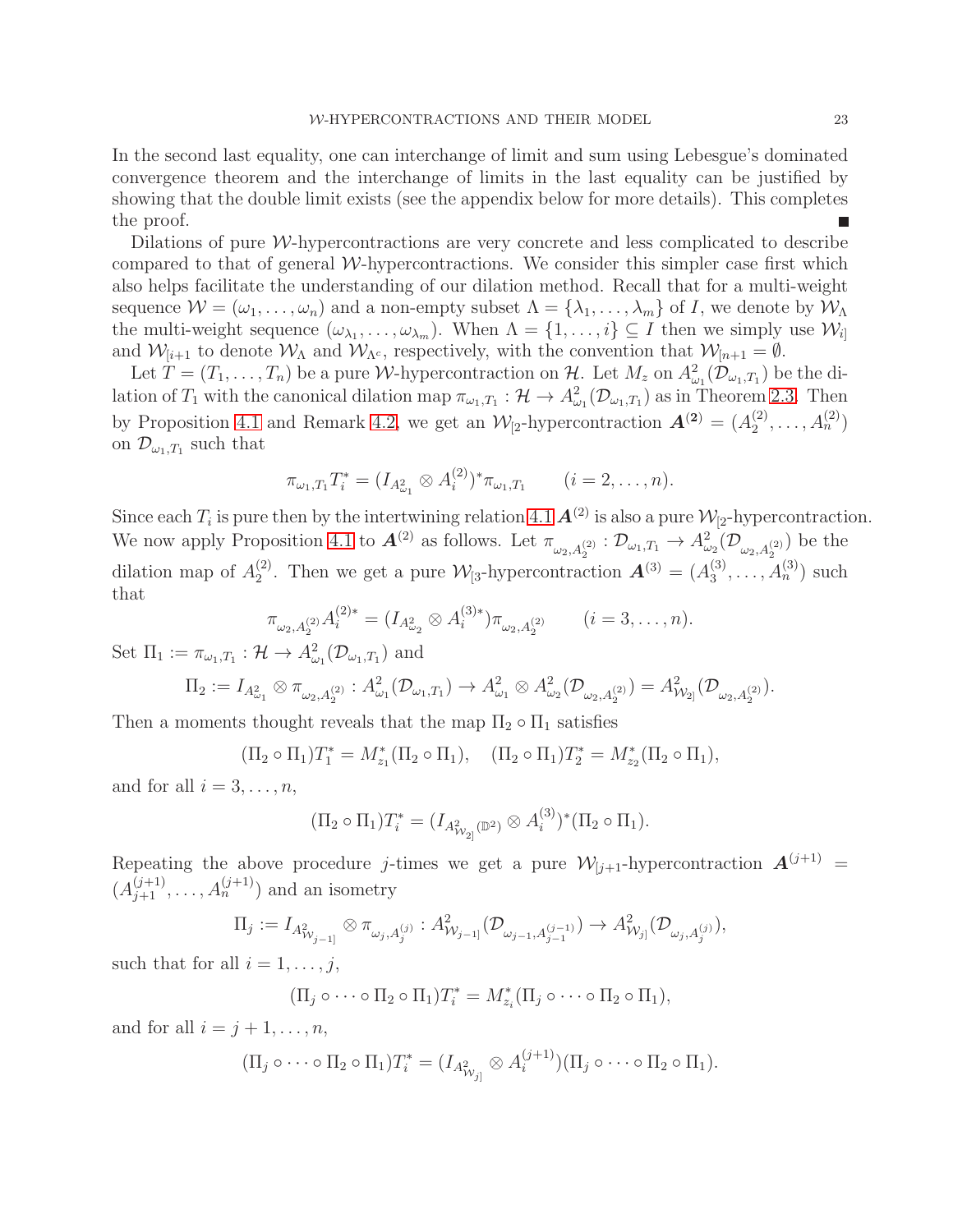Thus after *n*-th step we will have the following chain of isometries

$$
0 \to \mathcal{H} \xrightarrow{\Pi_1} A^2_{\omega_1}(\mathcal{D}_{\omega_1,T_1}) \xrightarrow{\Pi_2} A^2_{\mathcal{W}_{2]}(\mathcal{D}_{\omega_2,A_2^{(2)}}) \xrightarrow{\Pi_3} \cdots \xrightarrow{\Pi_n} A^2_{\mathcal{W}}(\mathcal{D}_{\omega_n,A_n^{(n)}})
$$

such that the isometry  $\Pi_T := \Pi_n \circ \cdots \circ \Pi_2 \circ \Pi_1 : \mathcal{H} \to A^2_{\mathcal{W}}(\mathcal{D}_{\omega_n, A_n^{(n)}})$  satisfies

$$
\Pi_T T_i^* = M_{z_i}^* \Pi_T \quad (i = 1, \dots, n).
$$

Thus T dilates to the weighted Bergman shift  $(M_{z_1},...,M_{z_n})$  on  $A^2_W(\mathcal{D}_{\omega_n,A_n^{(n)}})$  via the dilation map  $\Pi_T$ . We summarize this in the next result.

<span id="page-23-0"></span>THEOREM 4.4. Let W be a multi-weight sequence and let  $T = (T_1, \ldots, T_n)$  be a pure W*hypercontraction on*  $H$ . Then there exist a Hilbert space  $\mathcal{E}$  and a joint  $(M^*_{z_1},...,M^*_{z_n})$ *invariant subspace*  $\mathcal{Q}$  *of*  $A^2_{\mathcal{W}}(\mathcal{E})$  *such that* 

$$
(T_1,\ldots,T_n)\cong P_{\mathcal{Q}}(M_{z_1},\ldots,M_{z_n})|_{\mathcal{Q}}.
$$

We now consider dilations of general W-hypercontractions and find their explicit dilation. In order to make the proof of the dilation result shorter, we take out some part of the proof and prove it as a separate lemma. The lemma is a special case of one operator being a co-isometry.

<span id="page-23-1"></span>LEMMA 4.5. Let  $(V, Y_1, ..., Y_{n-1})$  ∈  $\mathcal{B}(\mathcal{H})^n$  be an *n*-tuple of commuting contractions such *that V is a co-isometry.* Suppose that the  $(n-1)$ -tuple  $Y' = (Y_1, \ldots, Y_{n-1})$  is an W*hypercontractive tuple and dilates to an W*-*hypercontractive tuple*  $R' = (R_1, \ldots, R_{n-1})$  *on*  $\mathcal K$  through the dilation map  $\Pi: \mathcal H \to \mathcal K := \bigoplus_{\Lambda \subseteq I \setminus \{n\}} A^2_{\mathcal W_{\Lambda}}(\mathcal E_{\Lambda})$ , where

$$
\Pi = \bigoplus_{\Lambda \subseteq I \setminus \{n\}} \Pi_{\Lambda} \quad and \quad R_i = \left(\bigoplus_{\Lambda \subseteq I \setminus \{n\}} R_i^{\Lambda}\right),
$$

such that for each  $\Lambda = {\lambda_1, ..., \lambda_m}$ ,  $\Pi_{\Lambda} : \mathcal{H} \to A_{\mathcal{W}_{\Lambda}}^2(\mathcal{E}_{\Lambda})$  defined by

$$
\Pi_\Lambda h(\boldsymbol{z}) = \sum_{\alpha \in \mathbb{Z}_+^m} \Big( \frac{1}{\omega_{\alpha_1}^{(\lambda_1)} \cdots \omega_{\alpha_m}^{(\lambda_m)}} \Delta_\Lambda Y_\Lambda^{*\alpha} h \Big) \boldsymbol{z}^\alpha,
$$

 $R^{\Lambda}_{\lambda_j}=M_{z_j}$  on  $A^2_{\mathcal{W}_{\Lambda}}(\mathcal{E}_{\Lambda})$   $(j=1,\ldots,m)$  and for  $i \notin \Lambda$ ,  $R^{\Lambda}_i=I_{A^2_{\mathcal{W}_{\Lambda}}} \otimes V^{\Lambda}_i$  for some co-isometry  $V_i^{\Lambda}$  on  $\mathcal{E}_{\Lambda} = \overline{ran} \Delta_{\Lambda}$ , with  $\Delta_{\Lambda} \in B(\mathcal{H})$ , satisfying  $\Delta_{\Lambda} Y_i^* = (V_i^{\Lambda})^* \Delta_{\Lambda}$  for all  $i \notin \Lambda$ . If the *co-isometry* V *satisfies the relations*

$$
V\Delta_{\Lambda}^*\Delta_{\Lambda}V^* = \Delta_{\Lambda}^*\Delta_{\Lambda} \quad \text{for each} \quad \Lambda \subseteq \{1, \ldots, n-1\},
$$

*then* V *lifts to a co-isometry* W *on* K *such that the tuple*  $(V, Y_1, \ldots, Y_{n-1})$  *on* H *dilates to*  $R = (W, R_1, \ldots, R_{n-1})$  *on* K.

*Proof:* By the hypothesis, for each  $\Lambda \subseteq \{1, \ldots, n-1\}$ ,  $V\Delta_{\Lambda}^* \Delta_{\Lambda} V^* = \Delta_{\Lambda}^* \Delta_{\Lambda}$ . Therefore for each  $\Lambda \subseteq \{1, \ldots, n-1\}$ , by the Douglas factorization lemma, there exists a co-isometry  $W_{\Lambda}$ on  $\mathcal{E}_{\Lambda}$  such that

$$
W_{\Lambda}^*\Delta_{\Lambda}=\Delta_{\Lambda}V^*.
$$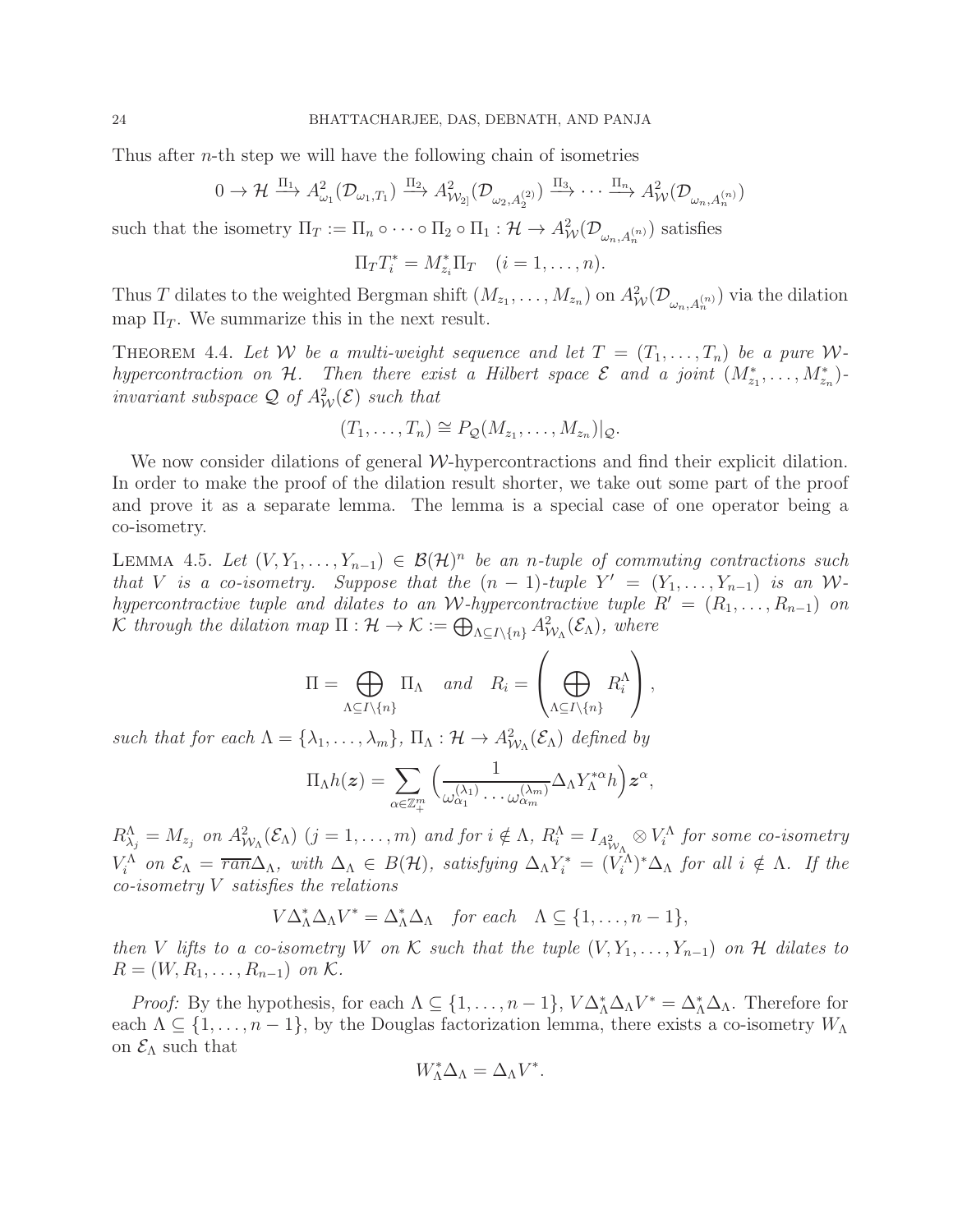We define a co-isometry W on  $\mathcal{K} = \bigoplus_{\Lambda \subseteq I \setminus \{n\}} A_{\mathcal{W}_{\Lambda}}^2(\mathcal{E}_{\Lambda})$  as

$$
W = \left(\bigoplus_{\Lambda \subseteq I \setminus \{n\}} (I_{A^2_{\mathcal{W}_{\Lambda}}} \otimes W_{\Lambda})\right).
$$

Now, we observe that for any  $\Lambda \subseteq \{1, ..., n-1\}$ ,  $h \in \mathcal{E}_{\Lambda}$  and  $\boldsymbol{z} \in \mathbb{D}^{|\Lambda|}$ ,

$$
\Pi_{\Lambda}V^{*}h(z) = \sum_{\alpha \in \mathbb{Z}_{+}^{m}} \Big( \frac{1}{\omega_{\alpha_{1}}^{(\lambda_{1})}\cdots\omega_{\alpha_{m}}^{(\lambda_{m})}} \Delta_{\Lambda}Y_{\Lambda}^{* \alpha}V^{*}h \Big) z_{\lambda_{1}}^{\alpha_{1}}\cdots z_{\lambda_{m}}^{\alpha_{m}}
$$
  
\n
$$
= \sum_{\alpha \in \mathbb{Z}_{+}^{m}} \Big( \frac{1}{\omega_{\alpha_{1}}^{(\lambda_{1})}\cdots\omega_{\alpha_{m}}^{(\lambda_{m})}} \Delta_{\Lambda}V^{*}Y_{\Lambda}^{* \alpha}h \Big) z_{\lambda_{1}}^{\alpha_{1}}\cdots z_{\lambda_{m}}^{\alpha_{m}}
$$
  
\n
$$
= \sum_{\alpha \in \mathbb{Z}_{+}^{m}} \Big( \frac{1}{\omega_{\alpha_{1}}^{(\lambda_{1})}\cdots\omega_{\alpha_{m}}^{(\lambda_{m})}} W_{\Lambda}^{*}\Delta_{\Lambda}Y_{\Lambda}^{* \alpha}h \Big) z_{\lambda_{1}}^{\alpha_{1}}\cdots z_{\lambda_{m}}^{\alpha_{m}}
$$
  
\n
$$
= W_{\Lambda}^{*}\Pi_{\Lambda}h(z).
$$

Thus  $\Pi V^* = W^* \Pi$ . For the commutativity of the tuple  $(W, R_1, \ldots, R_{n-1})$ , we fix  $i \in$  $\{1, \ldots, n-1\}$  and show that  $WR_i = R_iW$ . To this end, it is enough to show that for each  $\Lambda \subseteq \{1, \ldots, n-1\}$ ,  $(I_{A_{\mathcal{W}_{\Lambda}}^2} \otimes W_{\Lambda})R_i^{\Lambda} = R_i^{\Lambda}(I_{A_{\mathcal{W}_{\Lambda}}^2} \otimes W_{\Lambda})$ . If  $i = \lambda_j \in \Lambda$ , then  $R_i^{\Lambda} = M_{z_j}$ and there is nothing to prove. If  $i \notin \Lambda$ , then  $R_i^{\Lambda} = I_{A_{\mathcal{W}_{\Lambda}}^2} \otimes V_i^{\Lambda}$  and the commutativity can be read from the following:

$$
W_{\Lambda}^* V_i^{\Lambda *} \Delta_{\Lambda} = W_{\Lambda}^* \Delta_{\Lambda} Y_i^*
$$
  
=  $\Delta_{\Lambda} V^* Y_i^*$   
=  $\Delta_{\Lambda} Y_i^* V^*$   
=  $V_i^{\Lambda *} W_{\Lambda}^* \Delta_{\Lambda}.$ 

This completes the proof.

We are now ready to prove the model for general  $W$ -hypercontractive tuples. It is an exact generalization of the model given in Theorem 2.8 in [\[14\]](#page-29-1).

<span id="page-24-0"></span>THEOREM 4.6. Let  $T = (T_1, \ldots, T_n)$  be an W-hypercontraction on H for some multi-weight *sequence* W. Then there exist  $\Delta_{\Lambda} \in B(H)$  corresponding to each subset  $\Lambda$  of I with  $\mathcal{E}_{\Lambda} =$ ran∆Λ*, an isometry*

$$
\Pi: \mathcal{H} \to \mathcal{K} := \bigoplus_{\Lambda \subseteq I} A^2_{\mathcal{W}_{\Lambda}}(\mathcal{E}_{\Lambda}),
$$

and an *n*-tuple of commuting contractions  $R = (R_1, \ldots, R_n)$  on K such that

<span id="page-24-1"></span>
$$
\Pi T_i^* = R_i^* \Pi \quad (i = 1, \dots, n),
$$

*where with respect to the above decomposition of* K

(4.3) 
$$
\Pi = \bigoplus_{\Lambda \subseteq I} \Pi_{\Lambda} \text{ and } R_i = \left(\bigoplus_{\Lambda \subseteq I} R_i^{\Lambda}\right)
$$

П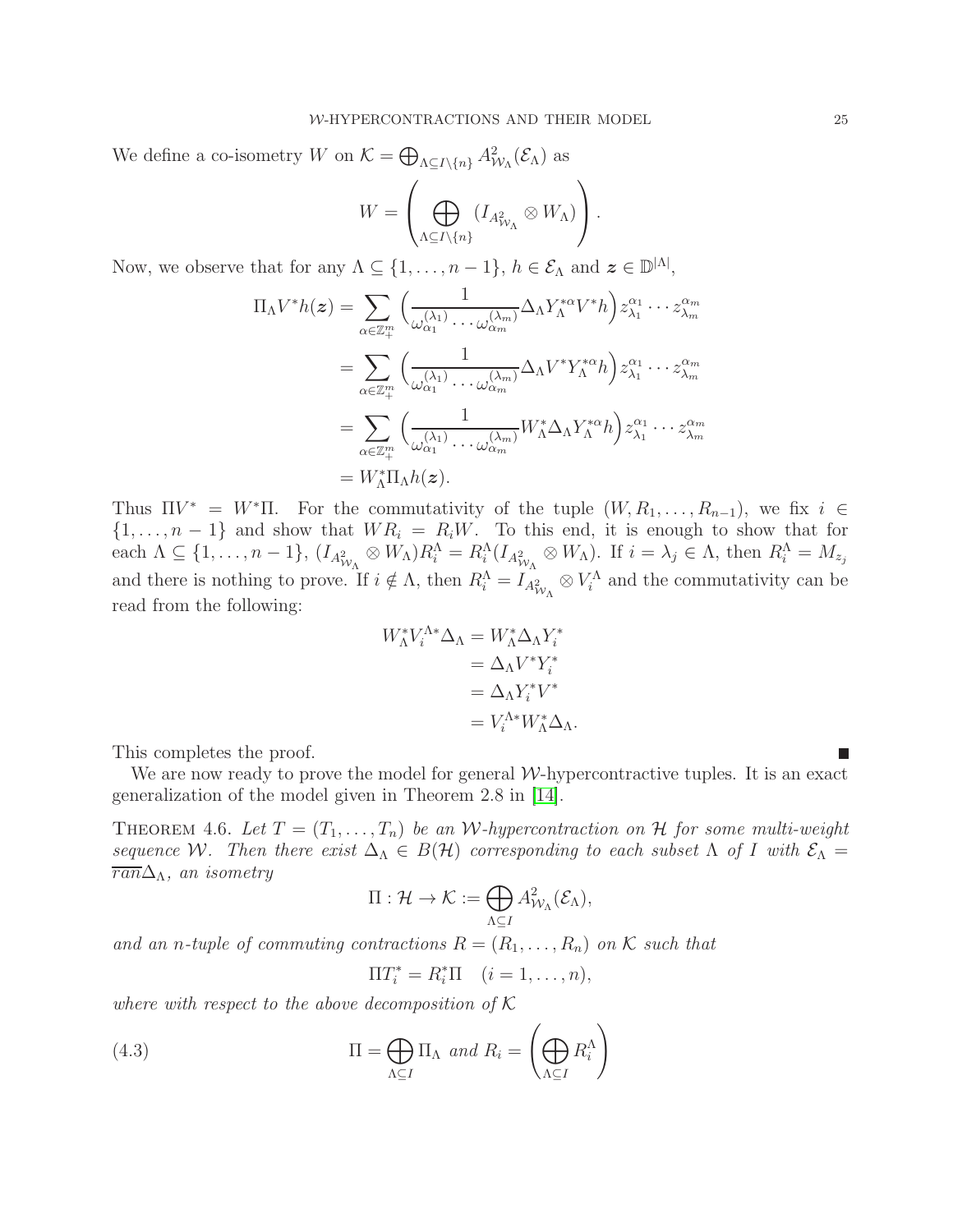such that if  $\Lambda = \{\lambda_1, \ldots, \lambda_m\}$  then  $\Pi_{\Lambda}: \mathcal{H} \to A_{\mathcal{W}_{\Lambda}}^2(\mathcal{E}_{\Lambda})$  is defined by  $\Pi_\Lambda h(\boldsymbol{z}) = \sum$  $\alpha \in \mathbb{Z}_{+}^{m}$  $\left(\frac{1}{\cdots}\right)$  $\omega_{\alpha_1}^{(\lambda_1)} \cdots \omega_{\alpha_m}^{(\lambda_m)}$  $\Delta_\Lambda T^*_\Lambda{}^\alpha h\Big)\bm{z}^\alpha$ 

*and*

$$
R_i^{\Lambda} = \begin{cases} I_{A_{\mathcal{W}_{\Lambda}}^2} \otimes V_i^{\Lambda} & \text{if } i \notin \Lambda \\ M_{z_j} & \text{if } i = \lambda_j \in \Lambda \end{cases}
$$

*for some co-isometry*  $V_i^{\Lambda}$  *on*  $\mathcal{E}_{\Lambda}$ *. Moreover, for every subset*  $\Lambda = {\lambda_1, ..., \lambda_m}$  *of I*,

+

$$
\Delta_{\Lambda}^* \Delta_{\Lambda} = SOT - \lim_{\beta \to \infty} T_{\Lambda^c}^{\beta} D_{\mathcal{W}_{\Lambda}, T_{\Lambda}} (1, \ldots, 1) T_{\Lambda^c}^{*\beta}
$$

*and for all*  $i \notin \Lambda$ ,  $\Delta_{\Lambda} T_i^* = (V_i^{\Lambda})^* \Delta_{\Lambda}$ .

*Proof.* We prove the theorem by induction on n. For  $n = 1$ , if T is a  $\omega$ -hypercontraction on  $\mathcal{H}$  then by Theorem [2.3](#page-6-0) the result holds with  $\mathcal{E}_{\{1\}} = \mathcal{D}_{\omega,T}$ ,  $\mathcal{E}_{\emptyset} = \mathcal{Q}_T$ ,  $R_1^{\{1\}} = M_z$  on  $A^2_{\omega}(\mathcal{D}_{\omega,T})$ ,  $R_1^{\emptyset} = U$ ,  $\Delta_{\{1\}} = D_{\omega,T}$ ,  $\Delta_{\emptyset} = Q_T$  and  $\Pi = \Pi_{\{1\}} \oplus \Pi_{\{\emptyset\}}$  with

$$
\Pi_{\{1\}}h(z) = \sum_{k\geq 0} \left(\frac{1}{\omega_k} \Delta_{\{1\}} T^{*k} h\right) z^k \text{ and } \Pi_{\{\emptyset\}} h = Q_T h \quad (h \in \mathcal{H}, z \in \mathbb{D}).
$$

Now we assume that the result is true for  $n-1$ . Let  $T = (T_1, \ldots, T_n)$  be an Whypercontraction. Suppose  $(M_z \oplus U)$  on  $A^2_{\omega_1}(\mathcal{D}_{\omega_1,T_1}) \oplus \mathcal{Q}_{T_1}$  is the dilation of  $T_1$  with the canonical dilation map  $\Pi_{\omega_1,T_1} : \mathcal{H} \to A^2_{\omega_1}(\mathcal{D}_{\omega_1,T_1}) \oplus \mathcal{Q}_{T_1}$  as obtained in Theorem [2.3.](#page-6-0) Then applying Proposition [4.1](#page-19-1) we get  $\mathcal{W}_{[2]}$ -hypercontractions  $A = (A_2, \ldots, A_n)$  on  $\mathcal{D}_{\omega_1,T_1}$  and  $X = (X_2, \ldots, X_n)$  on  $\mathcal{Q}_{T_1}$  such that

$$
\Pi_{\omega_1,T_1} T_i^* = V_i^* \Pi_{\omega_1,T_1} \quad (i = 2,\ldots,n),
$$

where  $V_i = (I_{A_{\omega_1}^2} \otimes A_i) \oplus X_i$  for all  $i = 2, \ldots, n$ . We now apply the induction hypothesis to both A and X.

Since A is an  $\mathcal{W}_{[2]}$ -hypercontraction, then by the hypothesis we get Hilbert spaces  $\mathcal{E}'_{\Lambda}$  =  $\overline{ran} \Delta'$  $\Lambda$  for all subset  $\Lambda$  of  $\{2, \ldots, n\}$ , an isometry

$$
\Pi_A: \mathcal{D}_{\omega_1,T_1} \to \mathcal{K}' := \bigoplus_{\Lambda \subseteq \{2,\ldots,n\}} A^2_{(\mathcal{W}_{[2})_\Lambda}(\mathcal{E}'_{\Lambda}) = \bigoplus_{\Lambda \subseteq \{2,\ldots,n\}} A^2_{\mathcal{W}_{\Lambda}}(\mathcal{E}'_{\Lambda}),
$$

where  $\Pi_A = \bigoplus_{\Lambda \subseteq \{2,\ldots,n\}} \Pi_A^A$  and for  $\Lambda = \{\lambda_2,\ldots,\lambda_m\}, \Pi_A^A : \mathcal{D}_{\omega_1,T_1} \to A_{\mathcal{W}_{\Lambda}}^2(\mathcal{E}_{\Lambda})$  $\int_{\Lambda}$ ) is defined by

$$
\Pi^A_\Lambda h(\boldsymbol{z}) = \sum_{\alpha \in \mathbb{Z}_+^{m-1}} \Big( \frac{1}{\omega_{\alpha_2}^{(\lambda_2)} \cdots \omega_{\alpha_m}^{(\lambda_m)}} \Delta'_\Lambda A_\Lambda^{*\alpha} h \Big) \boldsymbol{z}^\alpha
$$

and  $\Delta'_{\Lambda} \Delta'_{\Lambda} = \text{SOT} - \lim_{\beta \to \infty} A^{\beta}_{\Lambda^c} D_{\mathcal{W}_{\Lambda}, A_{\Lambda}} (1, \ldots, 1) A^{\ast \beta}_{\Lambda^c} (\beta \in \mathbb{Z}_{+}^{|\Lambda^c|})$ . We also have an  $(n-1)$ tuple of commuting contractions  $R' = (R'_2, \ldots, R'_n)$  on K having the structure as in [\(4.3\)](#page-24-1) such that  $\Pi_A A_i^* = R_i^{'*} \Pi_A$ .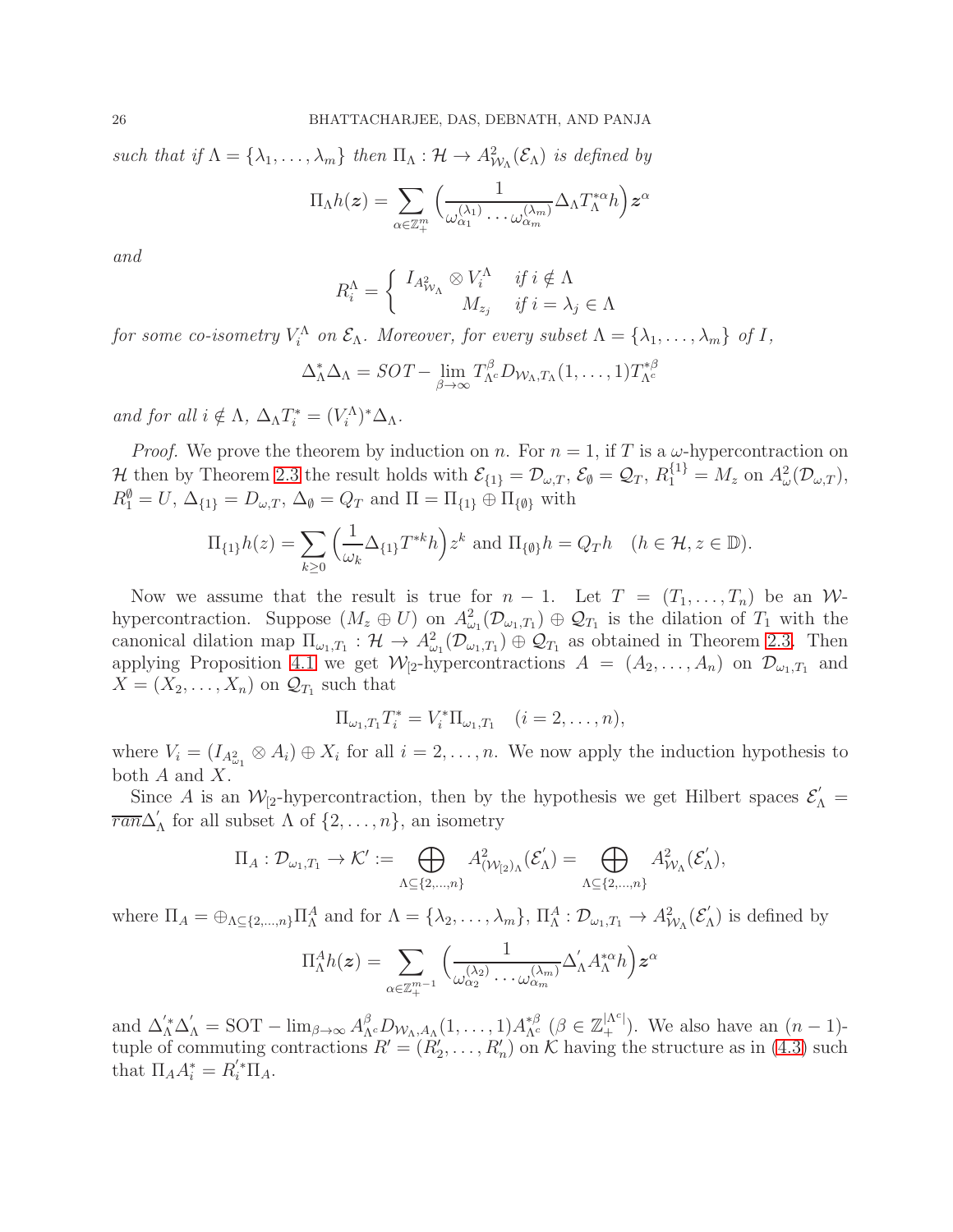Once again applying the hypothesis to the  $\mathcal{W}_{2}$ -hypercontraction X on  $\mathcal{Q}_{T_1}$  we also get Hilbert spaces  $\mathcal{E}_{\Lambda}'' = \overline{ran} \Delta_{\Lambda}''$  $\Lambda$  for all subset  $\Lambda$  of  $\{2, \ldots, n\}$ , an isometry

$$
\Pi_X: \mathcal{Q}_{T_1} \to \mathcal{K}'':=\bigoplus_{\Lambda \subseteq \{2,\ldots,n\}} A^2_{(\mathcal{W}_{[2})_\Lambda}(\mathcal{E}''_\Lambda)=\bigoplus_{\Lambda \subseteq \{2,\ldots,n\}} A^2_{\mathcal{W}_\Lambda}(\mathcal{E}''_\Lambda),
$$

where  $\Pi_X = \bigoplus_{\Lambda \subseteq \{2,\ldots,n\}} \Pi_\Lambda^X$  and for  $\Lambda = \{\lambda_2,\ldots,\lambda_m\},\ \Pi_\Lambda^X : \mathcal{Q}_{T_1} \to A_{\mathcal{W}_{\Lambda}}^2(\mathcal{E}_{\Lambda}^{\prime\prime})$  $\binom{m}{\Lambda}$  is defined by

$$
\Pi_{\Lambda}^{X}h(z) = \sum_{\alpha \in \mathbb{Z}_{+}^{m-1}} \Big( \frac{1}{\omega_{\alpha_2}^{(\lambda_2)} \cdots \omega_{\alpha_m}^{(\lambda_m)}} \Delta_{\Lambda}^{''} X_{\Lambda}^{*\alpha} h \Big) z^{\alpha}
$$

and  $\Delta''_A^* \Delta''_A = \text{SOT} - \lim_{\beta \to \infty} X_{\Lambda^c}^{\beta} D_{\mathcal{W}_{\Lambda}, X_{\Lambda}}(1, \ldots, 1) X_{\Lambda^c}^{*\beta} (\beta \in \mathbb{Z}_{+}^{|\Lambda^c|}).$  We also have an  $(n-1)$ tuple of commuting contractions  $R'' = (R_2'')$  $Z_2', \ldots, R_n''$  on K'' having structure as in [\(4.3\)](#page-24-1) such that  $\Pi_X X_i^* = R_i''^* \Pi_X$ . Since U is a co-isometry on  $\mathcal{Q}_{T_1}$  which commutes with X, then by Lemma [4.5](#page-23-1) we get a co-isometry W on K'' such that W commutes with  $R''$  and  $\Pi_X U^* =$  $W^*\Pi_X$ . We now have all the ingredient to construct the required dilation of T. For a subset  $\Lambda$  of I, we set

$$
\mathcal{E}_{\Lambda} := \left\{ \begin{array}{ll} \mathcal{E}'_{\Lambda \setminus \{1\}} & \text{if } 1 \in \Lambda \\ \mathcal{E}''_{\Lambda} & \text{otherwise} \end{array} \right. \quad \text{and } \mathcal{K} := \bigoplus_{\Lambda \subseteq I} A^2_{\mathcal{W}_{\Lambda}}(\mathcal{E}_{\Lambda}).
$$

Then note that

$$
A_{\omega_1}^2 \otimes \mathcal{K}' = \bigoplus_{\Lambda \subseteq \{2,\ldots,n\}} A_{\omega_1}^2 \otimes A_{\mathcal{W}_{\Lambda}}^2(\mathcal{E}_{\Lambda}') = \bigoplus_{\Lambda \subseteq I, 1 \in \Lambda} A_{\mathcal{W}_{\Lambda}}^2(\mathcal{E}_{\Lambda}) \text{ and } \mathcal{K} = (A_{\omega_1}^2 \otimes \mathcal{K}') \oplus \mathcal{K}''.
$$

We consider the dilation map for T as

$$
\Pi = ((I_{A_{\omega_1}^2} \otimes \Pi_A) \oplus \Pi_X) \circ \Pi_{\omega_1, T_1} : \mathcal{H} \to \bigoplus_{\Lambda \subseteq \{2, \dots, n\}} A_{\omega_1}^2 \otimes A_{\mathcal{W}_{\Lambda}}^2(\mathcal{E}_{\Lambda}') \bigoplus_{\Lambda \subseteq \{2, \dots, n\}} A_{\mathcal{W}_{\Lambda}}^2(\mathcal{E}_{\Lambda}'') = \mathcal{K}.
$$

More explicitly, the dilation map has the following decomposition

$$
\Pi = \bigoplus_{\Lambda \subseteq \{2,\ldots,n\}} \left( (I_{A_{\omega_1}^2} \otimes \Pi_{\Lambda}^A) \circ \pi_{\omega_1,T_1} \right) \bigoplus_{\Lambda \subseteq \{2,\ldots,n\}} \left( \Pi_{\Lambda}^X \circ Q_{T_1} \right)
$$

$$
= \bigoplus_{\Lambda \subseteq I} \Pi_{\Lambda},
$$

where

$$
\Pi_{\Lambda} := \begin{cases} (I_{A_{\omega_1}^2} \otimes \Pi_{\Lambda \setminus \{1\}}^A) \circ \pi_{\omega_1, T_1} & \text{if } 1 \in \Lambda \\ \Pi_{\Lambda}^X \circ Q_{T_1} & \text{otherwise.} \end{cases}
$$

Moreover, for  $\Lambda \subseteq I$  with  $1 \in \Lambda$  and  $h \in \mathcal{H}$ ,

(4.4) 
$$
\Pi_{\Lambda}h(z) = \sum_{\alpha \in \mathbb{Z}_{+}^{m}} \frac{1}{\omega_{\alpha_{1}}^{(1)}} \cdots \frac{1}{\omega_{\alpha_{m}}^{(m)}} \left(\Delta'_{\Lambda \setminus \{1\}} D_{\omega_{1}, T_{1}} T^{*\alpha} h\right) z^{\alpha},
$$

and for  $1 \notin \Lambda$ ,

(4.5) 
$$
\Pi_{\Lambda}h(z) = \sum_{\alpha \in \mathbb{Z}_{+}^{m-1}} \frac{1}{\omega_{\alpha_1}^{(2)}} \cdots \frac{1}{\omega_{\alpha_{(m-1)}}^{(m)}} \left(\Delta_{\Lambda}^{''} Q_{T_1} T^{*\alpha} h\right) z^{\alpha}.
$$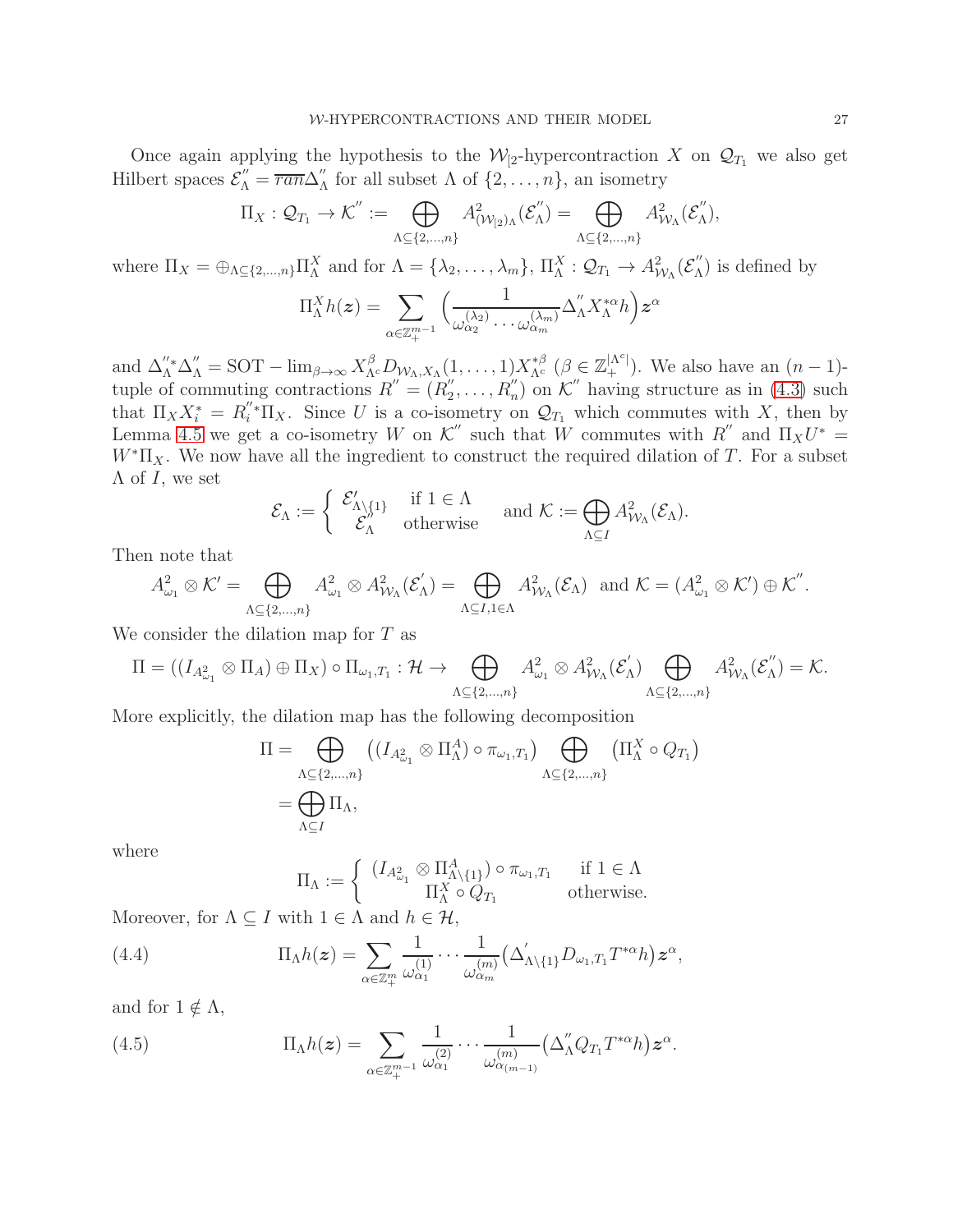Here for the above description of the dilation map we have used the intertwining relations  $A_i^* D_{\omega_1,T_1=}\__{\omega_1,T_1} T_i^*$  and  $X_i^* \mathcal{Q}_{T_1} = \mathcal{Q}_{T_1} T_i^*$  for all  $i=2,\ldots,n$ , which can be read from equations  $(4.1)$  and  $(4.2)$ , respectively.

The dilating tuple of commuting contractions  $R = (R_1, \ldots, R_n)$  on K is defined with respect to the decomposition  $\mathcal{K} = (A_{\omega_1}^2 \otimes \mathcal{K}') \oplus \mathcal{K}''$  as

$$
R_1 = (M_z \otimes I_{\mathcal{K}'}) \oplus W \text{ and } R_i = (I_{A_{\omega_1}^2} \otimes R'_i) \oplus R''_i \quad (i = 2, \ldots, n).
$$

We now do a routine calculation to see that R is a dilation of T. First note that

$$
\Pi T_1^* = ((I_{A_{\omega_1}^2} \otimes \Pi_A) \oplus \Pi_X)(M_z \oplus U)^* \Pi_{\omega_1, T_1}
$$
  
\n
$$
= ((I_{A_{\omega_1}^2} \otimes \Pi_A)M_z^* \oplus \Pi_X U^*) \Pi_{\omega_1, T_1}
$$
  
\n
$$
= ((M_z^* \otimes I_{K'}) \oplus W^*)( (I_{A_{\omega_1}^2} \otimes \Pi_A) \oplus \Pi_X) \Pi_{\omega_1, T_1}
$$
  
\n
$$
= R_1^* \Pi,
$$

and similarly for all  $i = 2, \ldots, n$ ,

$$
\Pi T_i^* = ((I_{A_{\omega_1}^2} \otimes \Pi_A) \oplus \Pi_X)(I_{A_{\omega_1}^2} \otimes A_i \oplus X_i)^* \Pi_{\omega_1, T_1}
$$
  
= 
$$
((I_{A_{\omega_1}^2} \otimes R_i') \oplus R_i'')^* ((I_{A_{\omega_1}^2} \otimes \Pi_A) \oplus \Pi_X) \Pi_{\omega_1, T_1}
$$
  
= 
$$
R_i^* \Pi.
$$

We left it to the reader to check that each of the operator  $R_i$  has the form as in [\(4.3\)](#page-24-1). To complete the proof, we now need to construct  $\Delta_{\Lambda} \in \mathcal{B}(\mathcal{H})$  corresponding to each subset  $\Lambda$  of I which satisfies the moreover part of the theorem. To this end, we define

$$
\Delta_\Lambda := \left\{ \begin{array}{cl} \Delta'_{\Lambda \backslash \{1\}} D_{\omega_1,T_1} & \text{ if } 1 \in \Lambda \\ \Delta''_{\Lambda} Q_{T_1} & \text{ otherwise. } \end{array} \right.
$$

Rest of the proof is divided into two cases.

**Case I:**  $1 \in \Lambda$ . In this case, setting  $\Gamma := \Lambda \setminus \{1\}$ , we have

$$
\Delta_{\Lambda}^{*} \Delta_{\Lambda} = D_{\omega_{1}, T_{1}} \Delta_{\Gamma}^{'*} \Delta_{\Gamma}^{'} D_{\omega_{1}, T_{1}} \n= \text{SOT} - \lim_{\beta \to \infty} D_{\omega_{1}, T_{1}} A_{\Lambda^{c}}^{\beta} D_{\mathcal{W}_{\Gamma}, A_{\Gamma}} (1, \dots, 1) A_{\Lambda^{c}}^{*\beta} D_{\omega_{1}, T_{1}} \quad (\beta \in \mathbb{Z}_{+}^{|\Lambda^{c}|}) \n= \text{SOT} - \lim_{\beta \to \infty} T_{\Lambda^{c}}^{\beta} D_{\omega_{1}, T_{1}} D_{\mathcal{W}_{\Gamma}, A_{\Gamma}} (1, \dots, 1) D_{\omega_{1}, T_{1}} T_{\Lambda^{c}}^{*\beta} \n= \text{SOT} - \lim_{\beta \to \infty} T_{\Lambda^{c}}^{\beta} D_{\mathcal{W}_{\Lambda}, T_{\Lambda}} (1, \dots, 1) T_{\Lambda^{c}}^{*\beta} \quad \text{(by part (i) of Lemma 4.3).}
$$

Also if  $i \notin \Lambda$  then by construction  $\Delta'_{\Gamma} A^*_{i} = (V'^{\Gamma})^* \Delta'_{\Gamma}$ , where  $V'^{\Gamma}_i$  is the co-isometry corresponding to  $R_i^{\prime\Gamma}$ , that is,  $R_i^{\prime\Gamma} = I_{A_{\mathcal{W}_{\Gamma}}^2} \otimes V_i^{\prime\Gamma}$ . Also since  $R_i^{\Lambda} = I_{A_{\omega_1}}^2 \otimes R_i^{\prime\Gamma} = I_{A_{\mathcal{W}_{\Lambda}}^2} \otimes V_i^{\prime\Gamma}$ , the co-isometries corresponding to  $R_i^{\Lambda}$  and  $R_i^{\prime \Gamma}$  are the same, that is,  $V_i^{\Lambda} = V_i^{\prime \Gamma}$ . Consequently,

$$
\Delta_{\Lambda}T_i^* = \Delta_{\Gamma}' D_{\omega_1,T_1} T_i^* = \Delta_{\Gamma}' A_i^* D_{\omega_1,T_1} = (V_i^{'\Gamma})^* \Delta_{\Gamma}' D_{\omega_1,T_1} = (V_i^{\Lambda})^* \Delta_{\Lambda}.
$$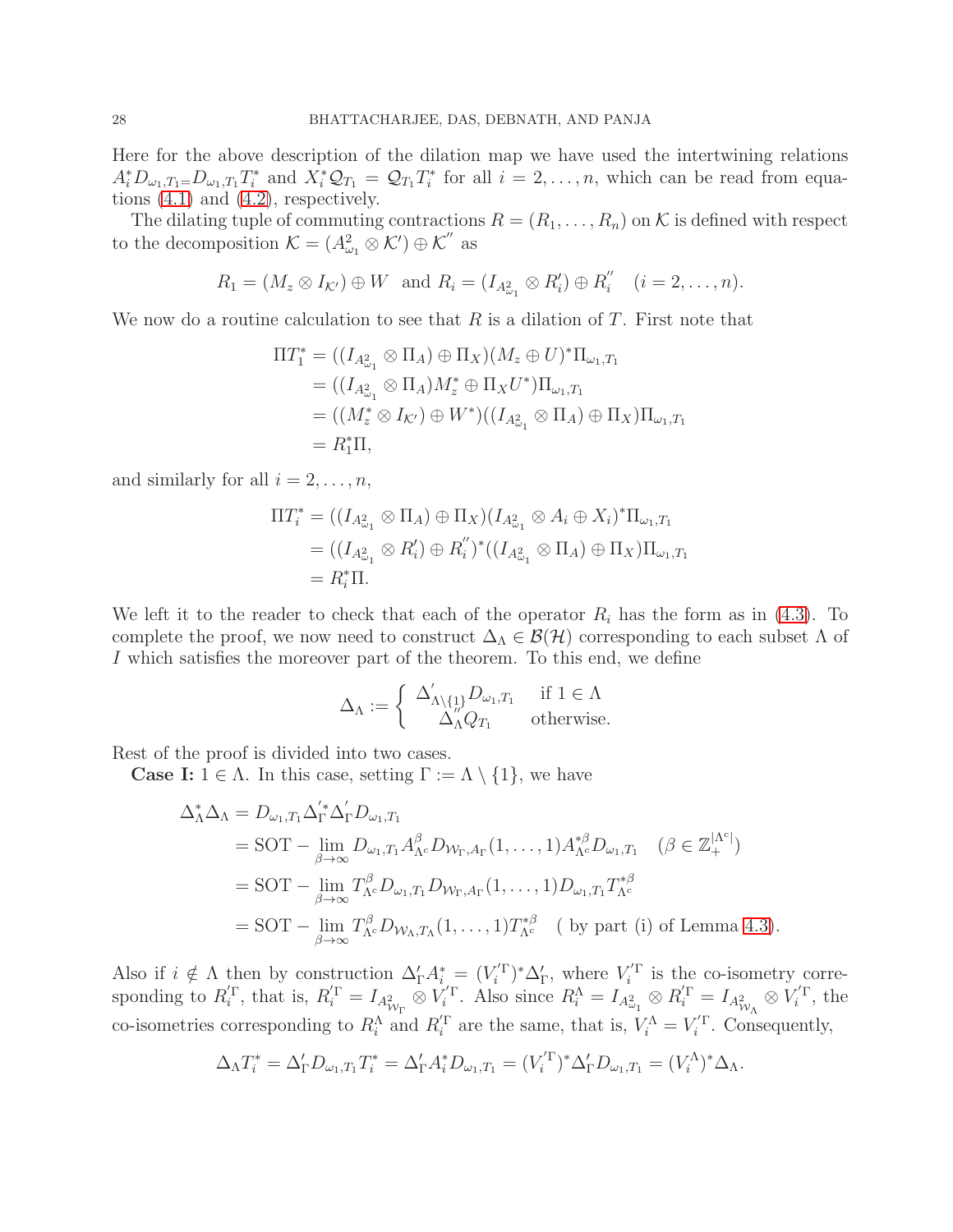**Case II:**  $1 \notin \Lambda$ . In this case, setting  $\Gamma = \Lambda \cup \{1\}$ , we have

$$
\Delta_{\Lambda}^{*} \Delta_{\Lambda} = Q_{T_1} \Delta_{\Lambda}^{"*} \Delta_{\Lambda}^{"} Q_{T_1}
$$
  
= SOT -  $\lim_{\beta \to \infty} Q_{T_1} X_{\Gamma^c}^{\beta} D_{W_{\Lambda}, X_{\Lambda}} (1, \dots, 1) X_{\Gamma^c}^{*\beta} Q_{T_1} \quad (\beta \in \mathbb{Z}_{+}^{|\Gamma^c|})$   
= SOT -  $\lim_{\beta \to \infty} T_{\Gamma^c}^{\beta} Q_{T_1} D_{W_{\Lambda}, X_{\Lambda}} (1, \dots, 1) Q_{T_1} T_{\Gamma^c}^{*\beta}$   
= SOT -  $\lim_{\beta \to \infty} T_{\Lambda^c}^{\beta} D_{W_{\Lambda}, T_{\Lambda}} (1, \dots, 1) T_{\Lambda^c}^{*\beta} \quad \text{(by part (ii) of Lemma 4.3).$ 

If  $i \notin \Lambda$  and  $i \geq 2$  then by the hypothesis  $\Delta''_{\Lambda} X_i^* = (V_i''^{\Lambda})^* \Delta''_{{\Lambda}}$  $\int_{\Lambda}^{\prime\prime}$ , where  $V_i^{\prime\prime\Lambda}$  is the co-isometry corresponding to  $R_i^{\prime\prime\Lambda}$ . In this case, by construction the co-isometry corresponding to  $R_i^{\Lambda}$  and  $R_i''^{\Lambda}$  are the same, that is,  $V_i^{\Lambda} = V_i''^{\Lambda}$ . Consequently,

$$
\Delta_{\Lambda}T_i^* = \Delta_{\Lambda}''Q_{T_1}T_i^* = \Delta_{\Lambda}''X_i^*Q_{T_1} = V_i''^{\Lambda}\Delta_{\Lambda}''Q_{T_1} = V_i^{\Lambda}\Delta_{\Lambda}.
$$

Finally, for  $i = 1$  the co-isometry corresponding to  $R_1^{\Lambda}$  is  $W_1^{\Lambda}$  and it follows from Lemma [4.5](#page-23-1) that  $\Delta''_A U^* = W_1^{\Lambda*} \Delta''^{\Lambda}$ . Thus

$$
\Delta_{\Lambda}T_1^* = \Delta''_{\Lambda}Q_{T_1}T_1^* = \Delta''_{\Lambda}U^*Q_{T_1} = W_1^{\Lambda*}\Delta''_{\Lambda}Q_{T_1} = W_1^{\Lambda*}\Delta_{\Lambda}.
$$

This completes the proof.

## 5. Appendix

Let T be an W-hypercontraction corresponding to a multi-weight sequence  $W$ . Then for a subset  $\Lambda = \{\lambda_1, \ldots, \lambda_m\}$  of I, consider the map  $\tilde{f} : (0,1)^m \times \mathbb{Z}_+^{n-m} \to \mathcal{B}(\mathcal{H})$ , defined by

$$
f(\boldsymbol{r}',\beta) = T_{\Lambda^c}^{\beta} D_{\mathcal{W}_{\Lambda},T_{\Lambda}}(\boldsymbol{r}') T_{\Lambda^c}^{*\beta},
$$

where  $\mathbf{r}' = (r_1, \ldots, r_m) \in (0, 1)^m$  and  $\beta = (\beta_1, \ldots, \beta_{n-m}) \in \mathbb{Z}_+^{n-m}$ . We claim that SOT –  $\lim_{(\mathbf{r}',\beta)\to(\mathbf{e}',\infty)} f(\mathbf{r}',\beta)$  exists, where  $\mathbf{e}'=(1,\ldots,1)$ . Indeed, it is enough to show that for  $r' \leq s'$  and  $\alpha \leq \beta$ ,  $f(s', \beta) \leq f(r', \alpha)$ . Let  $j \in \Lambda^c$  and without any loss of generality assume that  $\lambda_m < i$ . Then the multi-weight sequence  $\mathcal{W}' = (\mathcal{W}_{\Lambda}, \mathbb{1}) \in S(\mathcal{W}_{\Lambda'})$ , where  $\Lambda' = \{\lambda_1, \ldots, \lambda_m, i\}.$  Since  $T_{\Lambda'}$  is a  $\mathcal{W}_{\Lambda'}$ -hypercontraction, then for any  $r \in (0, 1)$ 

<span id="page-28-0"></span>(5.1) 
$$
D_{\mathcal{W}',T_{\Lambda'}}(\mathbf{r}',r)=D_{\mathcal{W}_{\Lambda},T_{\Lambda}}(\mathbf{r}')-rT_iD_{\mathcal{W}_{\Lambda},T_{\Lambda}}(\mathbf{r}')T_i^*\geq 0 \quad (r\in(0,1)).
$$

By Remark [3.5,](#page-14-0) taking limit as  $r \to 1$  in [5.1](#page-28-0) we get

$$
T_i D_{\mathcal{W}_{\Lambda},T_{\Lambda}}(\boldsymbol{r}')T_i^* \leq D_{\mathcal{W}_{\Lambda},T_{\Lambda}}(\boldsymbol{r}')
$$

for all  $i \in \Lambda^c$ . Consequently, for any  $\beta = (\beta_1, \ldots, \beta_{n-m}) \in \mathbb{Z}_+^{n-m}$ ,

$$
T^{\beta}_{\Lambda^c}D_{\mathcal{W}_{\Lambda},T_{\Lambda}}(\boldsymbol{r}')T^{\ast\beta}_{\Lambda^c}\leq D_{\mathcal{W}_{\Lambda},T_{\Lambda}}(\boldsymbol{r}').
$$

Now, for  $\alpha \leq \beta$ ,

$$
T^{\alpha}_{\Lambda^c}D_{\mathcal{W}_{\Lambda},T_{\Lambda}}(\boldsymbol{r}')T^{\ast \alpha}_{\Lambda^c}-T^{\beta}_{\Lambda^c}D_{\mathcal{W}_{\Lambda},T_{\Lambda}}(\boldsymbol{r}')T^{\ast \beta}_{\Lambda^c}=T^{\alpha}_{\Lambda^c}\Big(D_{\mathcal{W}_{\Lambda},T_{\Lambda}(\boldsymbol{r}')-T^{\beta-\alpha}_{\Lambda^c}D_{\mathcal{W}_{\Lambda},T_{\Lambda}}(\boldsymbol{r}')T^{\ast \beta-\alpha}_{\Lambda^c}}\Big)T^{\ast \alpha}_{\Lambda^c}\geq 0.
$$

That is,

<span id="page-28-1"></span>(5.2) 
$$
T^{\beta}_{\Lambda^c}D_{\mathcal{W}_{\Lambda},T_{\Lambda}}(\boldsymbol{r}')T^{\ast\beta}_{\Lambda^c} \leq T^{\alpha}_{\Lambda^c}D_{\mathcal{W}_{\Lambda},T_{\Lambda}}(\boldsymbol{r}')T^{\ast\alpha}_{\Lambda^c}
$$

П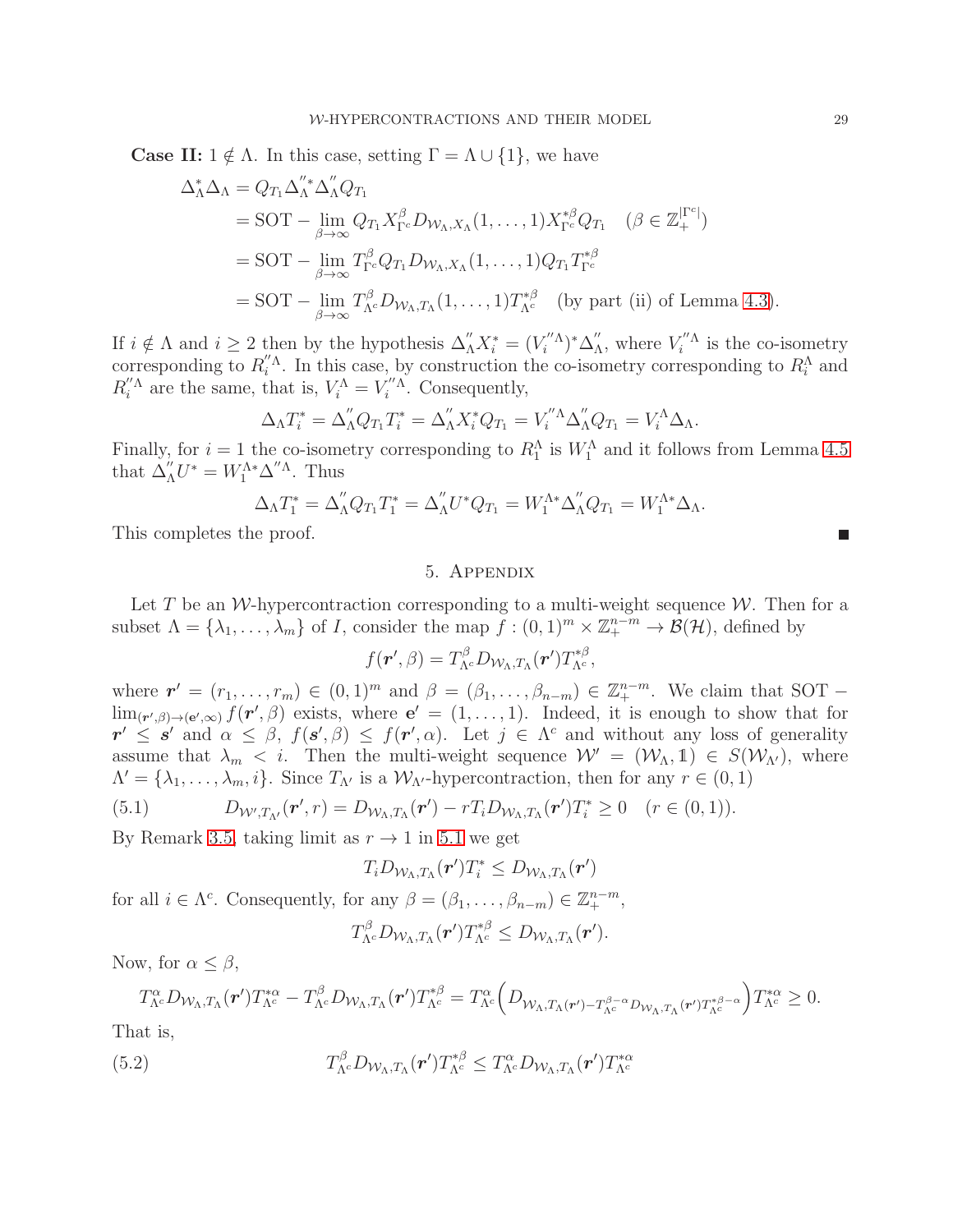for all  $\alpha \leq \beta$ . Finally, using Proposition [3.4](#page-13-0) and the inequality [5.2,](#page-28-1) for  $r' \leq s'$  and  $\alpha \leq \beta$ ,

$$
f(\mathbf{r}',\alpha)=T^{\alpha}_{\Lambda^c}D_{\mathcal{W}_{\Lambda},T_{\Lambda}}(\mathbf{r}')T^{\ast\alpha}_{\Lambda^c}\geq T^{\alpha}_{\Lambda^c}D_{\mathcal{W}_{\Lambda},T_{\Lambda}}(\mathbf{s}')T^{\ast\alpha}_{\Lambda^c}\geq T^{\beta}_{\Lambda^c}D_{\mathcal{W}_{\Lambda},T_{\Lambda}}(\mathbf{s}')T^{\ast\beta}_{\Lambda^c}=f(\mathbf{s}',\beta).
$$

This proves the claim.

Acknowledgement: The authors are grateful to Prof. Jaydeb Sarkar for some insightful discussions at the beginning of this project. The first named author acknowledges IIT Bombay for warm hospitality, and his research is supported by the DST-INSPIRE Faculty Fellowship No. DST/INSPIRE/04/2020/001250. The second author is supported by the Mathematical Research Impact Centric Support (MATRICS) grant, File No: MTR/2021/000560, by the Science and Engineering Research Board (SERB), Department of Science & Technology (DST), Government of India. The third named author acknowledges IIT Bombay for its warm hospitality. The research of the third named author is supported by the institute post-doctoral fellowship of IIT Bombay.

#### **REFERENCES**

- <span id="page-29-13"></span><span id="page-29-2"></span>1. J. Agler, *Hypercontraction and Subnormality*, J. Operator Theory 13 (1985), 203 - 217.
- 2. J. Agler, *The Arveson extension theorem and coanalytic models*, Integral Equations Operator Theory 5 (1982), no. 5, 608 - 631.
- <span id="page-29-14"></span>3. J. Agler and J.E. McCarthy, *Pick Interpolation and Hilbert Function Spaces*, Graduate Stud. in Math., vol. 44, Amer. Math. Soc., Providence, RI 2002.
- <span id="page-29-3"></span>4. C. Ambrozie, M. Engliš and V. Müller, *Operator tuples and analytic models over general domains in*  $\mathbb{C}^n$ , J. Operator Theory 47 (2002), 287 - 302.
- <span id="page-29-4"></span>5. J. Arazy and M. Englis, *Analytic models for commuting operator tuples on bounded symmetric domains*, Trans. Amer. Math. Soc. 355 (2003), 837 - 864.
- <span id="page-29-8"></span>6. J.A. Ball and V. Bolotnikov, *Weighted Bergman spaces: shift-invariant subspaces and input/state/output linear systems*, Integral Equations Operator Theory 76 (2013), no. 3, 301 – 356.
- <span id="page-29-11"></span>7. J.A. Ball and V. Bolotnikov, *Contractive multipliers from Hardy space to weighted Hardy space*, Proc. Amer. Math. Soc. 145 (2017), 2411 - 2425.
- <span id="page-29-7"></span>8. S. Barik and B.K. Das, *Isometric dilations of commuting contractions and Brehmer positivity*, Complex Analysis and Operator Theory (to appear). [arXiv:2004.12610.](http://arxiv.org/abs/2004.12610)
- <span id="page-29-5"></span>9. S. Barik, B.K. Das, K.J. Haria and J. Sarkar, *Isometric dilations and von Neumann inequality for a class of tuples in the polydisc*, Trans. Amer. Math. Soc. 372 (2019), no. 2, 1429 - 1450.
- <span id="page-29-6"></span>10. S. Barik, B.K. Das and J. Sarkar, *Isometric dilations and von Neumann inequality for finite rank commuting contractions*, Bull. Sci. Math. 165 (2020), 102915, 25 pp.
- <span id="page-29-9"></span>11. M. Bhattacharjee, B.K. Das and J. Sarkar, *Hypercontactions and factorizations of multipliers in one and several variables*, J. Operator Theory (to appear). [arXiv:1812.08143.](http://arxiv.org/abs/1812.08143)
- <span id="page-29-15"></span>12. S. Brehmer, U¨*ber vertauschbare Kontraktionen des Hilbertschen Raumes*, Acta Sci. Math. (Szeged) 22  $(1961), 106 - 111.$
- <span id="page-29-0"></span>13. R.E. Curto and F.-H. Vasilescu, *Standard operator models in the polydisc*, Indiana Univ. Math. J. 42 (1993), 791 - 810.
- <span id="page-29-1"></span>14. R.E. Curto and F.-H. Vasilescu, *Standard operator models in the polydisc*, II, Indiana Univ. Math. J. 44 (1995), 727 - 746.
- <span id="page-29-16"></span>15. R.G. Douglas, *On majorization, factorization, and range inclusion of operators on Hilbert space*, Proc. Amer. Math. Soc. 17 (1966), 413 - 415.
- <span id="page-29-12"></span><span id="page-29-10"></span>16. J. Eschmeier, *Bergman inner functions and m-hypercontractions*, J. Func. Anal. 275 (2018), 73 - 102.
- 17. G. Popescu, *Noncommutative hyperballs, wandering subspaces, and inner functions*, J. Funct. Anal. 276  $(2019), 3406 - 3440.$